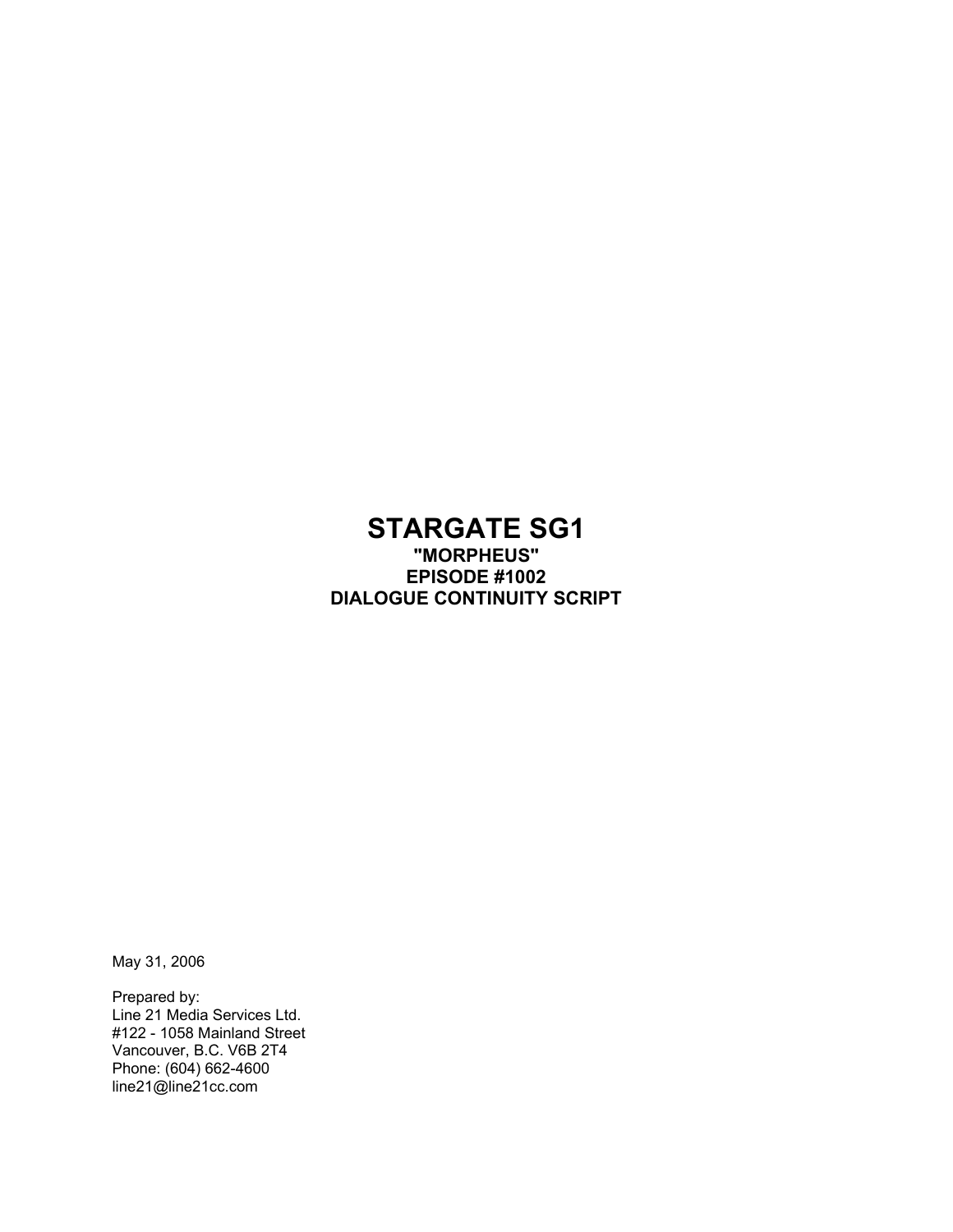#### TIMECODE DIALOGUE

START TIMECODE 01:00:00:00 AT FIRST FRAME OF PICTURE

#### **RECAP**

- 01:00:00:18 TEAL'C (V/O): Previously on Stargate SG-1...
- 01:00:03:09 (BABY CRYING)
- 01:00:05:01 VALA (O/S): Wait. Where...
- 01:00:05:19 VALA (CONT'D): Where are you going? I want to see.
- 01:00:07:00 TOMIN: She is Orici.
- 01:00:08:09 PRIOR (O/S): With the wisdom of the ages...
- 01:00:10:03 PRIOR (CONT'D): she will lead us to glorious victory.
- 01:00:13:06 DANIEL: Merlin was conducting research on some kind of…
- 01:00:14:23 DANIEL (CONT'D O/S): new invention a…
- 01:00:16:02 DANIEL (CONT'D): weapon capable of destroying ascended beings.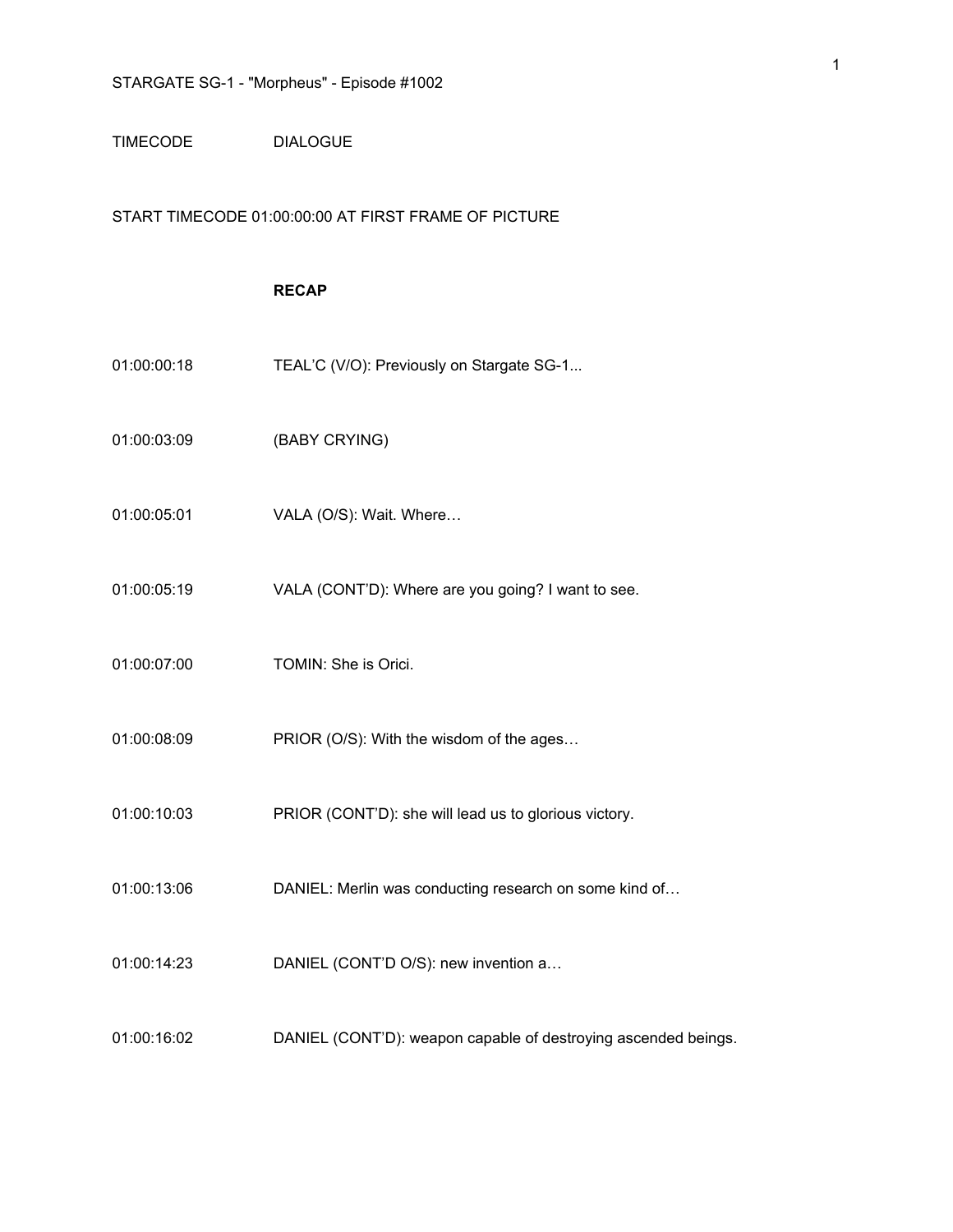01:00:19:08 MEURIK (V/O): Arthur and his knights left to quest for the Sangreal long ago. It is said that…

01:00:24:11 MEURIK (CONT'D): they journeyed to three distant lands mentioned…

- 01:00:27:08 MEURIK (CONT'D O/S): in Merlin's prophecy--
- 01:00:28:20 MEURIK (CONT'D): Castiana, Sahal and Vagonbrei.

#### **END OF RECAP**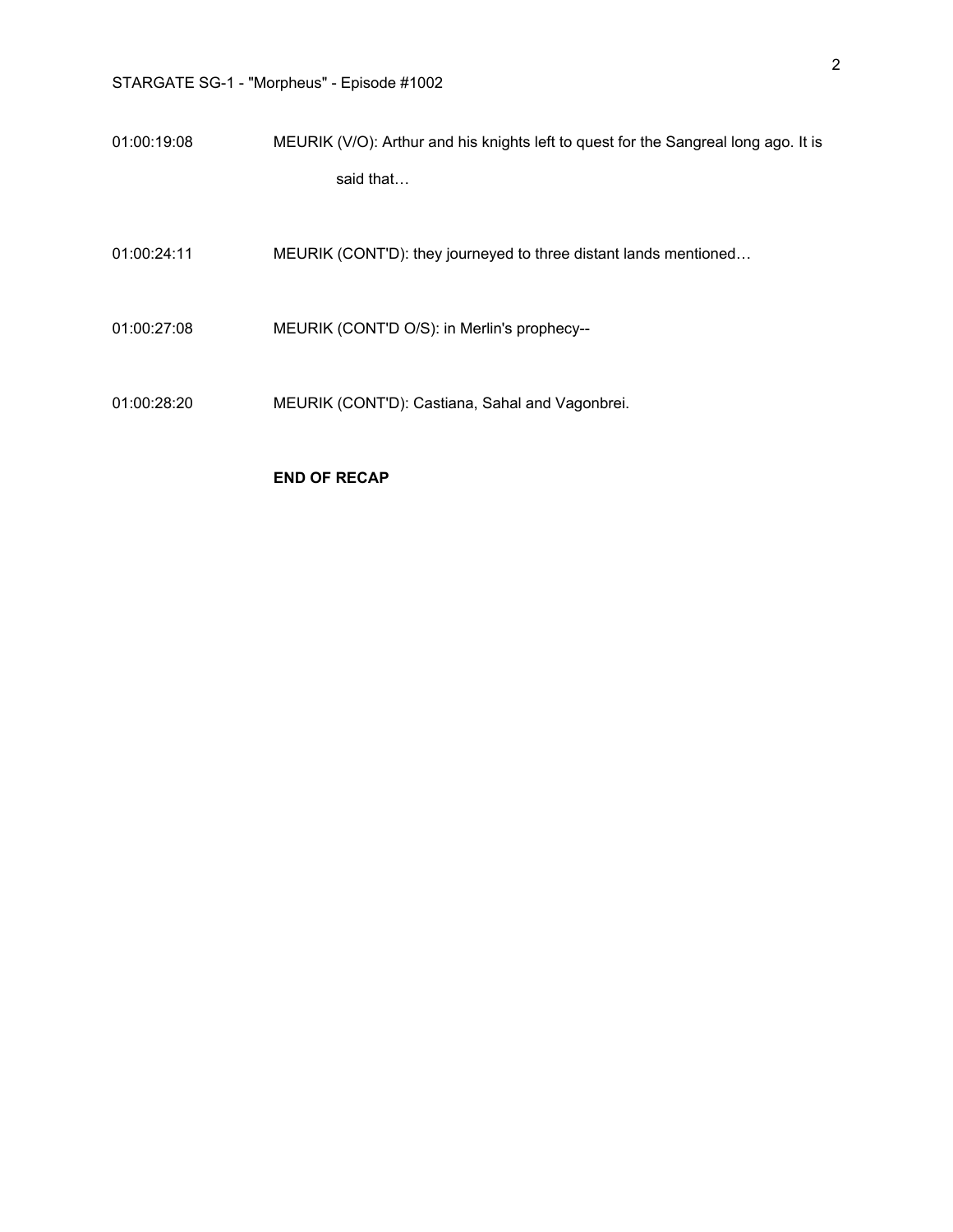## **TEASER**

| 01:00:37:11 | (GATE ACTIVATION ALARM BLARES)                                                                                                                                                                          |
|-------------|---------------------------------------------------------------------------------------------------------------------------------------------------------------------------------------------------------|
| 01:00:44:09 | TEAL'C: Six more worlds have fallen to the Ori.                                                                                                                                                         |
| 01:00:47:08 | TEAL'C (CONT'D O/S): Two are Jaffa strongholds.                                                                                                                                                         |
| 01:00:49:20 | TEAL'C (CONT'D): They attempted to resist, but were overwhelmed within a<br>matter of hours. According to those who witnessed the battle, the enemy<br>is led by a young woman of extraordinary powers. |
| 01:01:11:09 | MITCHELL (O/S): Six                                                                                                                                                                                     |
| 01:01:11:18 | MITCHELL (CONT'D): planets in eight days, and they don't even have their full<br>team in the field yet.                                                                                                 |
| 01:01:15:00 | CARTER: Why haven't they made a move against Earth?                                                                                                                                                     |
| 01:01:16:15 | TEAL'C: In all probability, the Ancient device in Antarctica, is giving them pause.                                                                                                                     |
| 01:01:19:20 | MITCHELL: At least until the rest of their battle fleet gets here.                                                                                                                                      |
| 01:01:22:05 | DANIEL (O/S): I got it!                                                                                                                                                                                 |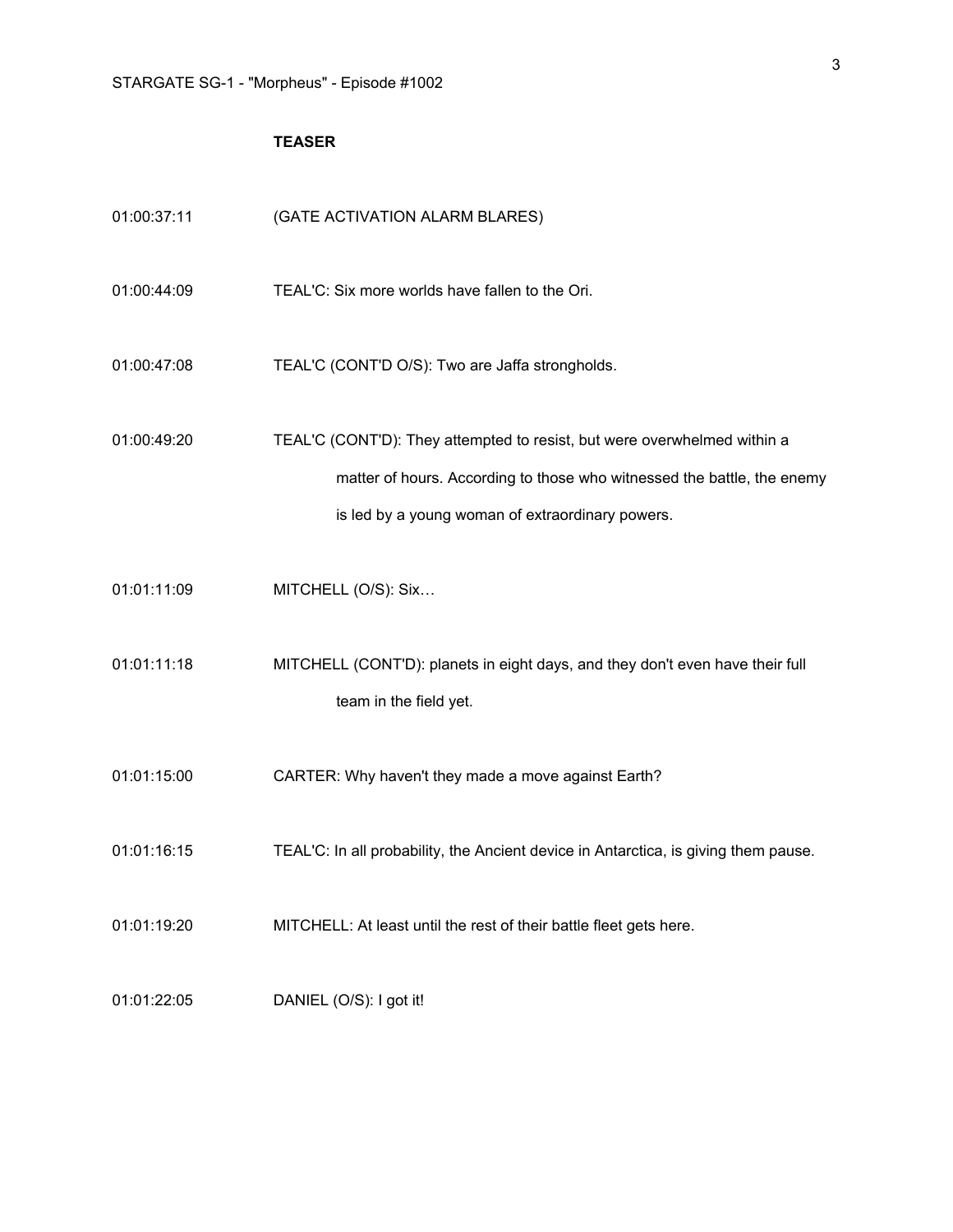01:01:23:20 DANIEL (CONT'D): I got it. I made the connection. Sir Gawain to Gwalchmei. Culhwch and Olwen. Verus Gen Bree.

01:01:32:19 CARTER: And you say I'm hard to understand.

01:01:34:10 DANIEL: Oh, oh...It's Vagonbrei--one of the planets Arthur and his knights went to in their quest for the Holy Grail. I got the gate address.

#### **END OF TEASER**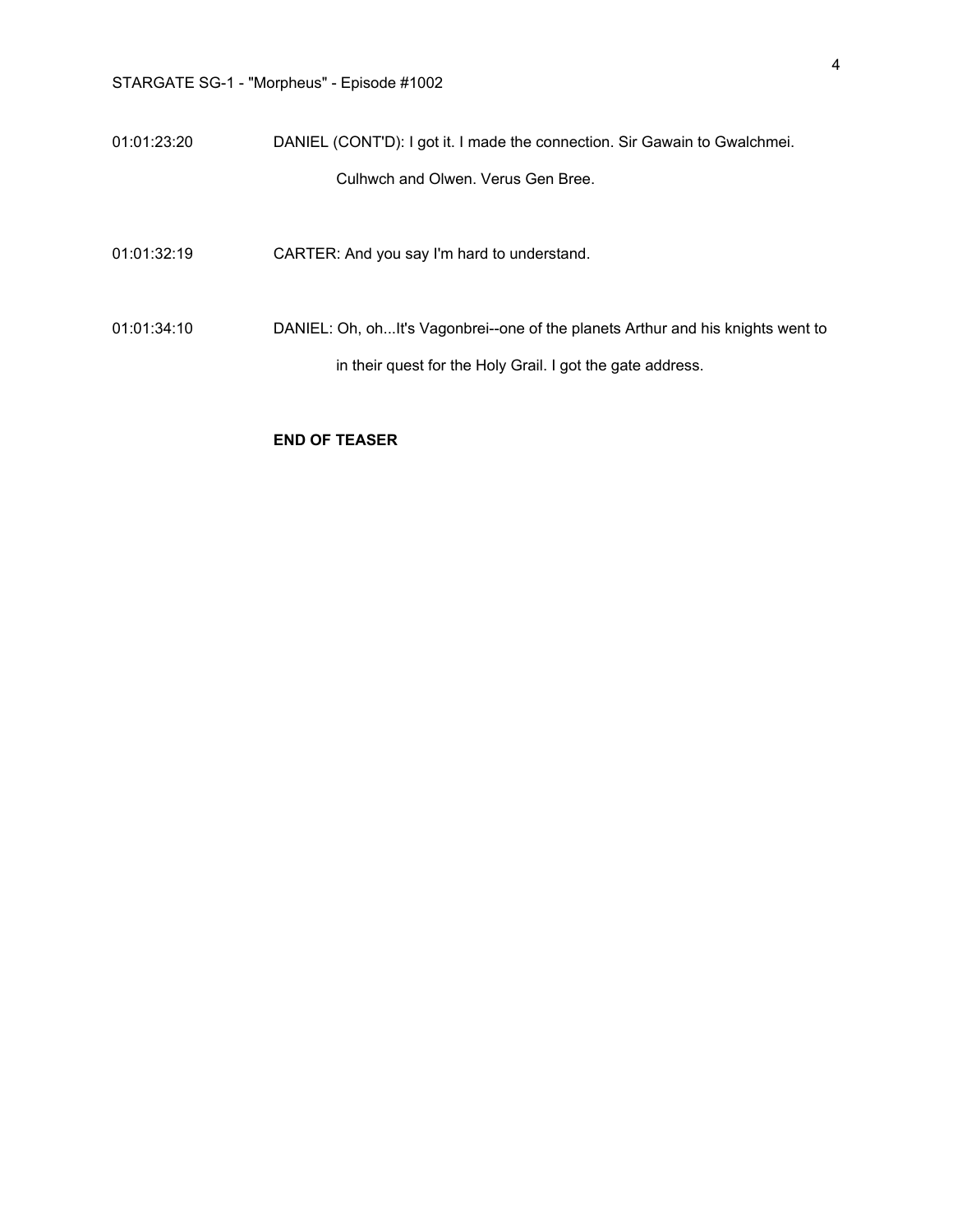### **ACT ONE**

- 01:03:05:11 DANIEL (O/S): While on...
- 01:03:06:10 DANIEL (CONT'D): PX1 767, we got the names of three planets, Castiana, Sahal and Vagonbrei-- three possible destinations for Arthur and his knights in their quest for the Holy Grail, what we know to be Merlin's weapon. Unfortunately, what we didn't get were any corresponding gate addresses, and the process of going through that library page by page looking for clues could have potentially taken years.
- 01:03:24:25 DANIEL (CONT'D O/S): So I knew we were going to have to narrow the search parameters a little.
- 01:03:27:19 DANIEL (CONT'D): That's when it hit me. Sir Gawain.
- 01:03:31:17 MITCHELL: Wasn't he one of the knights who says "Ni?"
- 01:03:33:10 DANIEL: He was a knight of the Round Table, and one his earliest incarnations, an old Welsh tale, he went on a quest to help…
- 01:03:38:20 DANIEL (CONT'D O/S): rescue a lost love. The legend says that…
- 01:03:40:24 DANIEL (CONT'D): Sir Gawain, a.k.a. Gwalchmei, visited…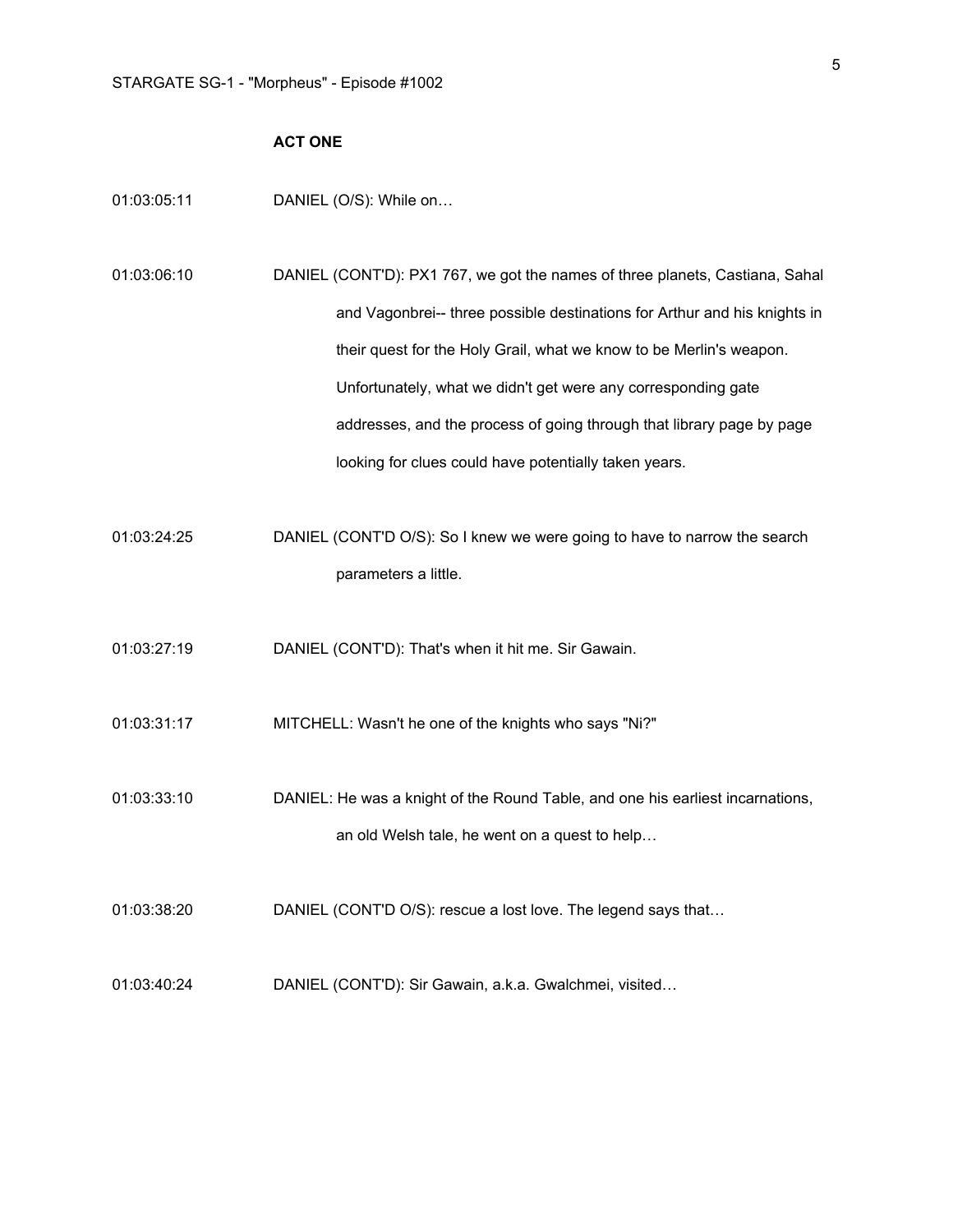- 01:03:43:11 DANIEL (CONT'D O/S): several lands over the course of his adventure, including a place called Gwlad gan brenhinol gwir, which is Welsh for "the land of royal truth."
- 01:03:50:04 DANIEL (CONT'D): Translate that into Ancient, and you get "Verus Gen Bree--" Vagonbrei.
- 01:03:55:10 CARTER (O/S): So how does that get us…
- 01:03:56:09 CARTER (CONT'D): a gate address?
- 01:03:57:10 DANIEL (O/S): Uh…
- 01:03:57:29 DANIEL (CONT'D): it doesn't, but it gave me something specific to look for in Merlin's library, namely references to Gawain.
- 01:04:01:19 DANIEL (CONT'D O/S): Now, based on this information…
- 01:04:03:11 DANIEL (CONT'D): I started scanning through the titles, and I found this. Now, the entire volume is dedicated to Gawain's adventures…
- 01:04:08:06 DANIEL (CONT'D O/S): and includes several very interesting illustrations…
- 01:04:10:01 DANIEL (CONT'D): including a depiction of a sword he...
- 01:04:11:26 DANIEL (CONT'D O/S): once carried. Note the symbols engraved on the blade.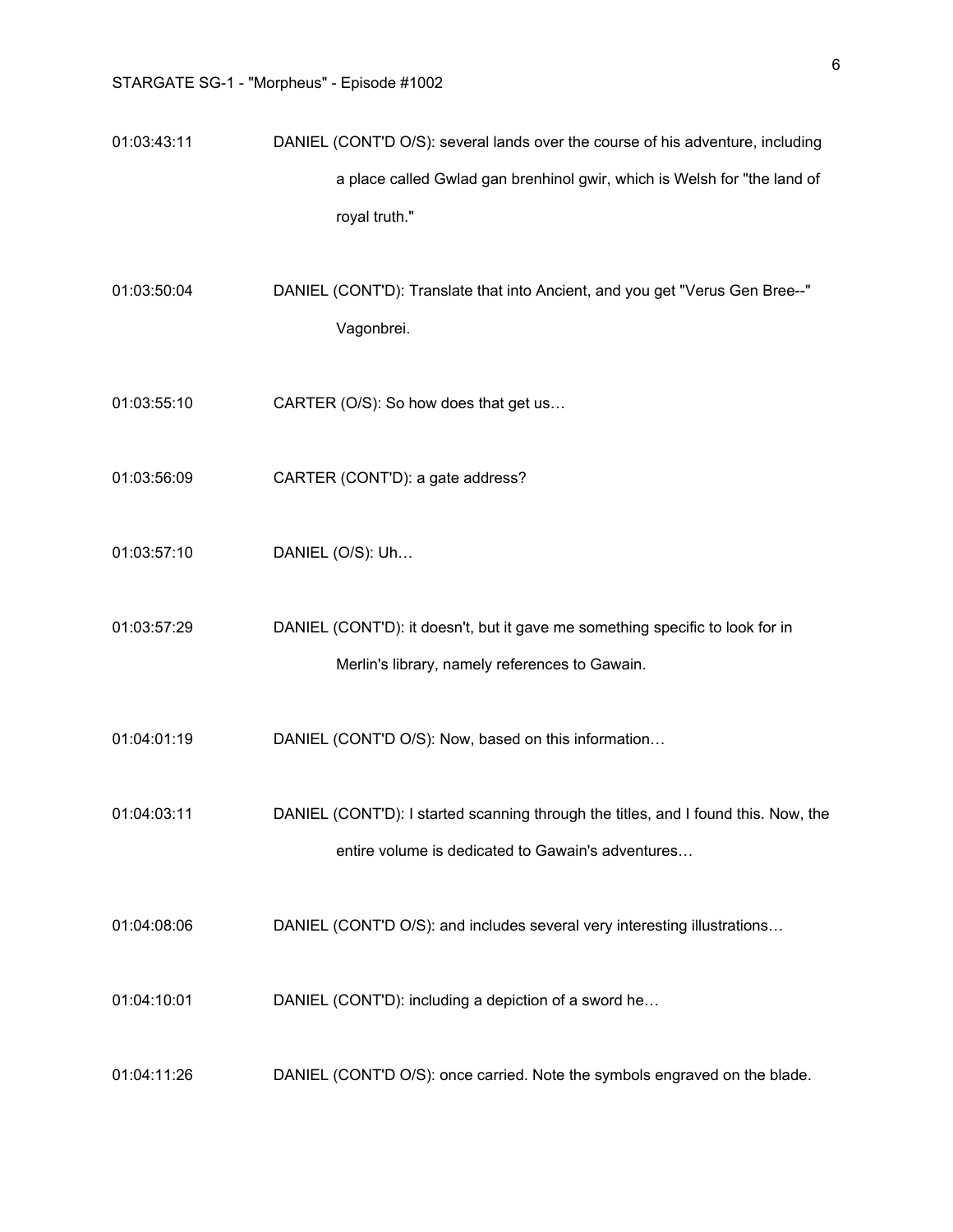- 01:04:15:01 LANDRY: A gate address.
- 01:04:16:03 MITCHELL: Vagonbrei.
- 01:04:17:02 DANIEL (O/S): Well, we won't know…
- 01:04:17:21 DANIEL (CONT'D): till we check it out.
- 01:04:18:09 LANDRY (O/S): Well done, doctor.
- 01:04:19:11 LANDRY (CONT'D): Colonel Carter, what's the status of the Ori supergate?
- 01:04:21:28 **CARTER (O/S): Any attempts...**
- 01:04:22:11 CARTER (CONT'D): we've made to dial out to the Ori galaxy have failed. It looks like they're blocking us from their end.
- 01:04:27:01 TEAL'C: There is a mothership in the area that will alert us to the arrival of any other ships.
- 01:04:30:21 LANDRY: More ships? We can hardly deal with the ones that are already here. You have a go. Find that weapon.
- 01:04:36:02 CARTER: Yes, sir.

01:04:36:23 VALA: Will do.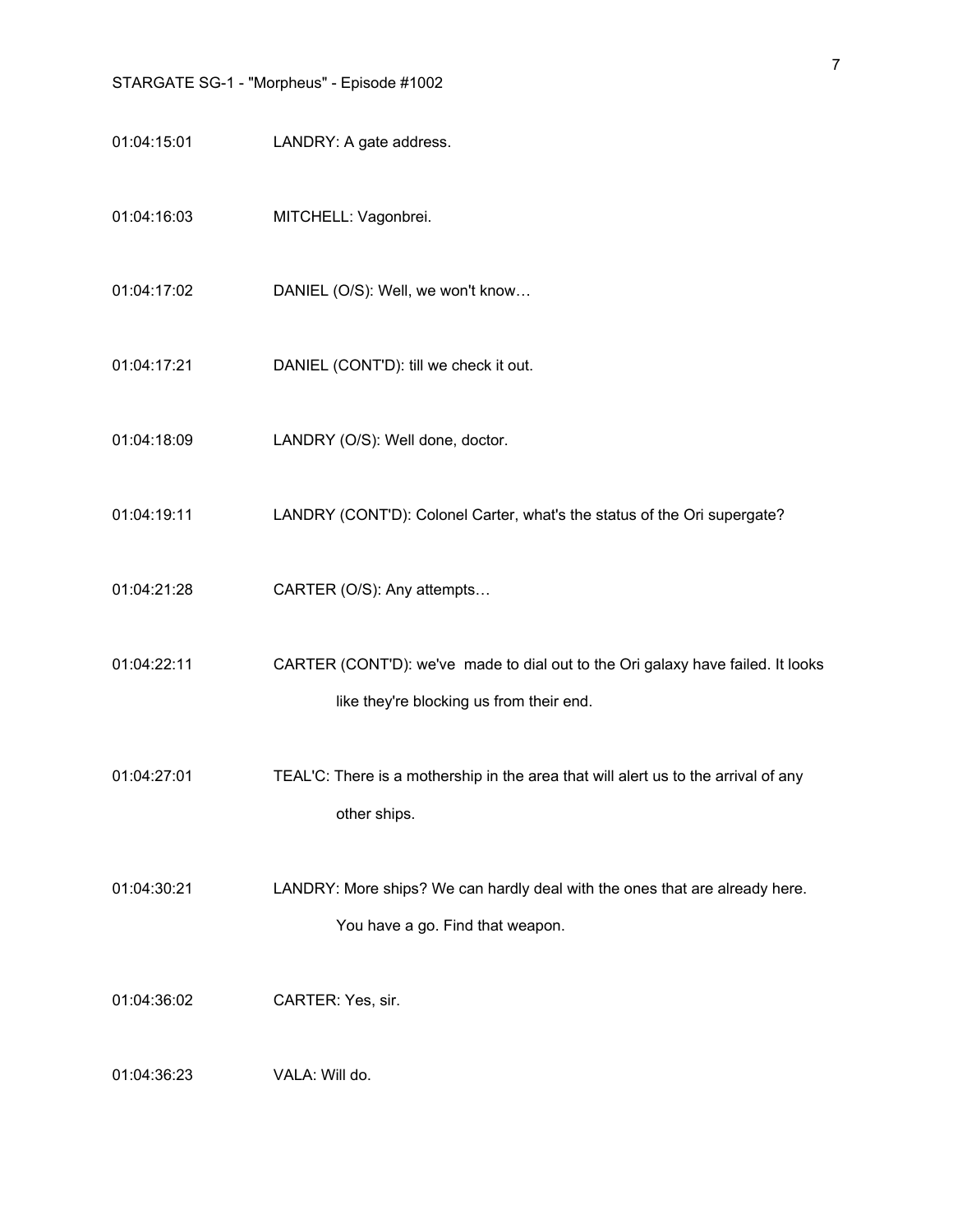- 01:04:38:08 LANDRY (O/S): I was talking to SG-1. You're...
- 01:04:39:27 LANDRY (CONT'D): not going anywhere.
- 01:04:47:20 (KNOCK ON DOOR)

01:04:56:03 DANIEL: General, I'm hoping you might reconsider your decision and allow Vala to come with us.

01:05:01:25 LANDRY: Given everything she's put you through, you're the last person I would have expected to ask me that.

01:05:06:20 DANIEL: Yes, sir, and I'm hoping that impresses on you just how strongly I feel about this. Look, I-I know she's no angel.

01:05:14:23 DANIEL (CONT'D O/S): She's...she's lied, she's stolen, she's cheated, she's misrepresented herself.

01:05:19:00 DANIEL (CONT'D): She's lied...but she also risked her life to warn us that the Ori were on their way and almost sacrificed herself to shut down the very first Ori supergate.

01:05:28:19 LANDRY: I understand the contribution she's made. The truth is, the Pentagon isn't willing to roll the dice on her.

01:05:34:20 DANIEL: But you could convince them otherwise.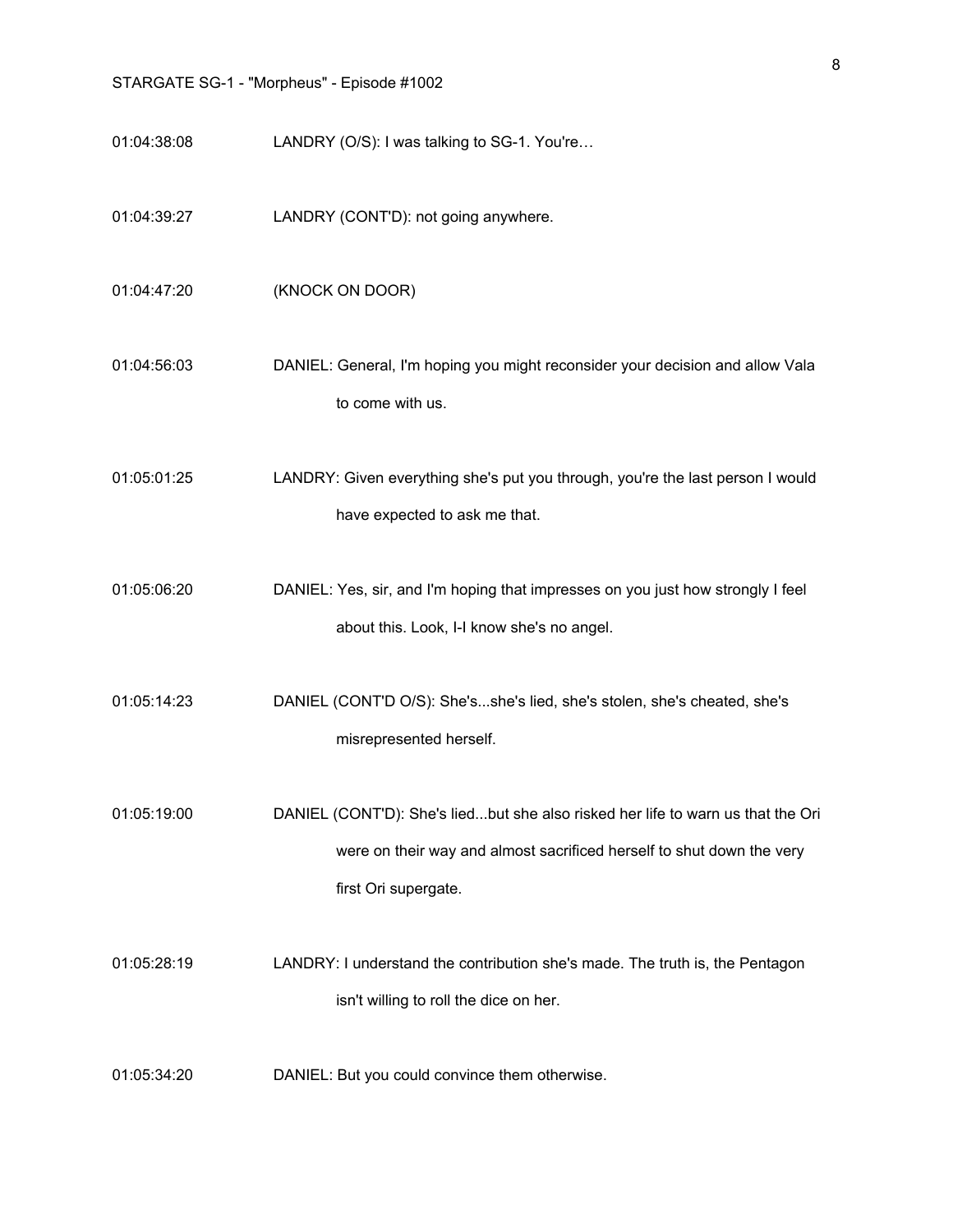- 01:05:40:18 DANIEL (CONT'D): You see, 10 years ago, General Hammond sat in that very chair, and he was faced with a similar decision. As former First Prime to Apophis, Teal'c had committed some terrible crimes.
- 01:05:51:10 LANDRY: As the former First Prime to Apophis, Teal'c provided valuable…
- 01:05:54:09 LANDRY (CONT'D O/S): insight to the enemy's resources and tactics.
- 01:05:57:12 DANIEL: And as the mother to the leader of the Ori army, Vala may hold the key to stopping them.
- 01:06:03:10 LANDRY: If I push this issue, and the Pentagon agrees to let her join you on offworld missions, then I'd be the…
- 01:06:08:16 LANDRY (CONT'D O/S): one, ultimately, held accountable for her actions.
- 01:06:11:24 DANIEL: Yes, sir. I understand, sir.
- 01:06:17:11 LANDRY: So I'd be counting on you...to keep her in line.
- 01:06:25:08 DANIEL: Yes, sir.
- 01:06:27:20 (DOOR OPENS AND CLOSES)
- 01:06:39:12 VALA (O/S): So can I go on the mission?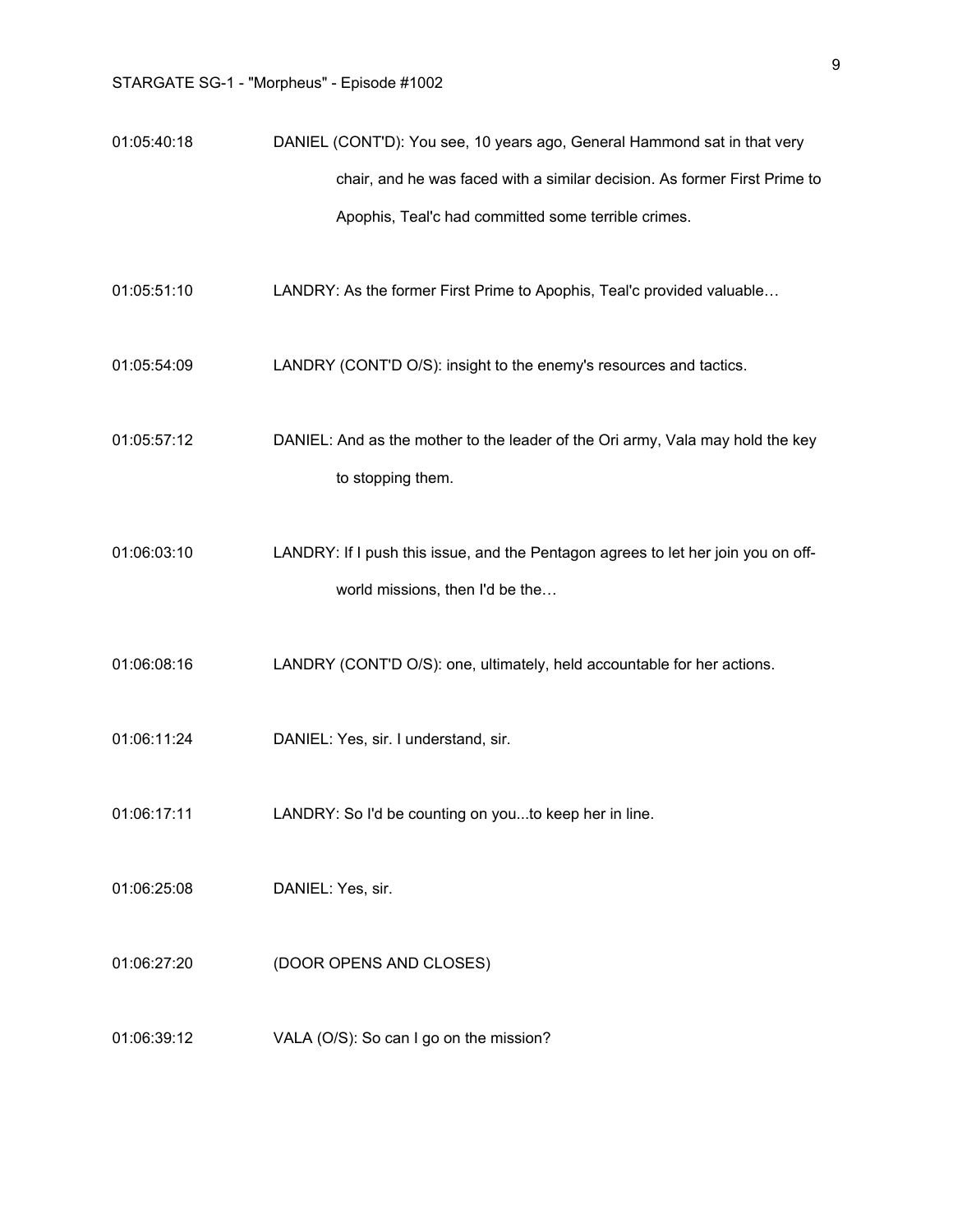01:06:41:18 DANIEL: No. You're not cleared for off-world travel yet. You still have to go through a psych evaluation.

01:06:46:05 VALA: What's that?

01:06:46:25 DANIEL: Uh, it's sort of an interview given to all prospective SGC personnel, designed to assess a person's psychological state, get a sense of their mental well-being.

01:06:54:22 VALA: Oh, to find out if I'm...Wonko.

01:06:59:10 DANIEL: Right. They're going to sit you down, get you talking about yourself, and ask you a few questions.

- 01:07:03:25 VALA: So it's a test?
- 01:07:05:14 DANIEL: Sort of.

01:07:06:05 VALA: And all I have to do is pass. How hard can that be?

- 01:07:11:10 VALA (CONT'D O/S): I have to do some research, so I'm going to use…
- 01:07:12:28 VALA (CONT'D): your computer while you're away on this mission.

01:07:14:11 DANIEL (O/S): Uh.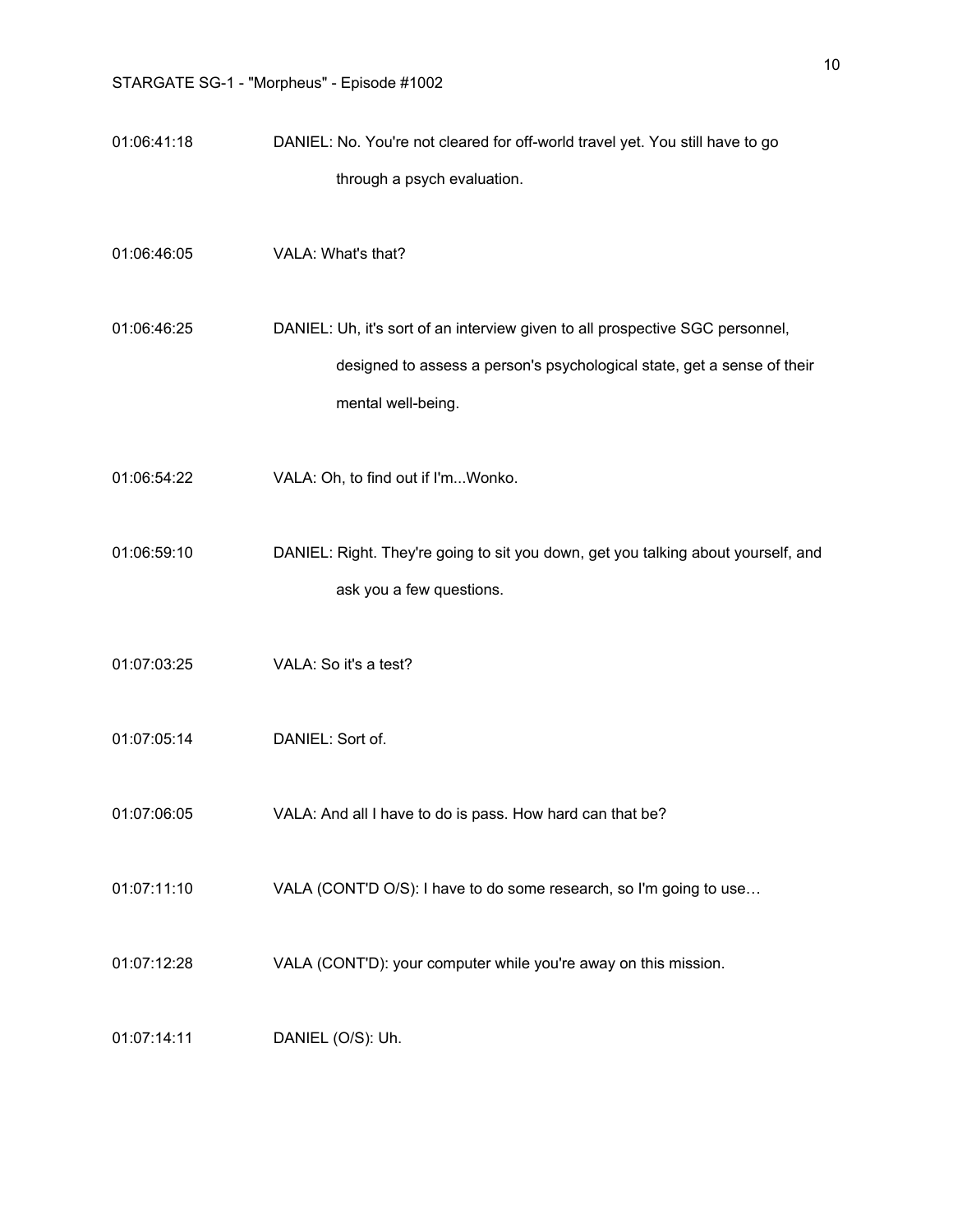| 01:07:14:20 | DANIEL (CONT'D): You know, I'd prefer if you didn't. There's a lot of sensitive |
|-------------|---------------------------------------------------------------------------------|
|             | material--                                                                      |

01:07:16:21 VALA (INTERRUPTING): Great. Uh…be careful!

- 01:07:19:12 MITCHELL: Time to go.
- 01:07:20:09 DANIEL: I said no, and you can't access it without my password!
- 01:07:22:10 VALA: Already got it. Thanks!
- 01:07:24:04 DANIEL (O/S): I...
- 01:07:24:21 DANIEL (CONT'D): But the...
- 01:07:31:11 (WORMHOLE TRANSITION)
- 01:07:41:07 MITCHELL (O/S): This place is deader than a Texas salad bar.
- 01:07:54:06 DANIEL (SHOUTING): Hello!
- 01:07:59:28 DANIEL (SHOUTING CONT'D O/S): Hello!
- 01:08:03:01 TEAL'C: It is obvious this village has long-since been abandoned.
- 01:08:12:20 (KNOCK ON DOOR)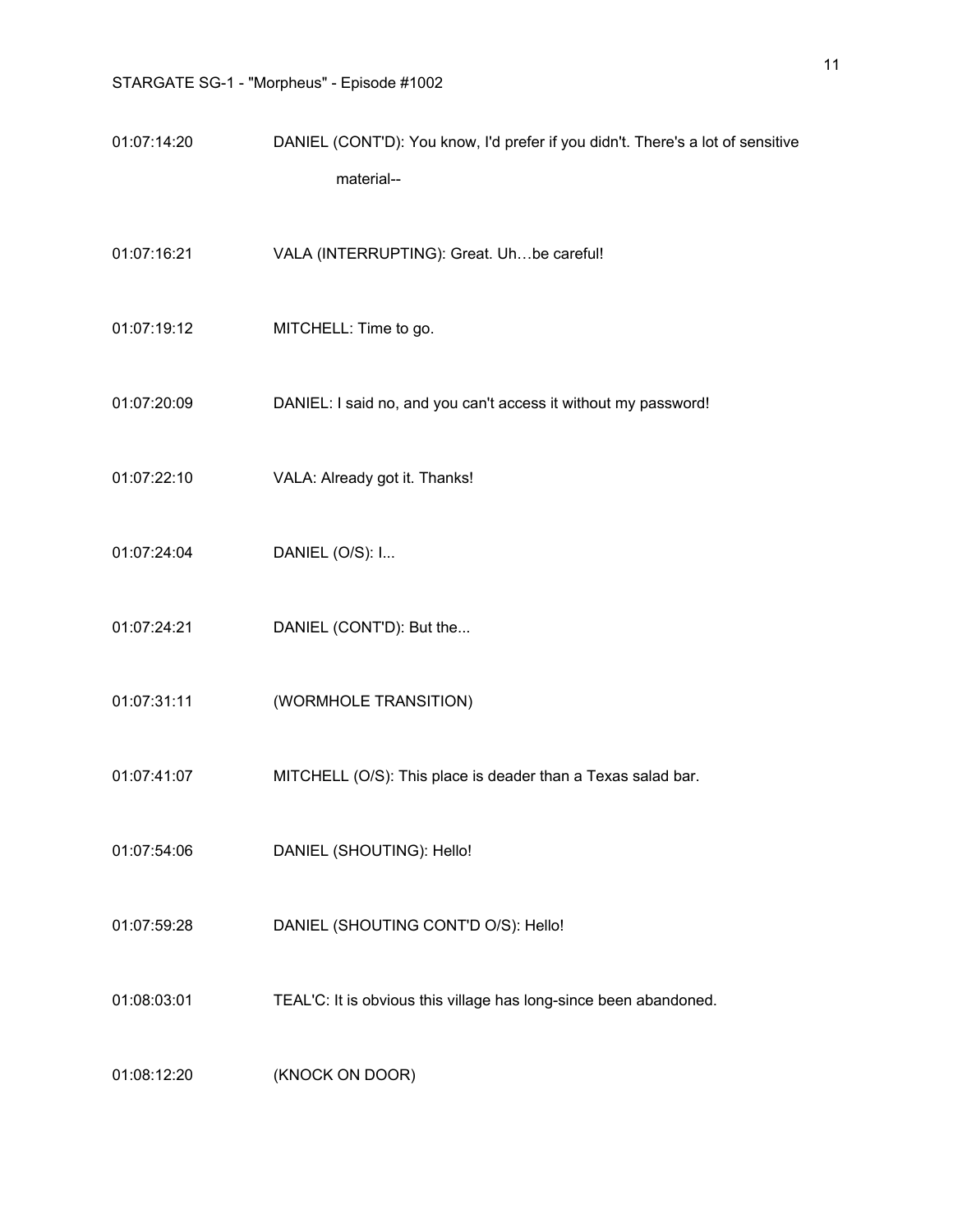#### STARGATE SG-1 - "Morpheus" - Episode #1002

- 01:08:15:12 VALA (O/S): General...What brings you by?
- 01:08:19:10 LANDRY: Just thought I'd see how you were getting along.
- 01:08:21:25 VALA (O/S): Huh.
- 01:08:22:27 LANDRY: What are you doing?
- 01:08:24:14 VALA (O/S): Just a little research for my upcoming mental appraisal.
- 01:08:27:11 LANDRY: Ah, you can't cram for a psychiatric evaluation.
- 01:08:31:00 VALA: That's what they want you to think.
- 01:08:34:00 VALA (CONT'D O/S): It's a battle of wits.
- 01:08:35:25 VALA (CONT'D): My mind against theirs. They'll try and confuse me with their trick questions, but I already have the correct answers.
- 01:08:43:24 LANDRY: There are no correct answers.
- 01:08:45:18 VALA (O/S): For instance, when they ask me...
- 01:08:48:09 VALA (CONT'D): "What do you consider your biggest flaw?"
- 01:08:51:17 LANDRY: No, they won't ask that question.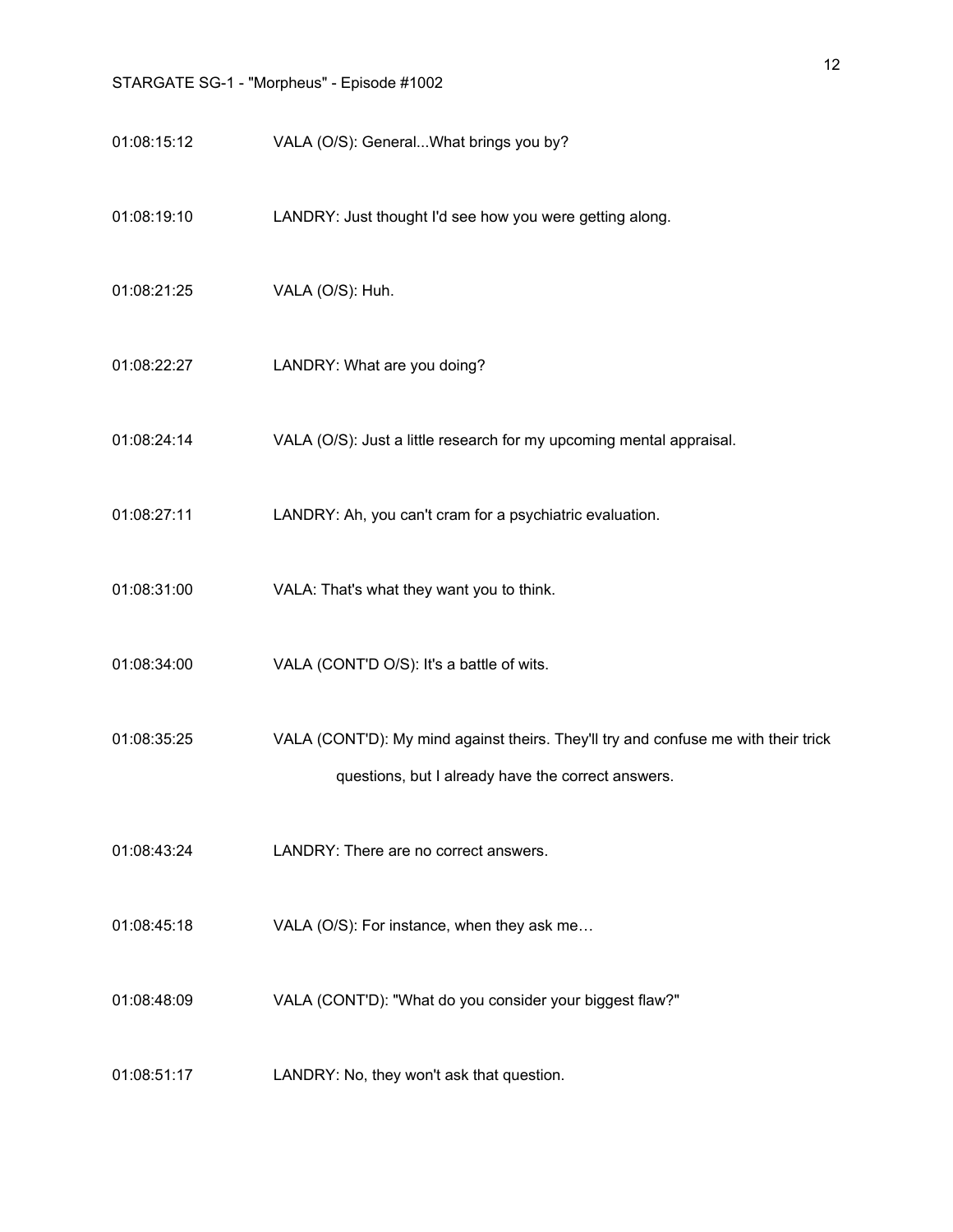01:08:53:07 VALA (O/S): My answer will be that I feel I am too much…

01:08:56:10 VALA (CONT'D): of a perfectionist. You see, I...I put a positive spin on a negative.

01:09:03:06 LANDRY: Yes, that was very transparent.

01:09:05:23 VALA (O/S): Question two. "You are in the desert. "You see a tortoise lying on his back in the hot sun."

01:09:13:21 VALA (CONT'D): "You recognize his plight but do nothing to help. Why?" Hmm...Why...Because you are also a tortoise.

01:09:50:27 DANIEL: Guys, you should take a look at this.

01:10:00:14 MITCHELL: Whoa. I thought I liked to sleep in.

### **END OF ACT ONE**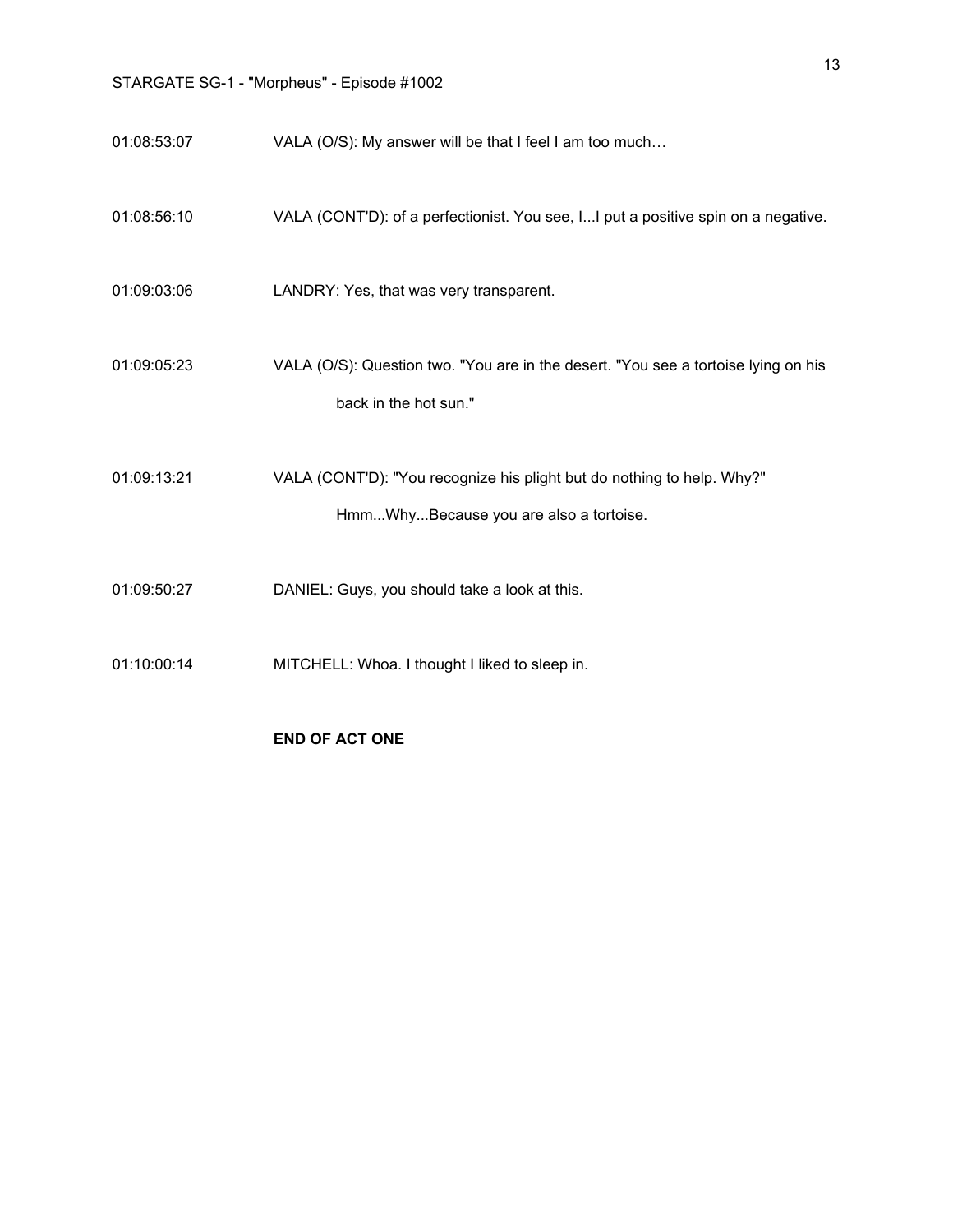## **ACT TWO**

| 01:10:33:09 | CARTER (O/S): Dr. Reimer                                                                                                                                              |
|-------------|-----------------------------------------------------------------------------------------------------------------------------------------------------------------------|
| 01:10:34:09 | REIMER (O/S): Colonel Carter, Colonel Mitchell. I understand you've got a bit of a<br>medical mystery on your hands.                                                  |
| 01:10:39:28 | MITCHELL (O/S): What we have here is a village full of skeletons.                                                                                                     |
| 01:10:42:03 | CARTER (O/S): We found a few lying on the ground, but most seem to have died<br>in their beds. I think we can rule out violence.                                      |
| 01:10:47:18 | REIMER: Anything left besides bones?                                                                                                                                  |
| 01:10:49:09 | MITCHELL: Sorry, Doc, whatever happened here happened a long time ago.                                                                                                |
| 01:10:52:04 | REIMER: Let's go take a look.                                                                                                                                         |
| 01:11:05:05 | TEAL'C (O/S): Did the village records give an indication                                                                                                              |
| 01:11:06:29 | TEAL'C (CONT'D): as to what befell these people?                                                                                                                      |
| 01:11:08:19 | DANIEL: No, but it does make mention of some Ancient lore tied to the area.<br>According to legend, a cave overlooking the village was once home to<br>Morgan Le Fay. |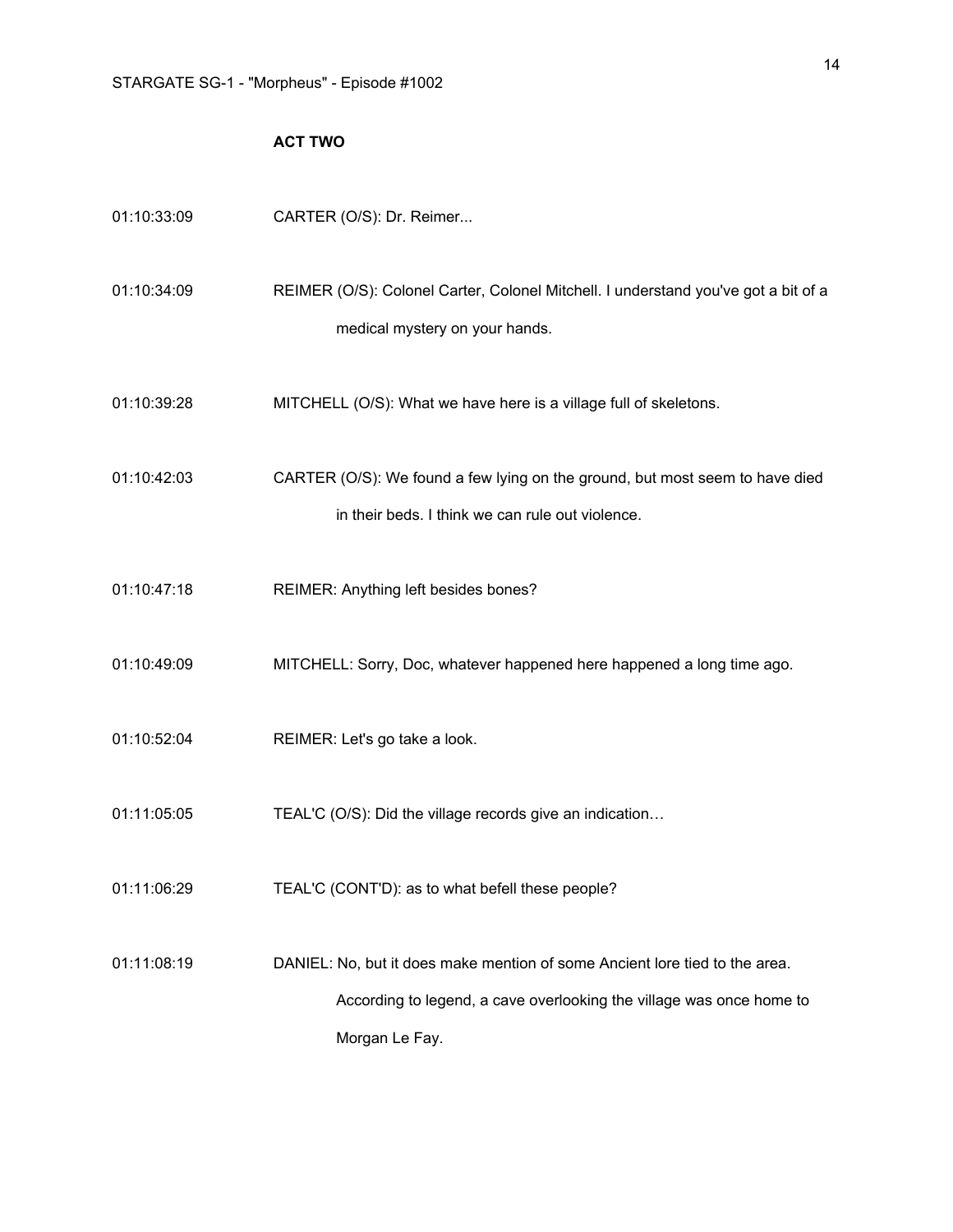- 01:11:17:13 DANIEL (CONT'D): Ah. In Arthurian myth, Morgan was a powerful sorceress. King Arthur's half-sister and an adversary of Merlin.
- 01:11:25:05 TEAL'C: That would suggest she may have had a hand in the disappearance of the weapon we seek.
- 01:11:28:10 DANIEL: Now, Morgan, like Merlin, was a purported magic-user, so it makes sense that, again like Merlin, she was once ascended.
- 01:11:34:23 TEAL'C: One who foresaw the dangers presented to her and her kind by a weapon capable of…
- 01:11:38:09 TEAL'C (CONT'D O/S): destroying ascended beings.
- 01:11:39:27 DANIEL: So she took the weapon from Merlin and went into hiding.
- 01:11:42:12 TEAL'C: On three possible worlds. This being one.
- 01:11:46:13 DANIEL: We've got to find that cave.
- 01:11:53:13 ACKERMAN: Why did I have to tag along on this little hike?
- 01:11:55:29 MITCHELL: You got somewhere else you need to be?
- 01:11:58:10 ACKERMAN: Yeah, at home in bed. I got pulled off inoculation duty on 865 to come here and pull a double shift. I've been up 18 hours straight.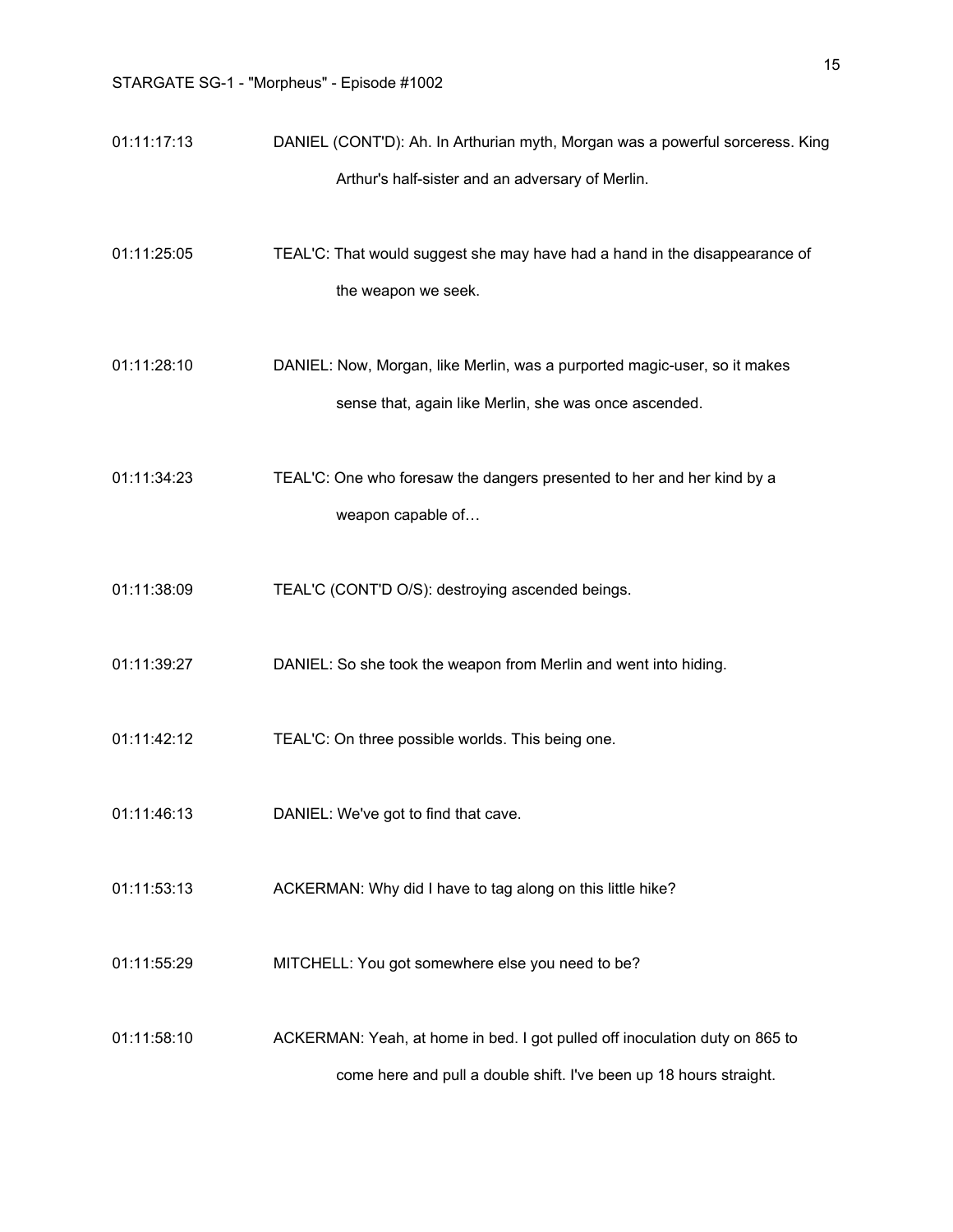| STARGATE SG-1 - "Morpheus" - Episode #1002 |                                                                                                                                                  |  |
|--------------------------------------------|--------------------------------------------------------------------------------------------------------------------------------------------------|--|
| 01:12:11:03                                | DANIEL: What is it?                                                                                                                              |  |
| 01:12:13:19                                | TEAL'C: Birds                                                                                                                                    |  |
| 01:12:17:00                                | <b>CARTER: What birds?</b>                                                                                                                       |  |
| 01:12:18:18                                | TEAL'C: My point exactly. I first noticed it in the village, now here in the forest as<br>well.                                                  |  |
| 01:12:24:09                                | TEAL'C (CONT'D O/S): An unusual stillness.                                                                                                       |  |
| 01:12:26:20                                | TEAL'C (CONT'D): There are no birds, or any other animal life, for that matter.                                                                  |  |
| 01:12:31:21                                | MITCHELL: All right. So what happened to them?                                                                                                   |  |
| 01:12:44:29                                | HUTCHISON (O/S): HmmValaI'm Dr. Hutchison. Oh. Have a seat. SoHow<br>are you feeling?                                                            |  |
| 01:12:56:12                                | VALA: Very well. Very well. Well, you know, all things considered. I mean, you'd<br>assume I'd be a prime candidate for acculturation difficulty |  |
| 01:13:06:19                                | VALA (CONT'D O/S): enduring feelings of displacement and alienation.                                                                             |  |
| 01:13:11:20                                | VALA (CONT'D): Perhaps even a little paranoid ideation. Hmm?                                                                                     |  |
| 01:13:16:04                                | VALA (CONT'D O/S): But the truth is                                                                                                              |  |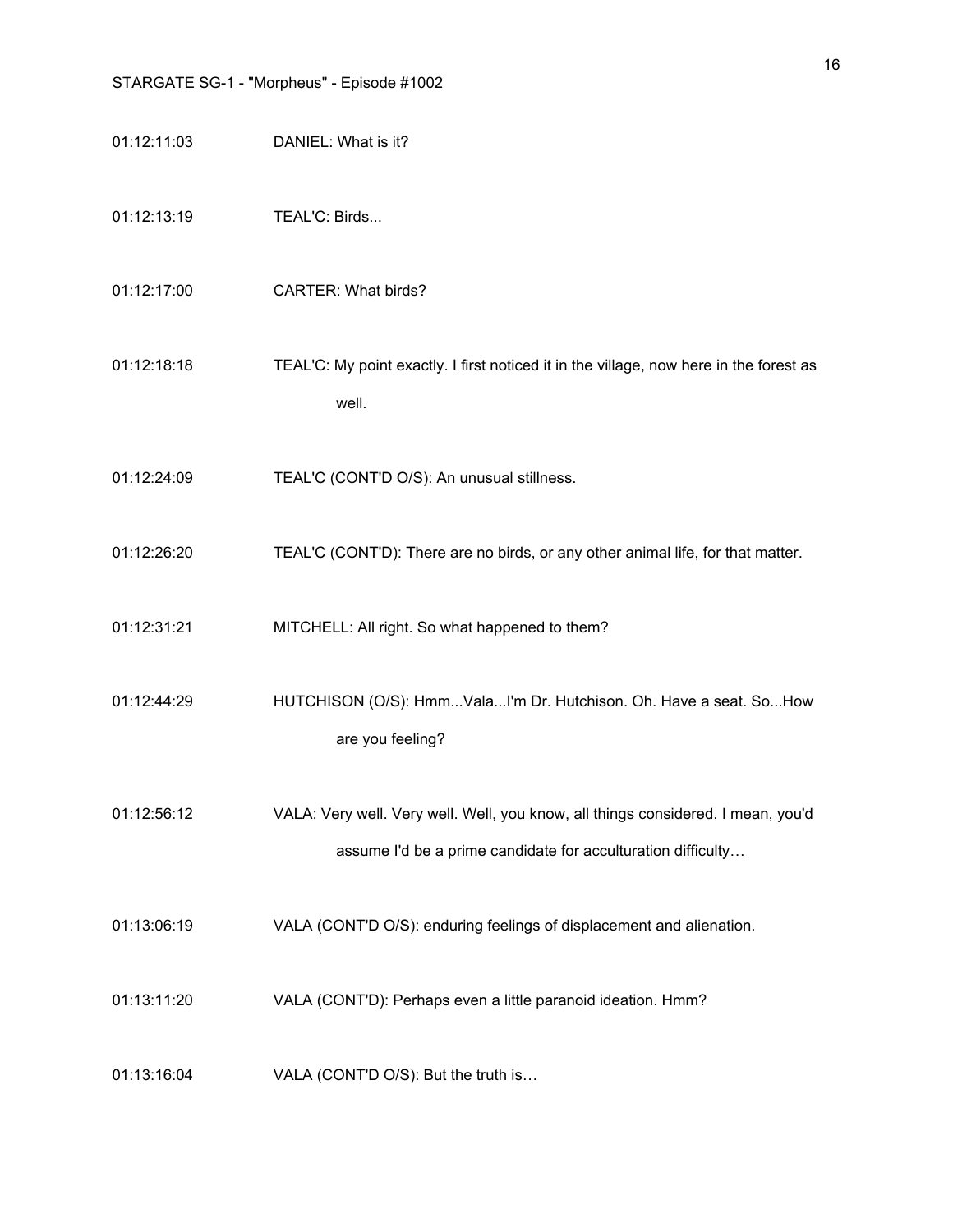- 01:13:17:15 VALA (CONT'D): I was able to adopt an abstract attitude, which allowed me to release some of my repressed feelings, ultimately providing me with a cathartic actualization. How are you feeling?
- 01:13:30:22 HUTCHISON: I'm fine.
- 01:13:41:25 MITCHELL: There's nothing here.
- 01:13:44:05 DANIEL: Maybe it's the wrong cavern. We should continue searching the area.
- 01:13:46:29 CARTER: It's getting dark out, Daniel. We should head back to the village.
- 01:13:51:18 MITCHELL: Ackerman...
- 01:13:54:15 MITCHELL (CONT'D O/S): Yo, Ackerman! Wake up.
- 01:13:56:25 ACKERMAN: What happened?
- 01:13:58:02 MITCHELL (O/S): We're done.
- 01:14:02:12 MITCHELL (CONT'D): Sorry, Jackson.
- 01:14:14:22 HUTCHISON: Are you familiar with ink blot tests?
- 01:14:17:25 HUTCHISON (CONT'D O/S): Okay. I'm going to show you a series of images…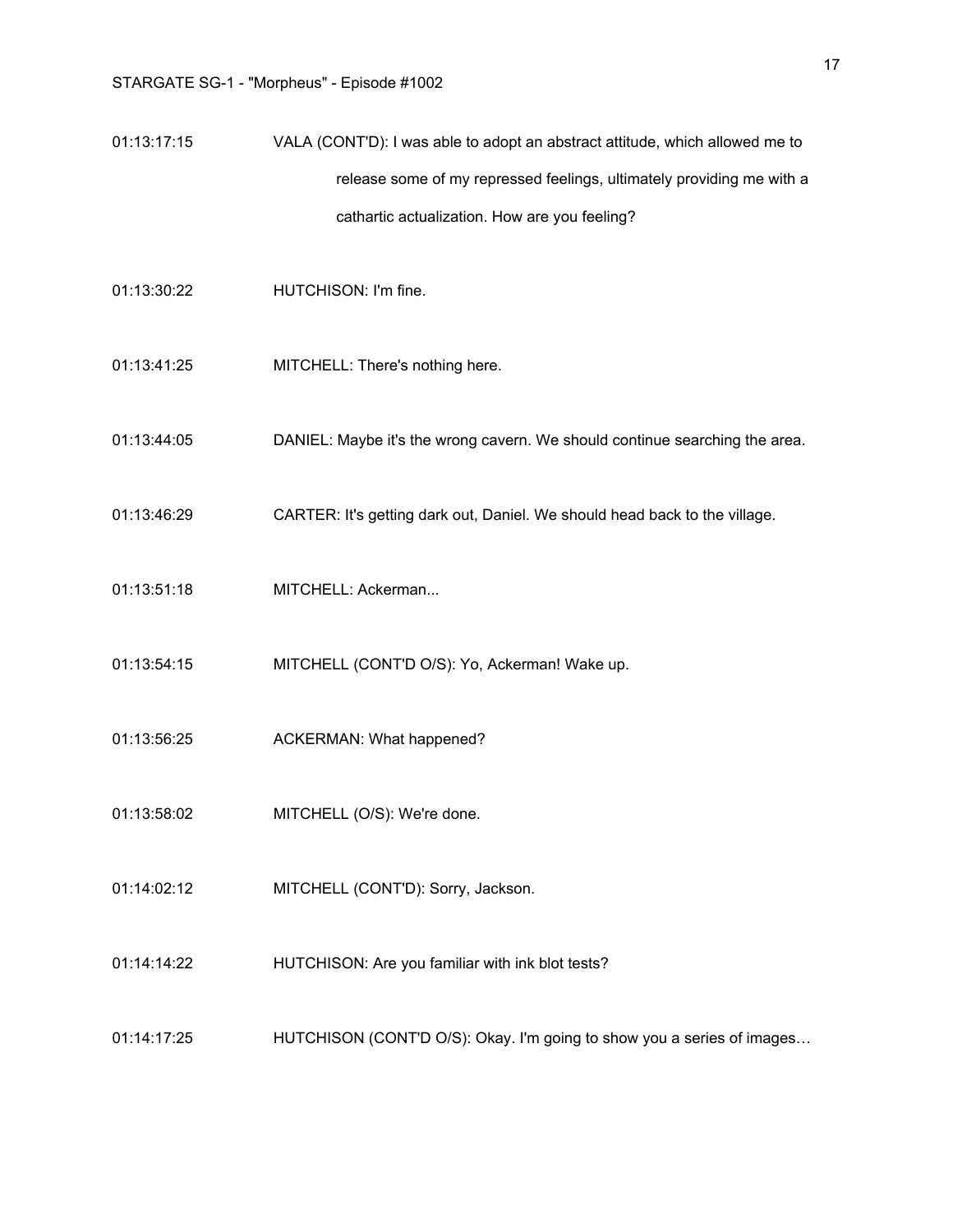| 01:14:20:19 | HUTCHISON (CONT'D): and I just want you to say the first thing that comes to                                                                                         |
|-------------|----------------------------------------------------------------------------------------------------------------------------------------------------------------------|
|             | your mind.                                                                                                                                                           |
| 01:14:24:20 | HUTCHISON (CONT'D O/S): Okay.                                                                                                                                        |
| 01:14:28:20 | VALA: Courage.                                                                                                                                                       |
| 01:14:37:21 | VALA (CONT'D): Respect.                                                                                                                                              |
| 01:14:41:00 | HUTCHISON: You look at this ink blot, and the first thing that pops into your head<br>is respect?                                                                    |
| 01:14:46:04 | VALA: Yes. Respect.                                                                                                                                                  |
| 01:14:48:11 | HUTCHISON: Okay. Vala, this is called a projective test.                                                                                                             |
| 01:14:51:11 | HUTCHISON (CONT'D O/S): It's designed to allow me a little insight into your<br>emotional state. I just want to get to know you better, not pass judgment<br>on you. |
| 01:14:58:21 | HUTCHISON (CONT'D): I want to help, but to do that, I'm going to need you to be<br>completely honest and spontaneous with your answers. Do you<br>understand?        |
| 01:15:05:11 | VALA: Of course.                                                                                                                                                     |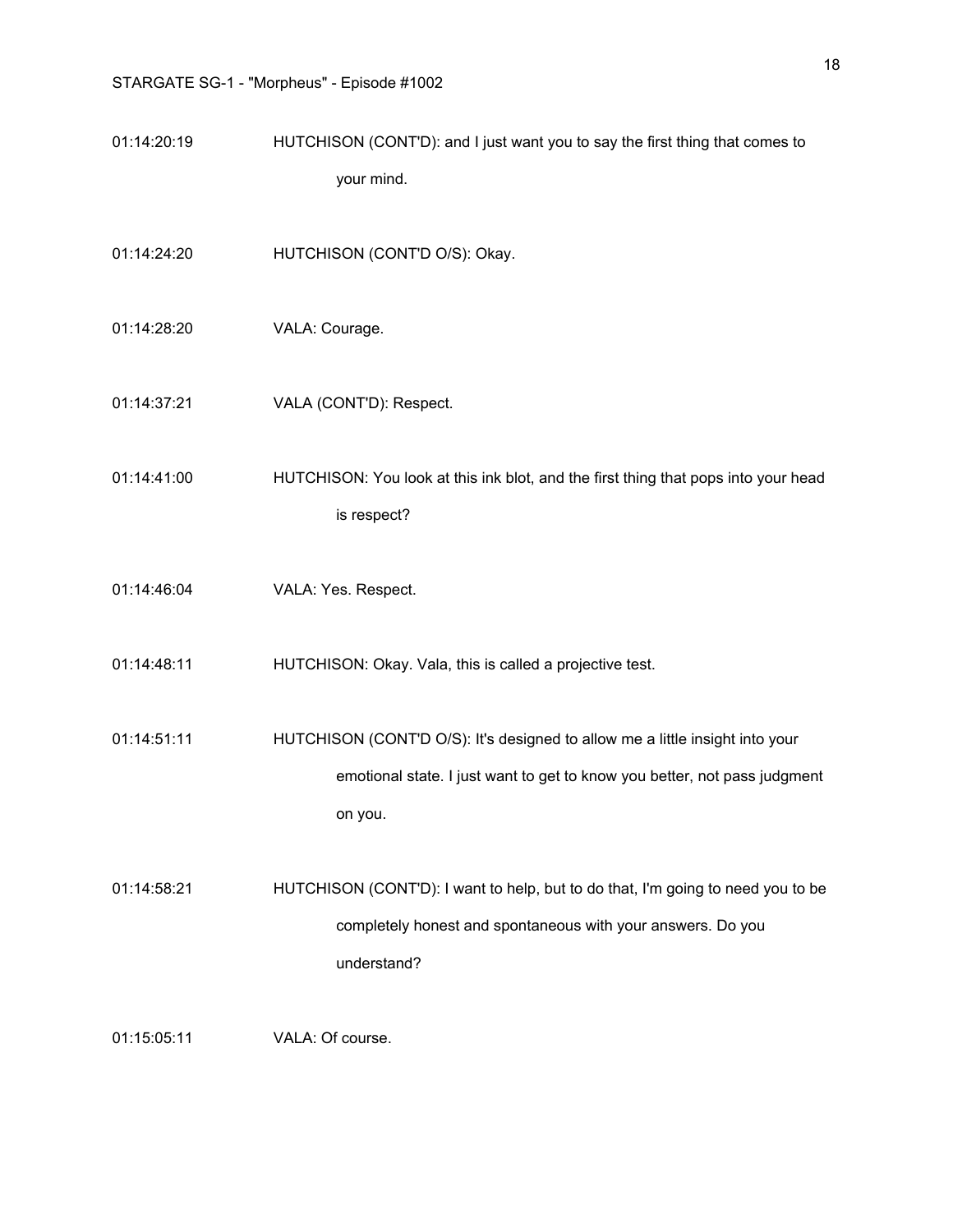- 01:15:06:12 HUTCHISON (O/S): Okay.
- 01:15:07:02 VALA: I'm sorry.
- 01:15:07:20 HUTCHISON: Oh.
- 01:15:09:15 VALA: Kindness.
- 01:15:23:15 MITCHELL (V/O): Red team's wrapping it up.
- 01:15:25:20 MITCHELL (CONT'D O/S): Figured we'd do the same.
- 01:15:27:15 DANIEL: This can't be a dead end. There has to be something here.
- 01:15:31:16 MITCHELL: Take it up with Landry. You can come back tomorrow, knock yourself out, strain your eyes all you want.
- 01:15:39:10 DANIEL: You're right. I could probably get a fresh start in the morning.
- 01:15:53:05 MITCHELL: All right, let's go home.
- 01:15:55:08 GRIMSBY (O/S): Hang on a minute. Where's Ackerman?
- 01:15:57:08 REIMER (SHOUTING): Ackerman, come on! Bernie!
- 01:16:09:10 MITCHELL: Ackerman...Let's go. Yo, Ackerman! Wake up. Come on.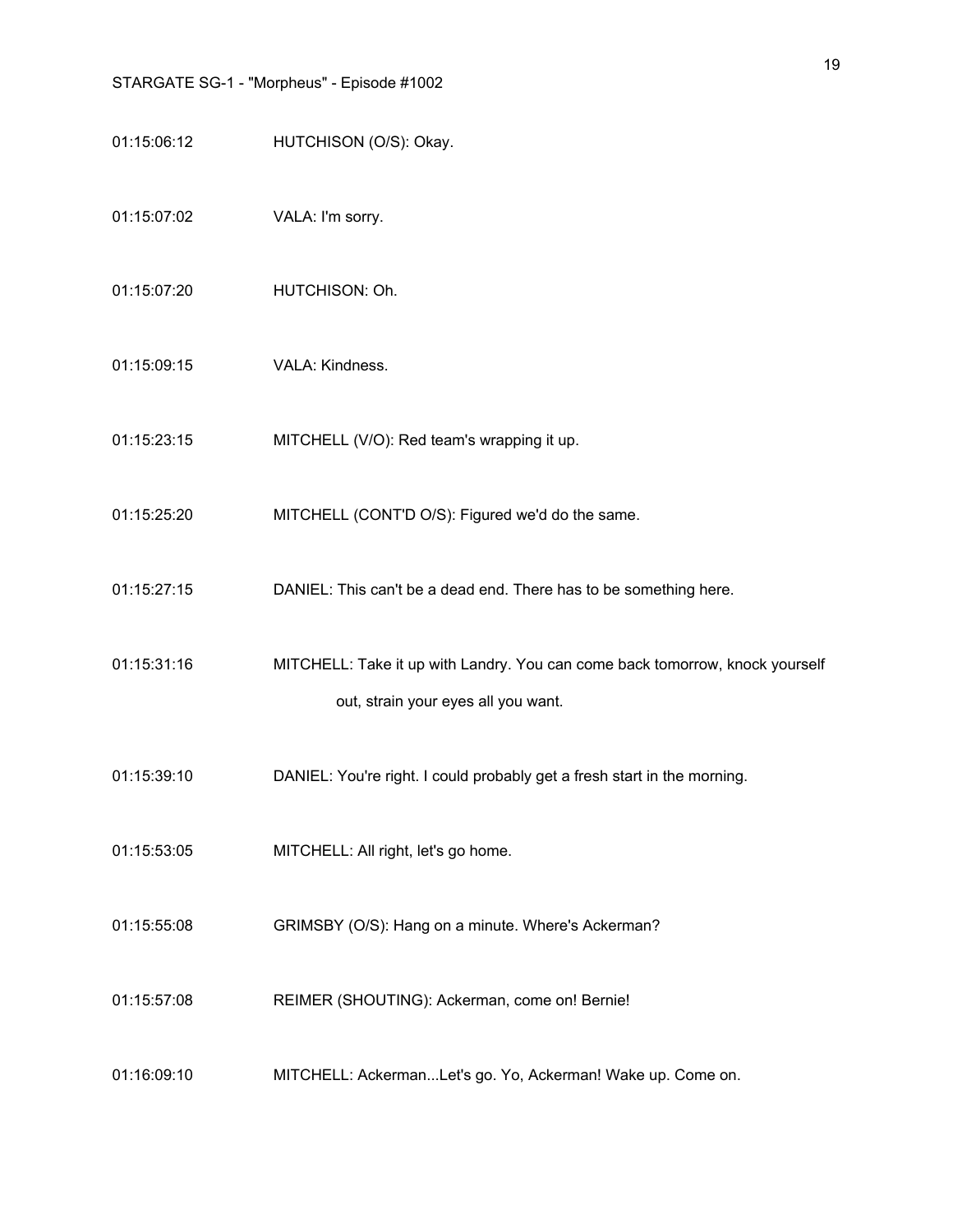| 01:16:31:08 | MITCHELL (V/O): He's asleep. What the hell kind of diagnosis is that?                                                                |
|-------------|--------------------------------------------------------------------------------------------------------------------------------------|
| 01:16:35:18 | CARTER (V/O): Dr. Reimer says he won't know more until he's completed all the<br>bloodwork.                                          |
| 01:16:38:15 | MITCHELL (O/S): There's got to be something more to it, like a coma.                                                                 |
| 01:16:41:15 | REIMER (O/S): No, I'm afraid not. Coma patients don't respond to                                                                     |
| 01:16:45:10 | REIMER (CONT'D): outside stimuli-pain, sound, touch. Ackerman responds to all<br>three. He even flinches, reacts in his sleep state. |
| 01:16:52:20 | DANIEL (O/S): Why can't we wake him                                                                                                  |
| 01:16:53:11 | DANIEL (CONT'D): up?                                                                                                                 |
| 01:16:54:01 | REIMER (O/S): I don't know. I need to do more tests before I can say anything                                                        |
| 01:16:56:24 | REIMER (CONT'D): for sure, and we have to contact Stargate Command and<br>have them send out the necessary equipment.                |
| 01:17:01:22 | MITCHELL: I'm sorry, is that not something you'd be better off doing back at the<br>base?                                            |
| 01:17:05:15 | REIMER: Ideally, yes, but, unfortunately, and just like Ackerman here, all of our<br>bloodwork shows an elevated white cell count    |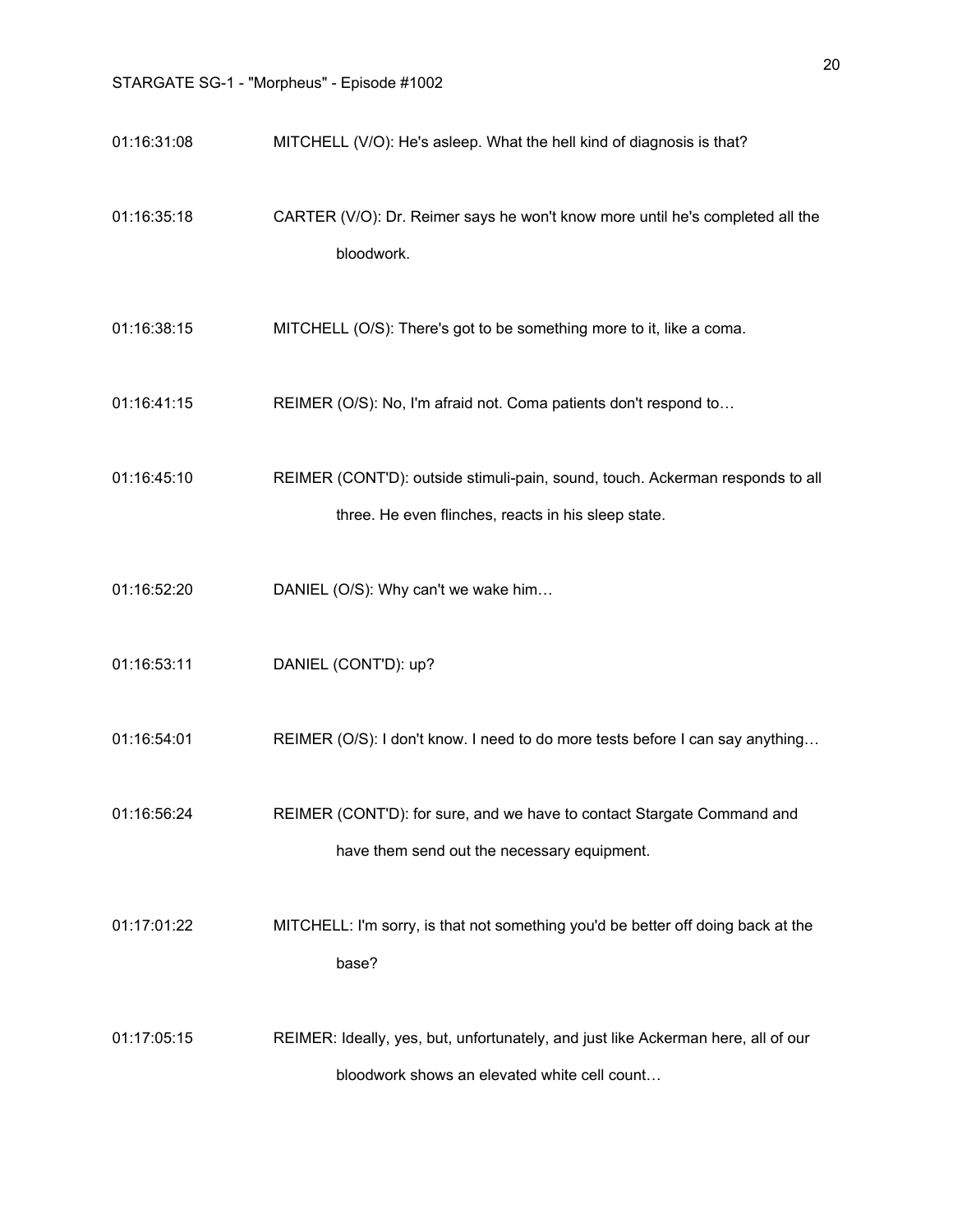| 01:17:12:21 | REIMER (CONT'D O/S): and a marked increase in serotonin levels.                                               |
|-------------|---------------------------------------------------------------------------------------------------------------|
| 01:17:15:10 | REIMER (CONT'D): Whatever it is, we've all been infected.                                                     |
| 01:17:20:01 | CARTER: You think this is the same thing that killed the villagers?                                           |
| 01:17:23:05 | REIMER: Let's just say, for the time being, I recommend we all try and stay awake<br>for as long as possible. |
| 01:17:29:03 | REIMER (CONT'D O/S): If we fall asleep, we may never wake up.                                                 |

## **END OF ACT TWO**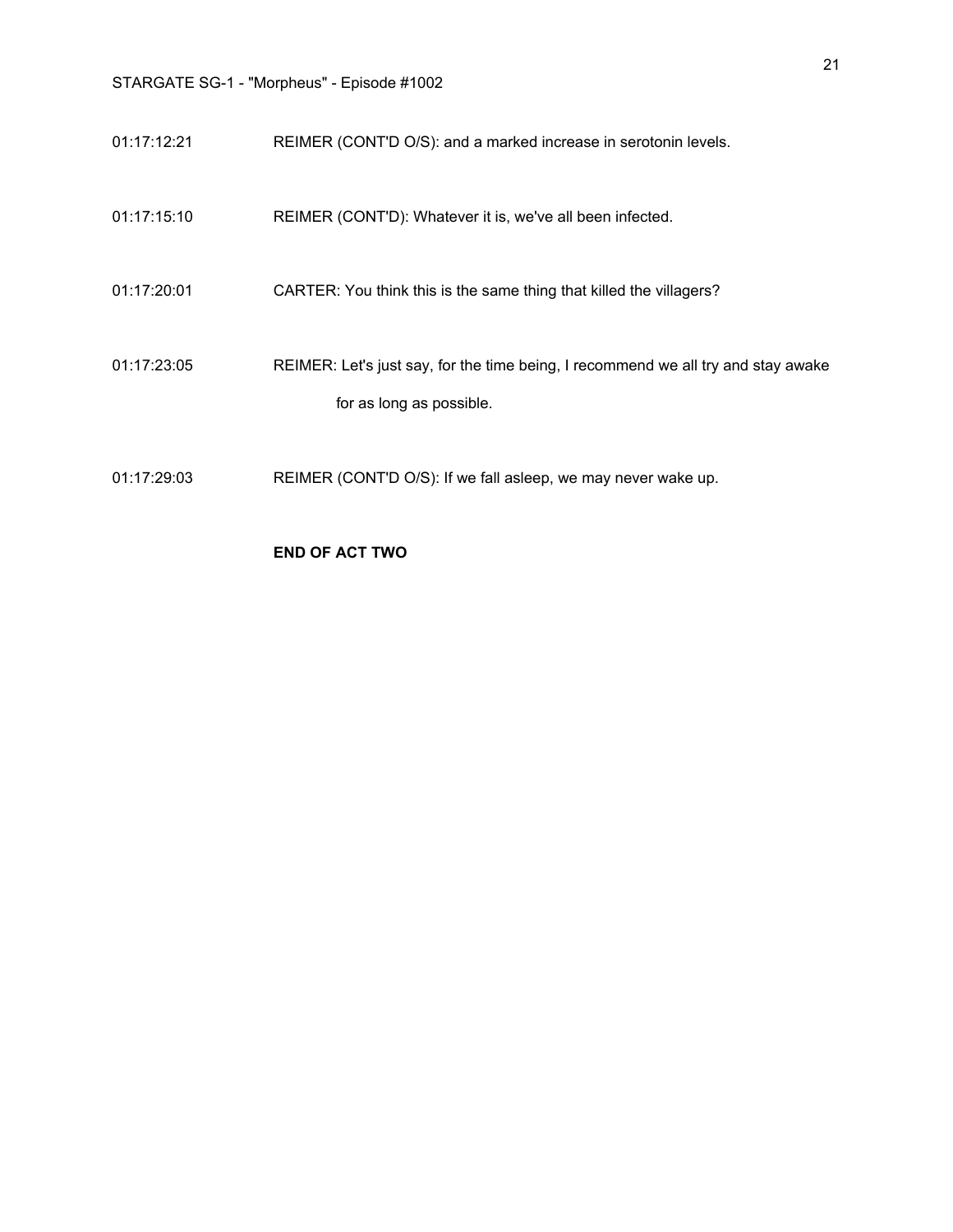### **ACT THREE**

| 01:17:54:07 | LANDRY (O/S): We're sending the medical supplies through now, Colonel.                                                                     |
|-------------|--------------------------------------------------------------------------------------------------------------------------------------------|
| 01:17:56:25 | MITCHELL (V/O OVER RADIO): Roger that, sir.                                                                                                |
| 01:17:58:05 | LANDRY (O/S): Sure you don't want a little more help? I can send another team in<br>hazmat.                                                |
| 01:18:02:07 | MITCHELL (V/O OVER RADIO): Until we know what we're dealing with, sir, that<br>would just be risking more lives. We can handle it.         |
| 01:18:07:03 | LANDRY: Understood.                                                                                                                        |
| 01:18:16:27 | GRIMSBY: I'm awake. I'm awake                                                                                                              |
| 01:18:21:03 | MITCHELL: Compliments of Dr. Lam. We havedextroampheta-something, moto-<br>whatchamacallit, caffeine pills, and good old-fashioned coffee. |
| 01:18:38:28 | MITCHELL (CONT'D): Go easy there, Grimsby.                                                                                                 |
| 01:18:40:14 | GRIMSBY: How long have you been awake for?                                                                                                 |
| 01:18:41:29 | MITCHELL: don't know, what24 hours?                                                                                                        |
| 01:18:44:02 | GRIMSBY: Yeah, talk to me when you get to 40.                                                                                              |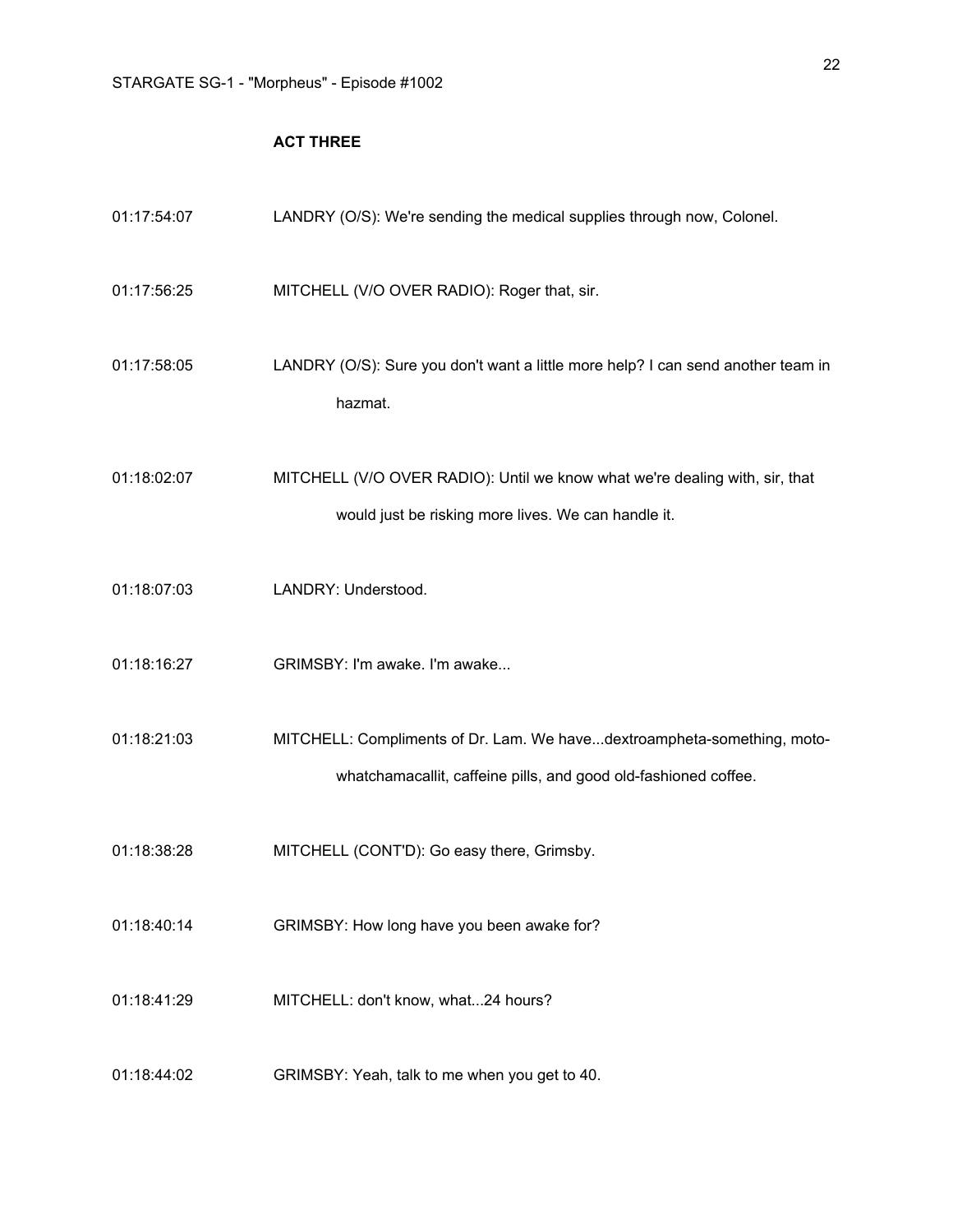- 01:18:51:01 CARTER: You've pulled all-nighters...
- 01:18:51:29 CARTER (CONT'D O/S): before, right?
- 01:18:53:10 MITCHELL: Yeah, loads of them.
- 01:18:55:05 CARTER: This feels worse, doesn't it?
- 01:18:58:04 MITCHELL: Yeah, I thought it was only me.
- 01:18:59:08 TEAL'C: I, too, am more fatigued than I would have expected.
- 01:19:01:19 CARTER: It has to be the infection. It doesn't just keep you from waking up. It makes you want to sleep in the first place.
- 01:19:07:11 MITCHELL: Well, in that case...Teal'c?
- 01:19:10:14 TEAL'C: I prefer to rely on my Tretonin.
- 01:19:14:09 MITCHELL: Cheers. Reimer...
- 01:19:18:10 MITCHELL (CONT'D): What you got?
- 01:19:19:07 REIMER (O/S): Since we started monitoring him, Ackerman has been in stagefour level…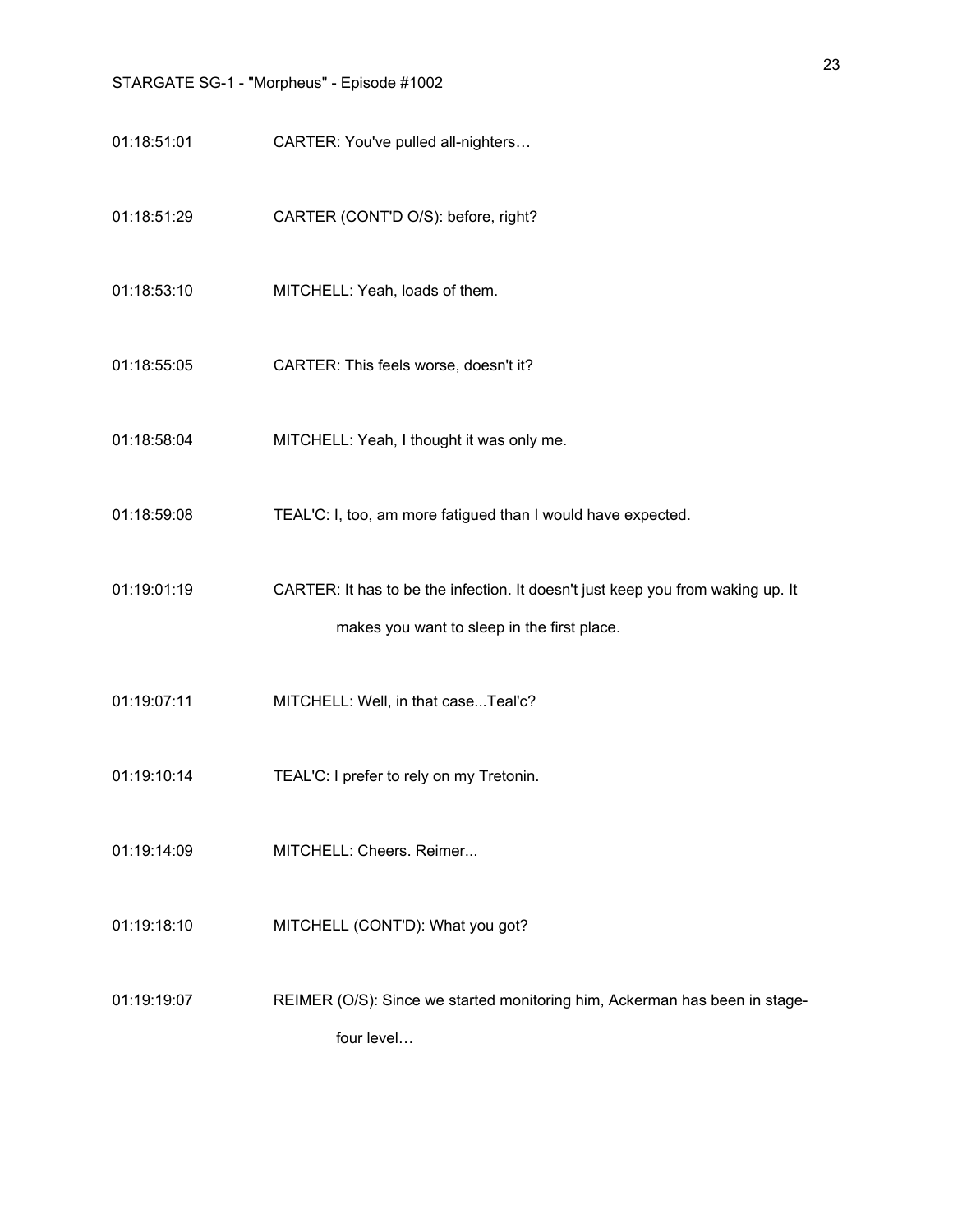01:19:23:05 REIMER (CONT'D): what they call Delta sleep, or Slow Wave sleep.

01:19:27:08 CARTER (O/S): We also noted that his brain…

01:19:28:11 CARTER (CONT'D): is producing a surprising amount of melatonin. It's a hormone synthesized from serotonin, a sleep-inducing agent. That's what's keeping him…

- 01:19:35:10 CARTER (CONT'D O/S): asleep.
- 01:19:36:09 MITCHELL: So all you've got to do is figure out why his brain is producing the melatonin.
- 01:19:39:12 CARTER (O/S): We're working…
- 01:19:40:02 CARTER (CONT'D): on it.
- 01:19:43:14 MITCHELL: Jackson...What did you find in the town records?

01:19:46:05 DANIEL: Uh, a handwritten entry from the village doctor in which he mentions a sleeping sickness that affected the town.

01:19:52:01 DANIEL (CONT'D O/S): Now, he doesn't go into any great detail...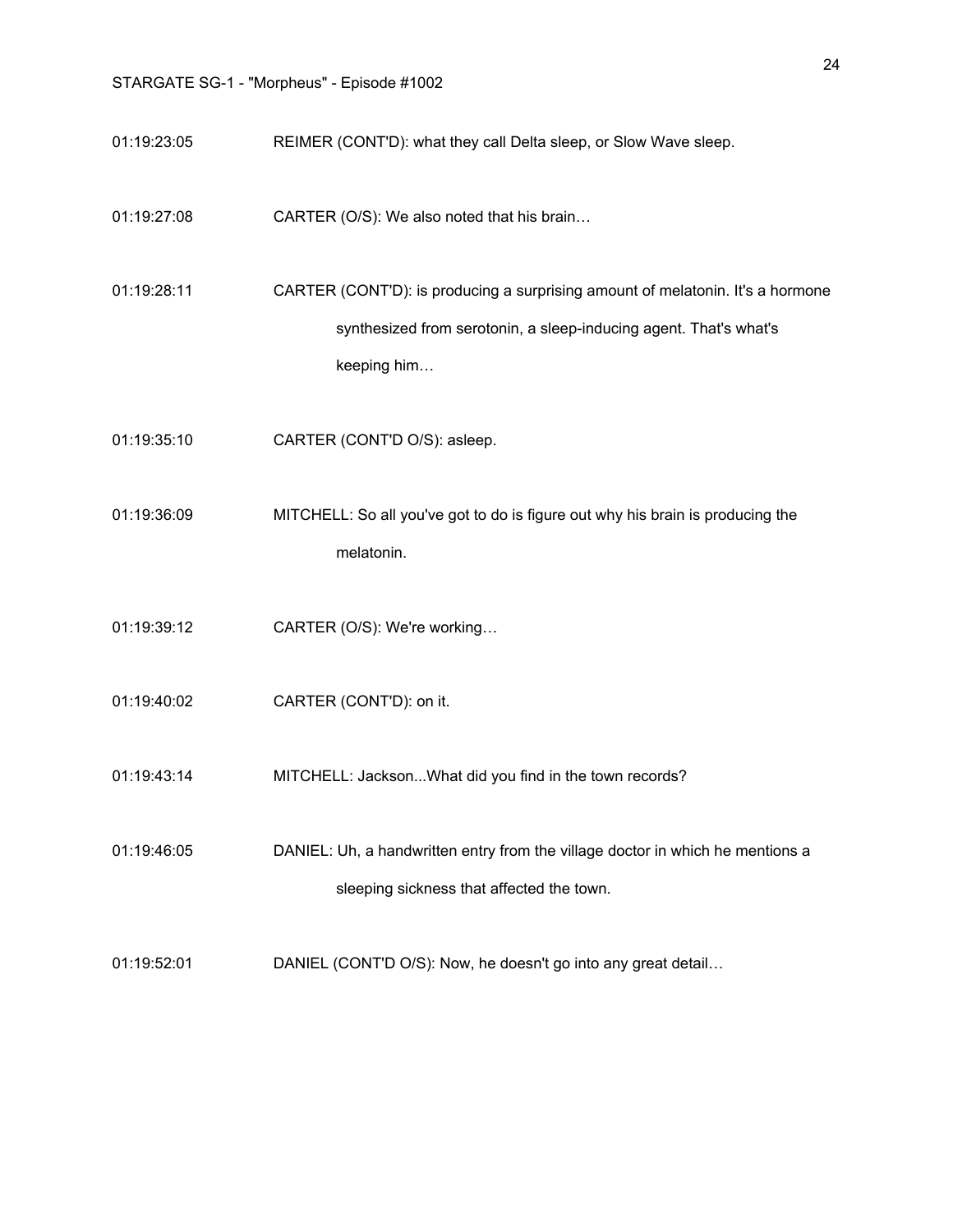- 01:19:53:22 DANIEL (CONT'D): but it does make mention of a possible source for what was happening-- Morgan Le Fay. See, it seems the villagers believed she cursed them for revealing her whereabouts when King Arthur and his knights came looking for her.
- 01:20:04:10 MITCHELL: So did Arthur find her here?
- 01:20:06:09 DANIEL (O/S): Probably not. If the villagers believed she cursed them, then it's more than likely she escaped.
- 01:20:10:21 DANIEL (CONT'D): In any case, we have to go back to that cave.
- 01:20:17:00 VALA: General...
- 01:20:18:02 VALA (CONT'D O/S): Just wondering if they've reached a decision on...
- 01:20:19:27 VALA (CONT'D): my mental well-being yet.
- 01:20:21:25 LANDRY (O/S): Dr. Hutchison isn't finished with you yet.
- 01:20:23:27 LANDRY (CONT'D): You're to meet with him again later today.
- 01:20:30:29 VALA (O/S): If I may speak candidly, General.
- 01:20:33:21 VALA (CONT'D): I have a feeling that Dr. Hutchison is somewhat troubled.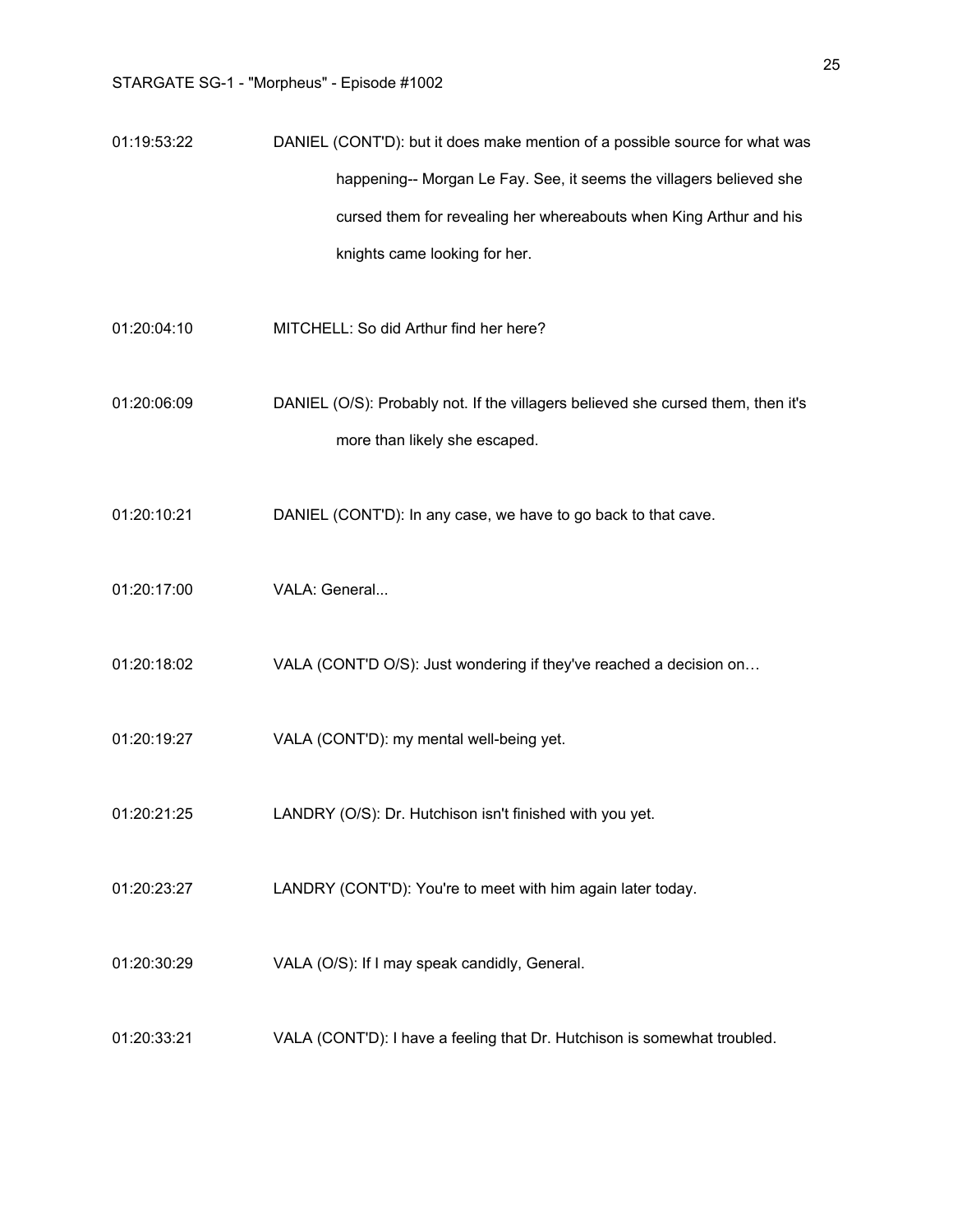- 01:20:38:21 VALA (CONT'D O/S): In fact, I think he may be suffering from ...
- 01:20:41:11 VALA (CONT'D): Klinefelter's syndrome, though you didn't hear it from me.
- 01:20:44:21 LANDRY (O/S): The only thing…
- 01:20:45:11 LANDRY (CONT'D): Dr. Hutchison is suffering from is the headache you gave him.

01:20:49:19 LANDRY (CONT'D O/S): I suggest you stop playing games and start taking this evaluation very seriously.

- 01:20:54:00 VALA: I thought I was.
- 01:20:55:09 LANDRY: Let's call that delusional memory.
- 01:21:08:23 MITCHELL: You know, it was Jackson's idea to come back here and check this cave out again. I can't help noticing he's the only one who didn't make the trip.

01:21:15:03 TEAL'C: Daniel Jackson made it clear that his time would be better spent continuing his research of the town records.

- 01:21:22:06 CARTER (O/S): Here.
- 01:21:23:28 CARTER (CONT'D): Dr. Reimer wanted us to take some soil samples.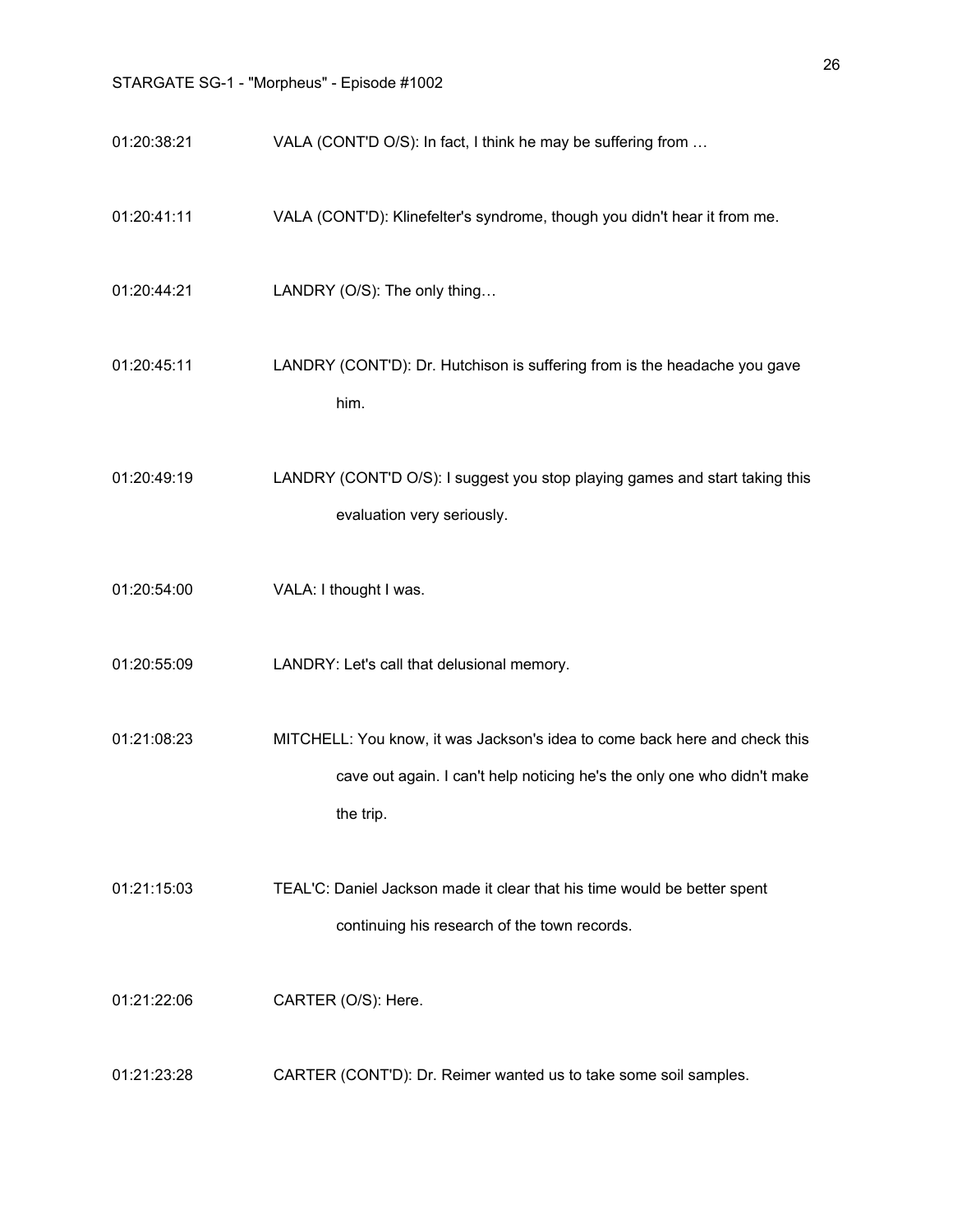01:21:28:09 MITCHELL: Why?

01:21:29:06 CARTER: Just in case this is where Ackerman picked up the infection.

- 01:21:45:16 VALA: Hmm.
- 01:21:48:20 (KNOCK ON DOOR)
- 01:21:50:16 VALA (CONT'D): Hello.
- 01:21:53:12 WOOLSEY: Hello. May I have a moment of your time?
- 01:21:56:09 VALA: Oh, I'm sorry, I'm just on my way out. I've got a meeting.
- 01:21:58:15 WOOLSEY: With Dr. Hutchison. I know. That's why I'm here. I promise to be quick.
- 01:22:05:07 WOOLSEY (CONT'D): My name is Richard Woolsey. I work for the International Oversight Advisory…
- 01:22:09:00 WOOLSEY (CONT'D O/S): a civilian-run organization made up of representatives from the various nations involved in the Stargate Program.
- 01:22:14:21 VALA: And what can I do for you, Mr. Woolsey?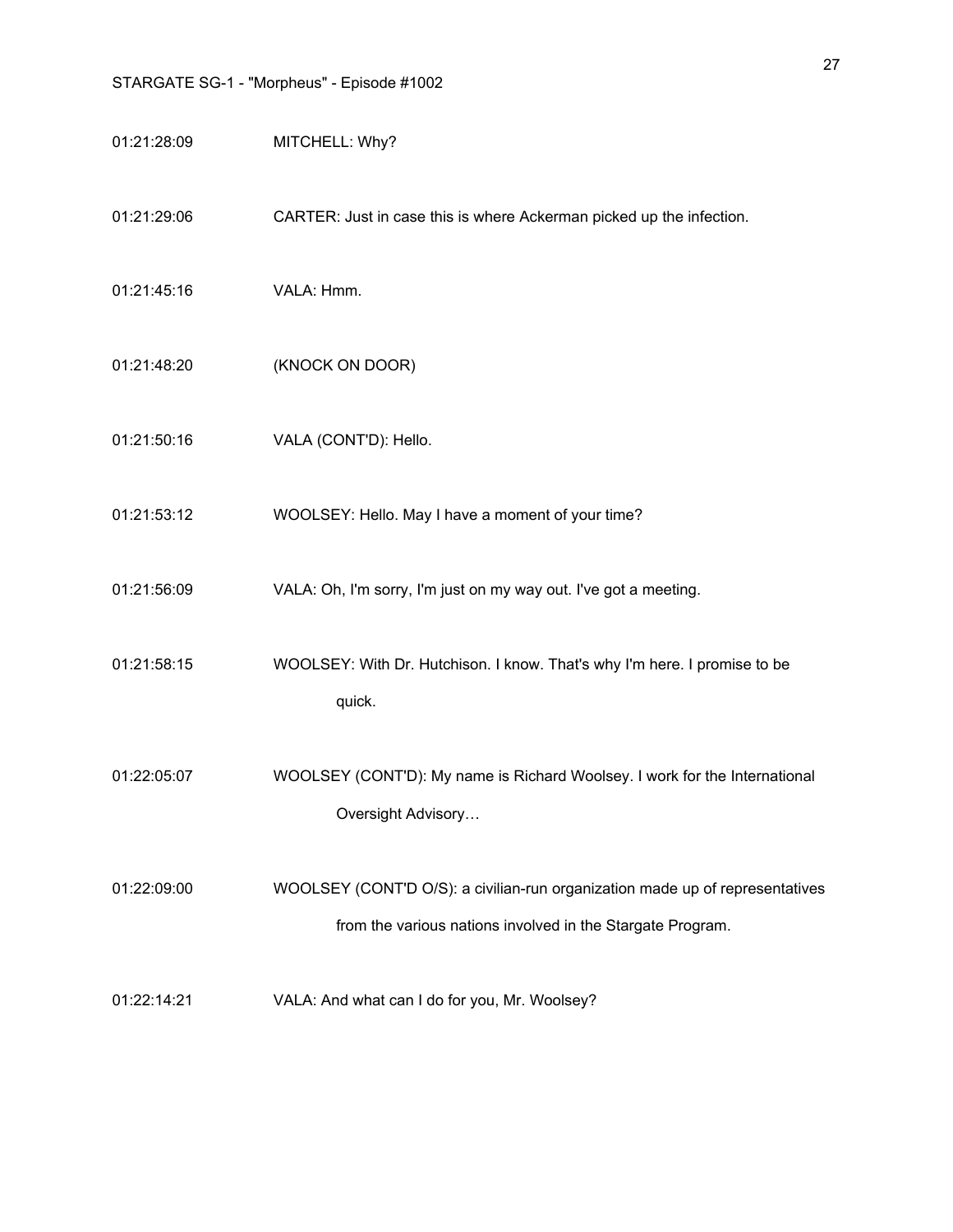01:22:17:00 WOOLSEY: Why don't I tell you what we can do for you. We can see to it that you pass your psychiatric evaluation with flying colors…

01:22:27:24 WOOLSEY (CONT'D O/S): effectively putting any doubts Stargate Command may have about you to rest.

- 01:22:33:06 VALA: And what would you want in return?
- 01:22:38:11 WOOLSEY: Just a little insight into the weekly goings-on here at Stargate Command.
- 01:22:43:12 WOOLSEY (CONT'D O/S): You see, despite the fact that all signatories to the...
- 01:22:46:19 WOOLSEY (CONT'D): Gate Alliance Treaty are de facto partners in the Stargate Program, my employers are often left out of the…
- 01:22:54:00 WOOLSEY (CONT'D O/S): loop when it comes to the more sensitive developments here on the base.
- 01:22:58:04 WOOLSEY (CONT'D): We'd just like you to keep us updated is all.
- 01:23:01:25 VALA: So you want me...to be a spy.
- 01:23:16:09 WOOLSEY: I've read your file, Ms. Mal Doran. I don't think what we're asking is...
- 01:23:20:05 WOOLSEY (CONT'D O/S): that unusual, for someone with such a colorful history.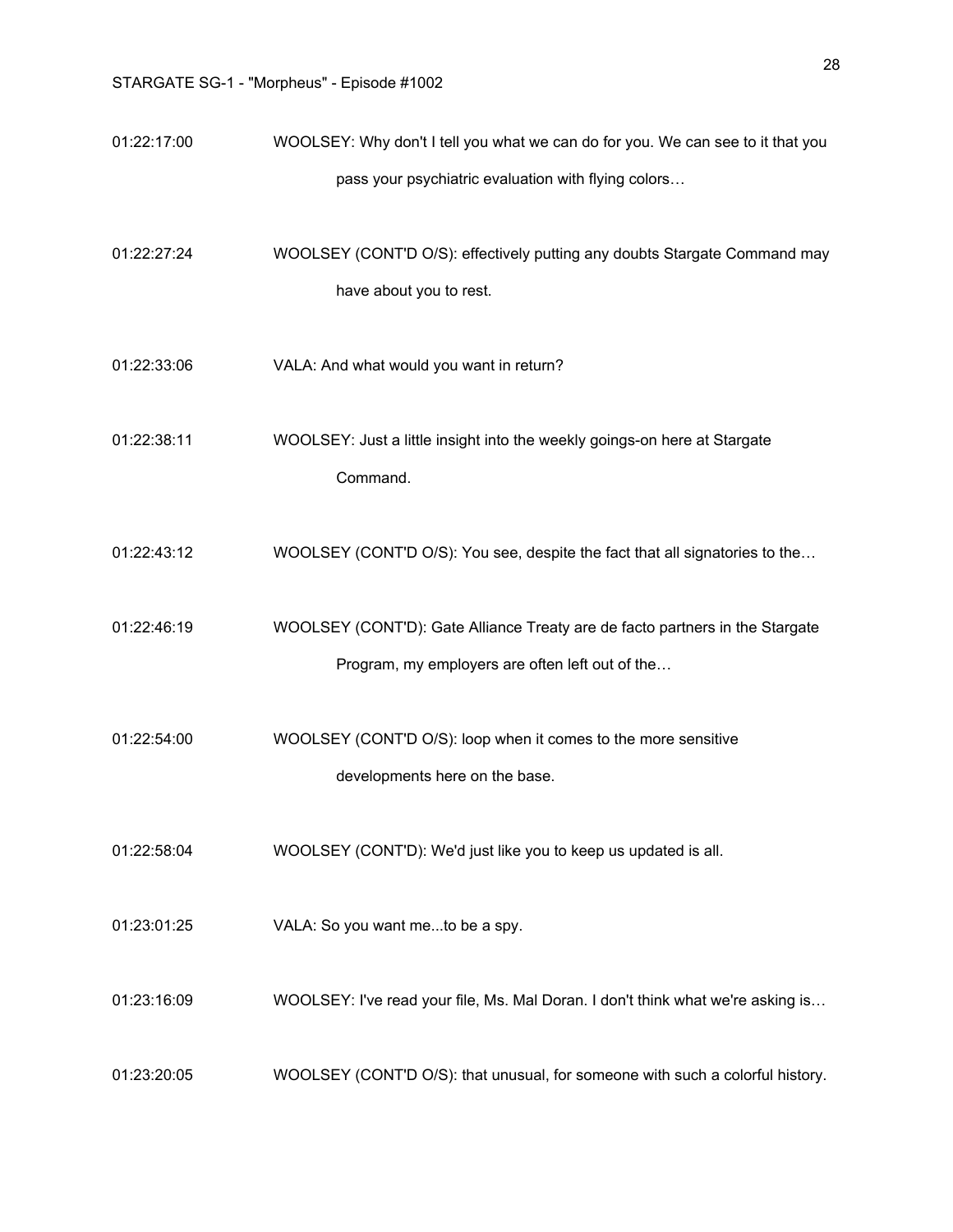- 01:23:33:17 (DEVICE BEEPING)
- 01:23:35:10 CARTER: Cam, Teal'c? I think I found something.
- 01:23:42:20 MITCHELL (O/S): Whatcha got?
- 01:23:43:22 CARTER: Well, it's a faint energy spike. I almost went past without noticing it.
- 01:23:59:21 MITCHELL: Shazam.
- 01:24:05:17 CARTER: I guess Daniel was right after all.
- 01:24:07:27 MITCHELL (O/S): Yes, he was.
- 01:24:11:03 MITCHELL (CONT'D): We should check this out.
- 01:24:12:20 TEAL'C: Would it not be prudent for one of us to return these samples to Dr. Reimer as quickly as possible?
- 01:24:17:01 MITCHELL (O/S): No, he's right.
- 01:24:18:09 MITCHELL (CONT'D): We're on the clock, and we have no idea how deep this hole is.
- 01:24:22:04 CARTER: All right, I'll go back…Stay in radio contact.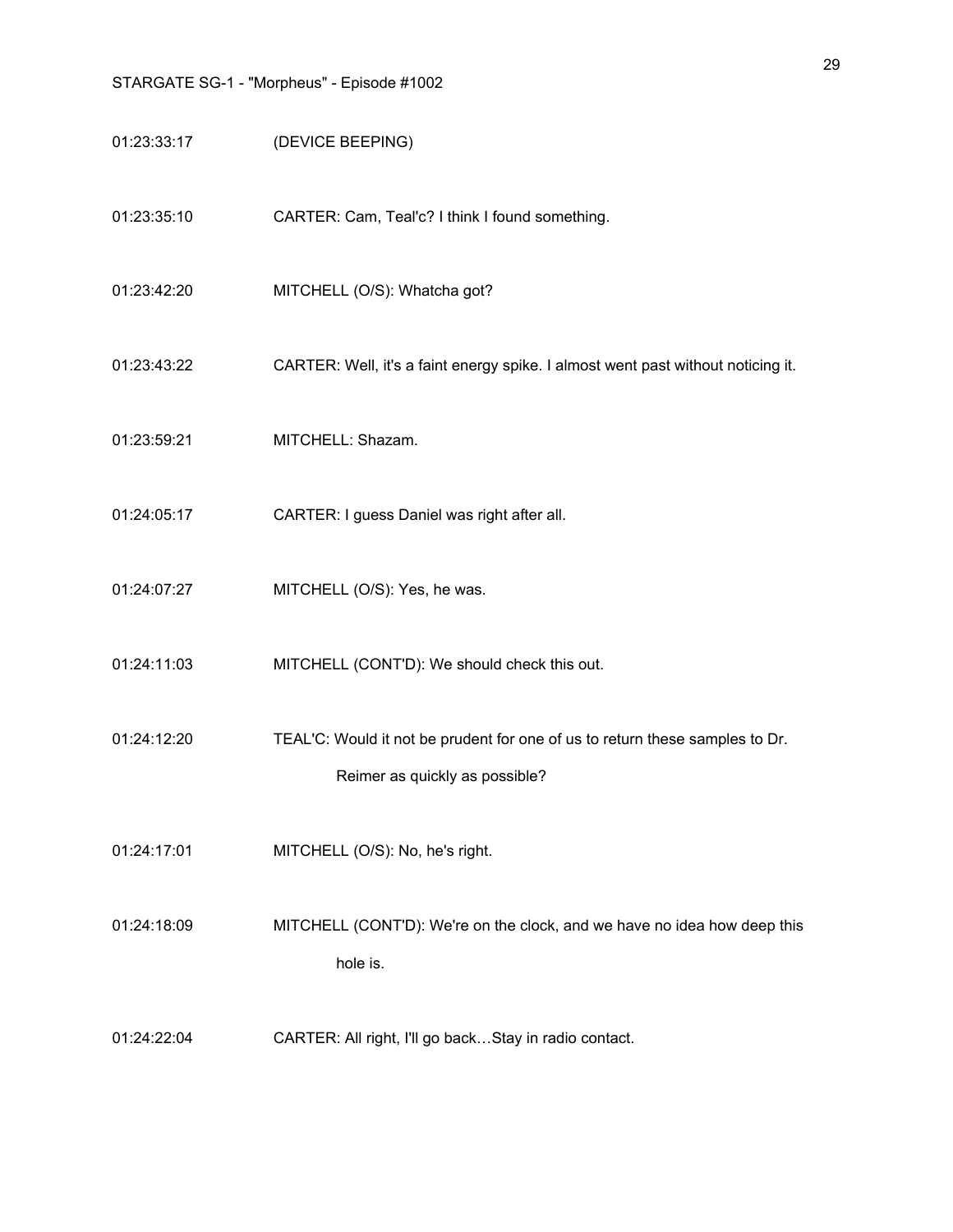- 01:24:28:15 CARTER (CONT'D O/S): At least as long as you can.
- 01:24:43:28 VALA: Do you really think these will hold me?
- 01:24:46:08 HUTCHISON: Oh, those aren't restraints. We're hooking you up to a polygraph. It's also known as a lie...
- 01:24:50:27 HUTCHISON (CONT'D O/S): detector It measures certain variables, like blood pressure…
- 01:24:53:27 HUTCHISON (CONT'D): and heart rate, to determine whether you're being truthful or not.
- 01:24:56:19 VALA: Oh...I see.
- 01:24:59:15 HUTCHISON: All right. Let's get started…
- 01:25:00:06 HUTCHISON (CONT'D O/S): then, shall we?
- 01:25:03:22 HUTCHISON (CONT'D): And…
- 01:25:04:14 HUTCHISON (CONT'D O/S): what's your name?
- 01:25:06:19 VALA: Vala Mal Doran.
- 01:25:10:04 HUTCHISON (O/S): Where did you spend the last week on Earth?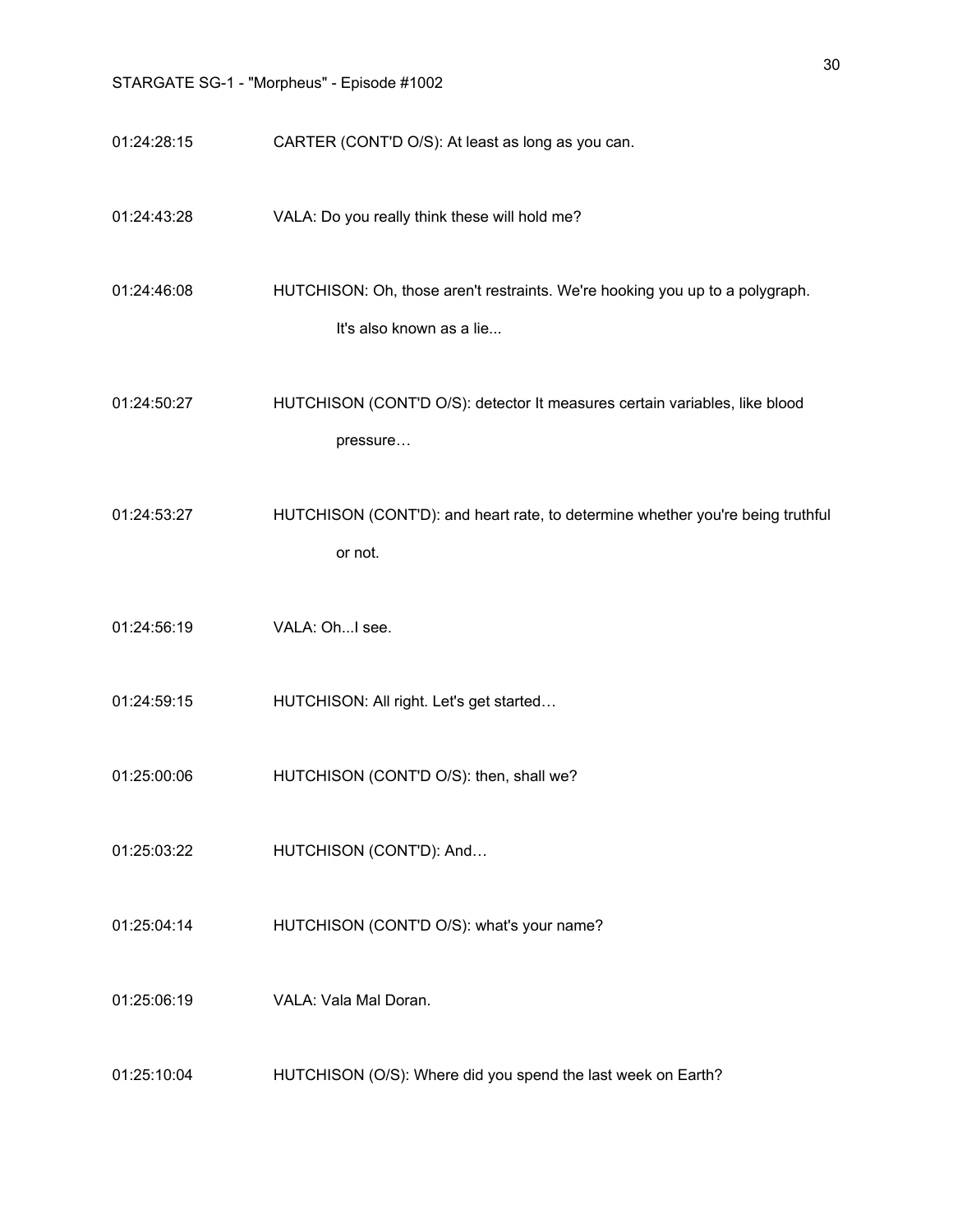- 01:25:13:18 VALA: Here at Stargate Command.
- 01:25:17:22 HUTCHISON: Have you ever stolen anything?
- 01:25:20:09 VALA: No.
- 01:25:21:10 (NEEDLE SCRATCHING FURIOUSLY)
- 01:25:25:20 VALA (O/S): That depends on how you define...
- 01:25:27:15 VALA (CONT'D): "stolen."
- 01:25:28:23 HUTCHISON (O/S): These are control questions, designed to gauge your reaction by eliciting both…
- 01:25:32:21 HUTCHISON (CONT'D): truthful and deceptive answers from you. You're doing fine.
- 01:25:35:26 HUTCHISON (CONT'D O/S): Just...try to relax.
- 01:25:43:28 HUTCHISON (CONT'D): You look very nice today.
- 01:25:46:10 VALA: Oh...Thank you. You're looking rather dashing yourself.
- 01:25:51:12 HUTCHISON: Oh, thanks.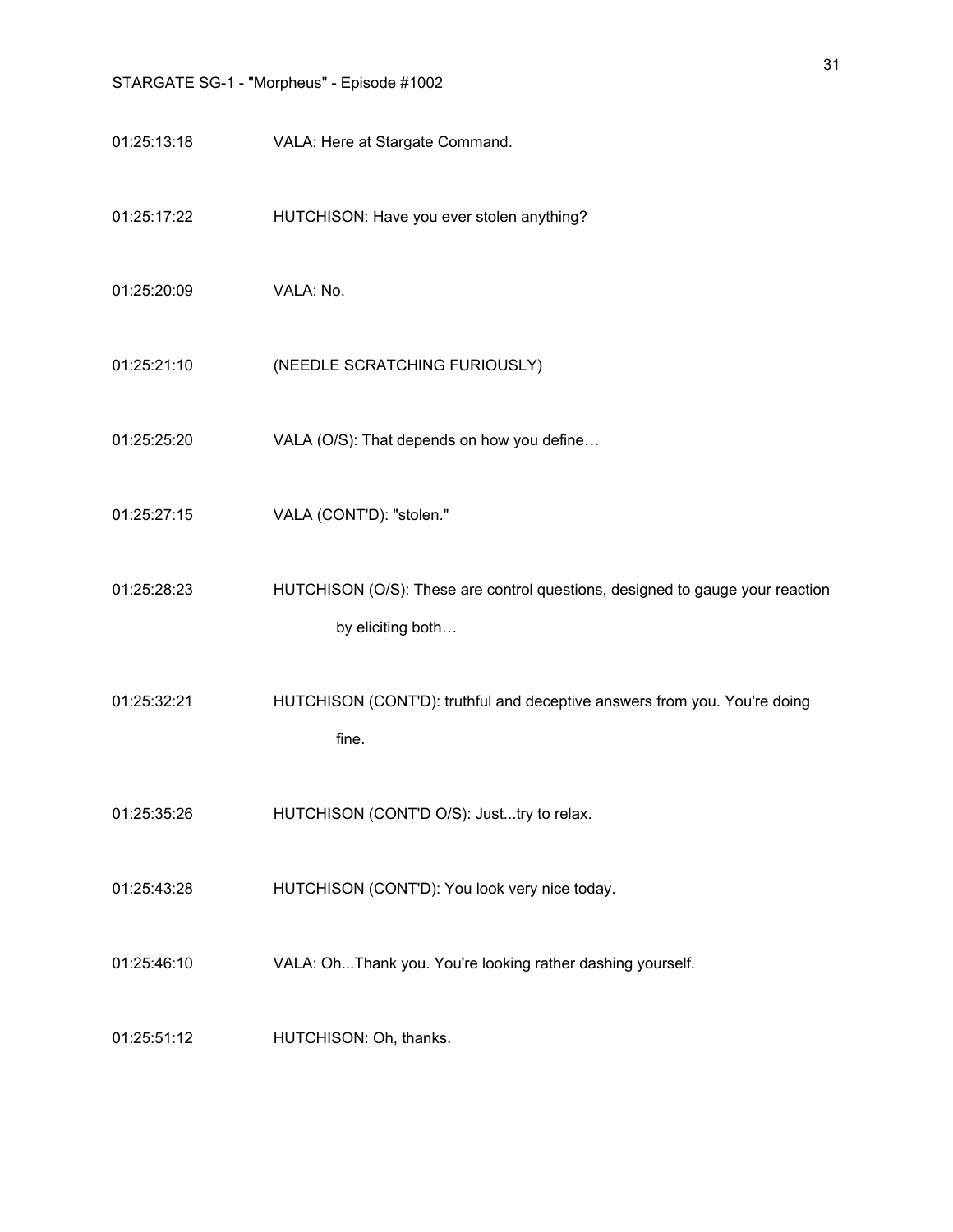- 01:25:52:10 (NEEDLE SCRATCHING FURIOUSLY)
- 01:25:56:27 VALA: I mean…nice. I-I-I mean, not objectionable.
- 01:26:05:21 (NEEDLE STILL SCRATCHING)
- 01:26:14:08 REIMER: Colonel, come take a look at this. This was in that soil sample you brought back from the cave.
- 01:26:23:18 CARTER (O/S): What is it?
- 01:26:25:21 REIMER (O/S): I believe...
- 01:26:26:19 REIMER (CONT'D): it's a parasite.
- 01:26:29:29 CARTER: Is it dead?
- 01:26:31:04 REIMER: No, it's dormant. Ackerman may have somehow awakened one.
- 01:26:37:18 CARTER: Well, how? It doesn't seem to respond to movement.
- 01:26:40:27 REIMER: Excuse me. Let's see what happens when they come in contact...
- 01:26:50:09 REIMER (CONT'D O/S): with live tissue.
- 01:27:01:06 CARTER: Whoa.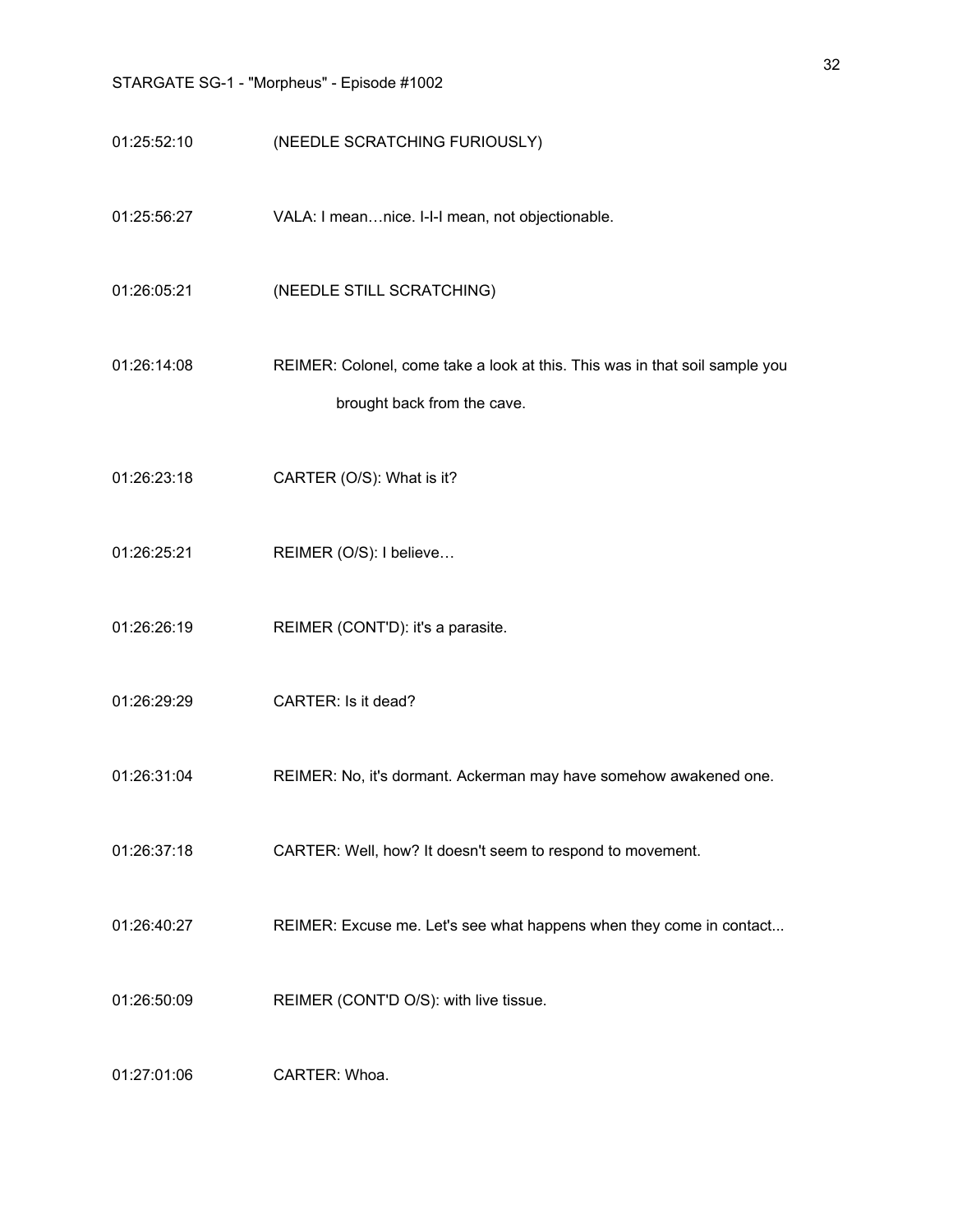- 01:27:02:24 REIMER: I'll lay odds that's your culprit right there.
- 01:27:07:01 CARTER: These people would have had no understanding of microbiology.
- 01:27:10:19 CARTER (CONT'D O/S): They probably came up with the story of Morgan's curse because they couldn't comprehend what was happening to them. Hey...
- 01:27:20:26 CARTER (CONT'D): Where's Grimsby?
- 01:27:23:10 DANIEL: He said he was on his way back. He isn't here?
- 01:27:27:08 DANIEL (CONT'D): Oh, no.
- 01:27:42:28 TEAL'C: Perhaps we should rest.
- 01:27:48:02 MITCHELL: No. That's a bad idea, and I am starting to regret staying up late to watch Deuce Bigelow: European Gigolo last night. Check that, I regretted it almost immediately.
- 01:28:04:00 MITCHELL (CONT'D): Am I imagining things, or--
- 01:28:05:15 TEAL'C: I heard it as well.
- 01:28:16:11 DANIEL (SHOUTING): Grimsby!…Sam?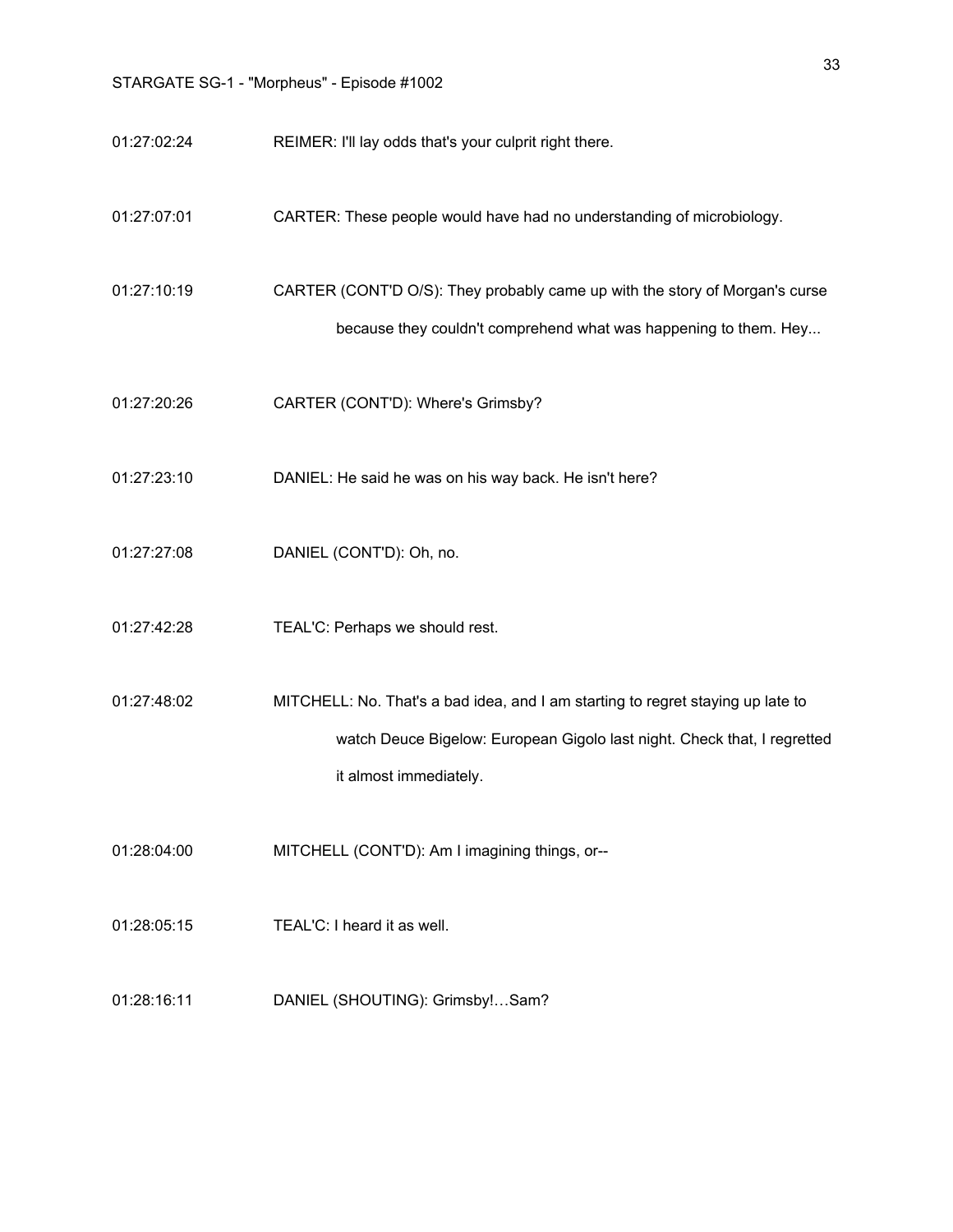| 01:28:37:21 | DANIEL (CONT'D O/S): Well, we found Grimsby. He's asleep, and we can't wake |
|-------------|-----------------------------------------------------------------------------|
|             | him.                                                                        |

- 01:28:44:11 CARTER: Dr. Reimer? What's wrong? Has his condition changed?
- 01:28:52:21 REIMER: You could say that…He's dead.

### **END OF ACT THREE**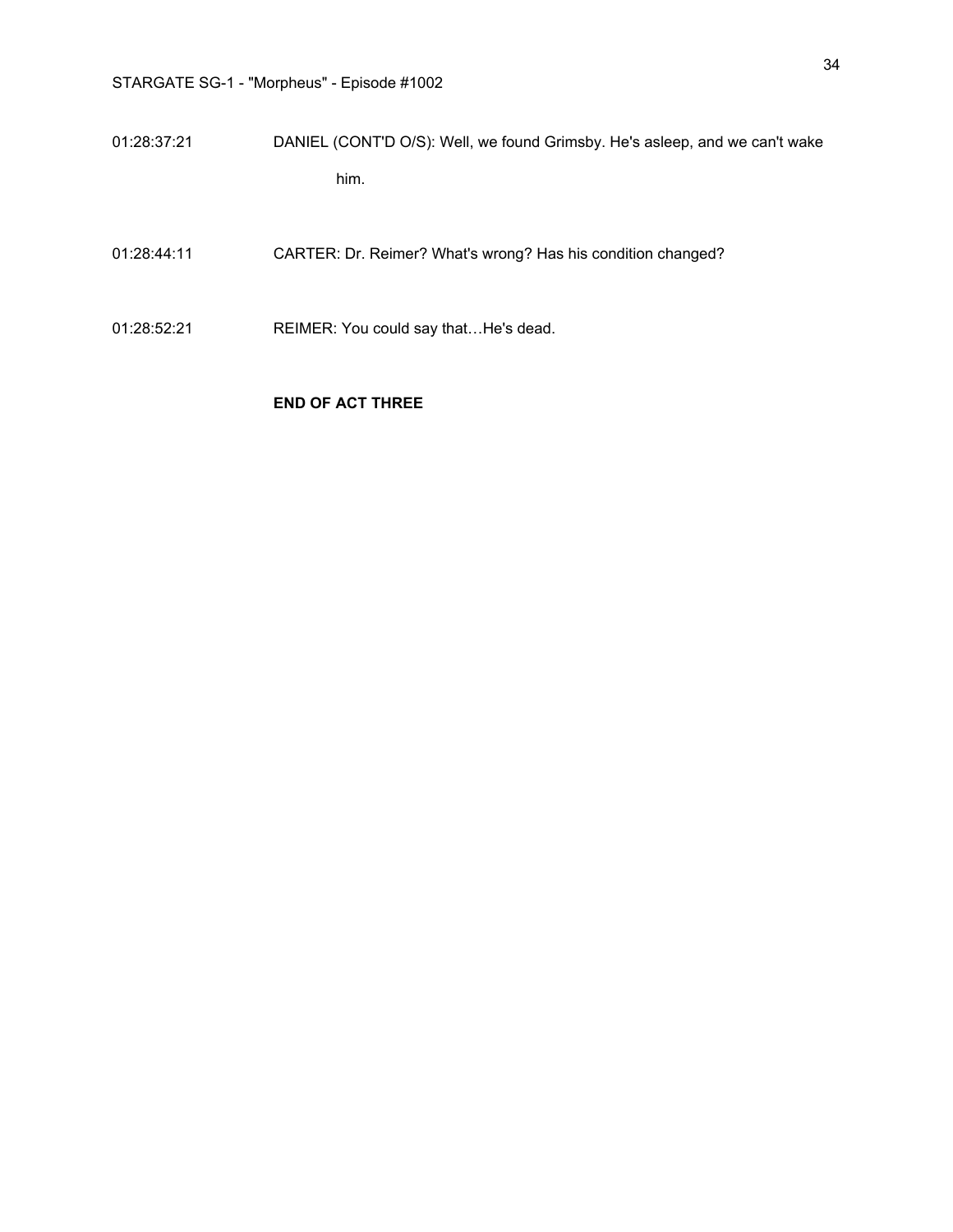## **ACT FOUR**

| 01:29:23:10 | REIMER (O/S): I see evidence of a ruptured aneurysm near the pineal gland.                                                                                               |
|-------------|--------------------------------------------------------------------------------------------------------------------------------------------------------------------------|
| 01:29:27:20 | CARTER (O/S): There's something else in here.                                                                                                                            |
| 01:29:37:18 | REIMER (O/S): What the hell?                                                                                                                                             |
| 01:29:39:12 | CARTER (O/S): Morphology is identical to                                                                                                                                 |
| 01:29:40:21 | CARTER (CONT'D): the parasite we found in the soil sample.                                                                                                               |
| 01:29:43:07 | REIMER: Only it's grown a thousand times bigger.                                                                                                                         |
| 01:29:55:08 | WOOLSEY: I'm assuming things didn't go well.                                                                                                                             |
| 01:30:08:25 | VALA: I fail to see the point of that ridiculous exercise unless its purpose was to<br>thoroughly humiliate me.                                                          |
| 01:30:18:10 | VALA (CONT'D O/S): Those questions weren't                                                                                                                               |
| 01:30:19:10 | VALA (CONT'D): intended to shed light on my character or delve deeply into my<br>subconscious. They were merely little reminders as to exactly why<br>don't belong here. |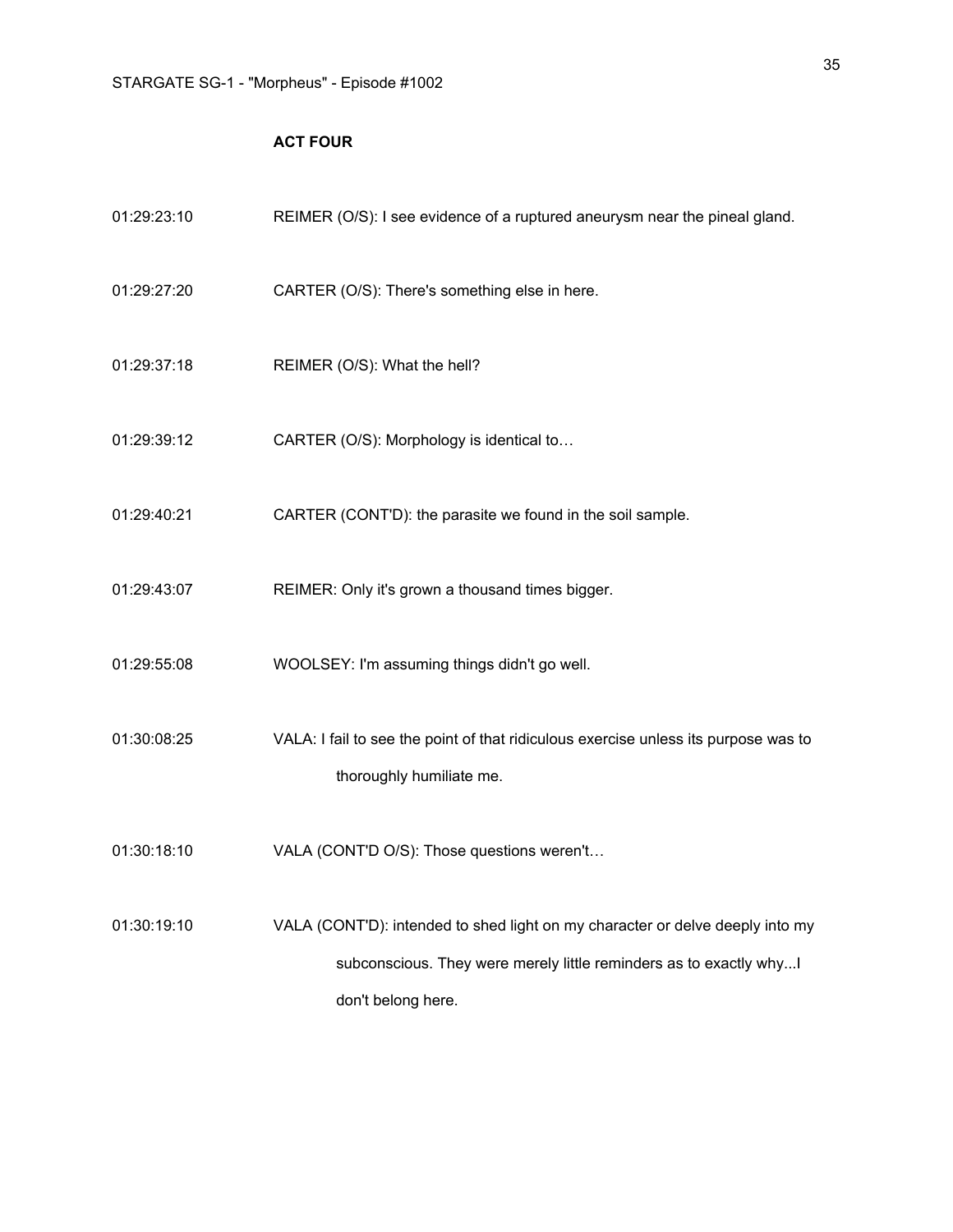| 01:30:37:02 | WOOLSEY: Then I take it you've carefully considered our offer and come to a |  |
|-------------|-----------------------------------------------------------------------------|--|
|             | decision.                                                                   |  |

- 01:30:44:12 VALA: I have.
- 01:30:57:10 MITCHELL (O/S): Whoa.
- 01:31:09:12 MITCHELL (O/S CONT'D): Okay, question. If what took out…

01:31:15:09 MITCHELL (CONT'D): the village is what killed all the wildlife around here, how come that little sucker's alive and kicking?

- 01:31:22:06 TEAL'C: It may possess a natural immunity to this mysterious affliction.
- 01:31:24:27 MITCHELL (O/S): Yeah, that's exactly my point.
- 01:31:26:00 MITCHELL (CONT'D): So, all we got to do is catch Joe Bob there, take him back up to Carter and…
- 01:31:34:01 MITCHELL (CONT'D O/S): Reemer--Reimer, whatever.

01:31:37:02 MITCHELL (CONT'D): They reverse-engineer an antidote, and...Bob's your uncle. We sleep till Tuesday.

01:31:42:10 TEAL'C (O/S): Indeed.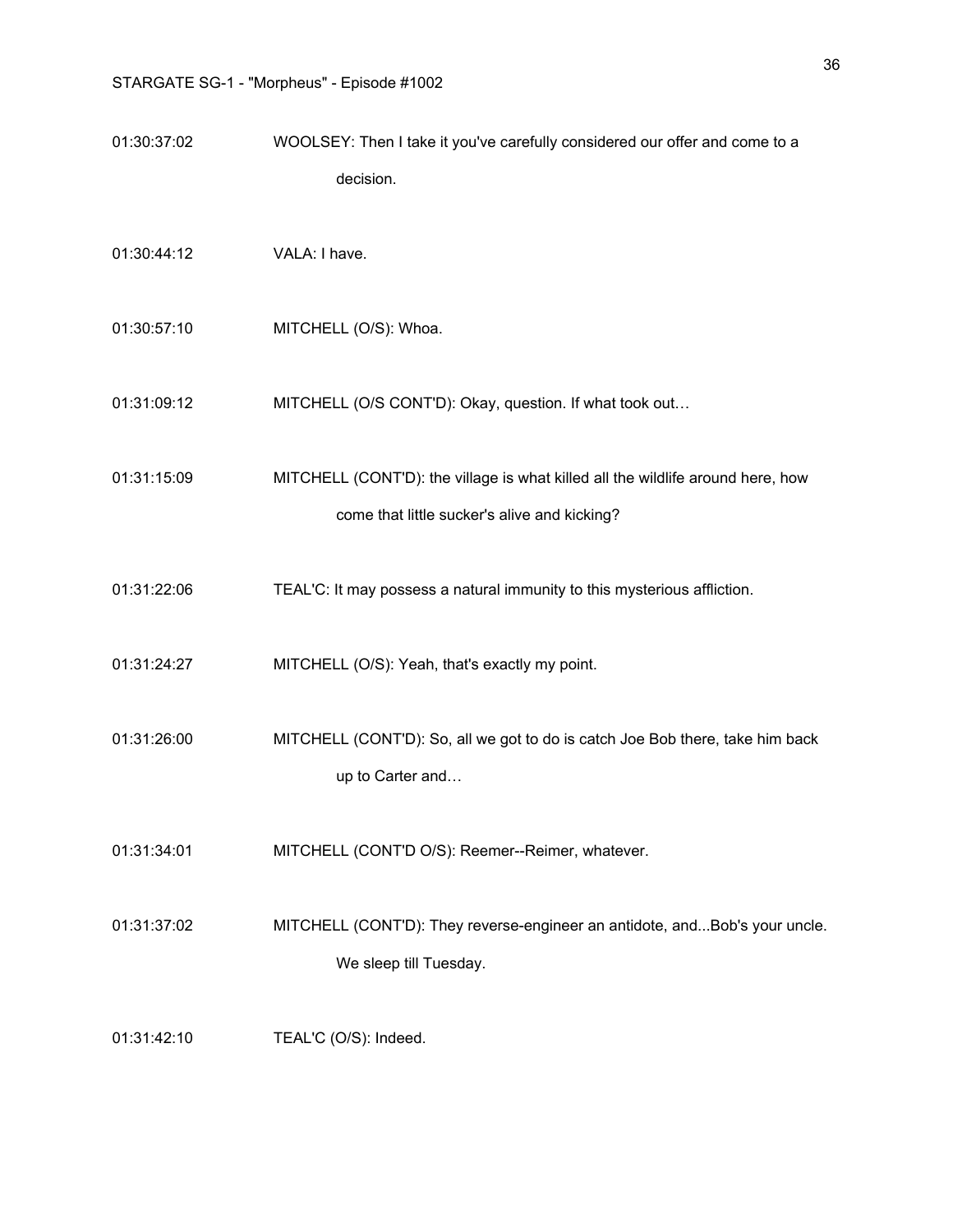- 01:31:47:09 MITCHELL (INTO RADIO): Carter, it's Mitchell.
- 01:31:53:17 TEAL'C: We have progressed too far within the cave...
- 01:31:54:25 TEAL'C (CONT'D O/S): system.
- 01:31:56:05 MITCHELL: Yes, we have. All right, well, we'll...

01:31:59:15 MITCHELL (CONT'D O/S): nab junior first, then we'll call Carter when we get back up to the surface.

01:32:25:00 DANIEL: Progress?

01:32:26:23 CARTER: We've been theorizing that when the parasite enters the bloodstream, it triggers the body's immune response and the production of serotonin. Then it makes its way to the patient's brain, where it lodges and feeds.

01:32:40:29 DANIEL: Feeds? On what?

01:32:46:20 REIMER: Melatonin. Our analysis showed the parasite we removed from Ackerman gorged itself on the stuff.

01:32:52:22 CARTER (O/S): It stimulates the production of melatonin which floods the body. That's why the urge to sleep is so powerful…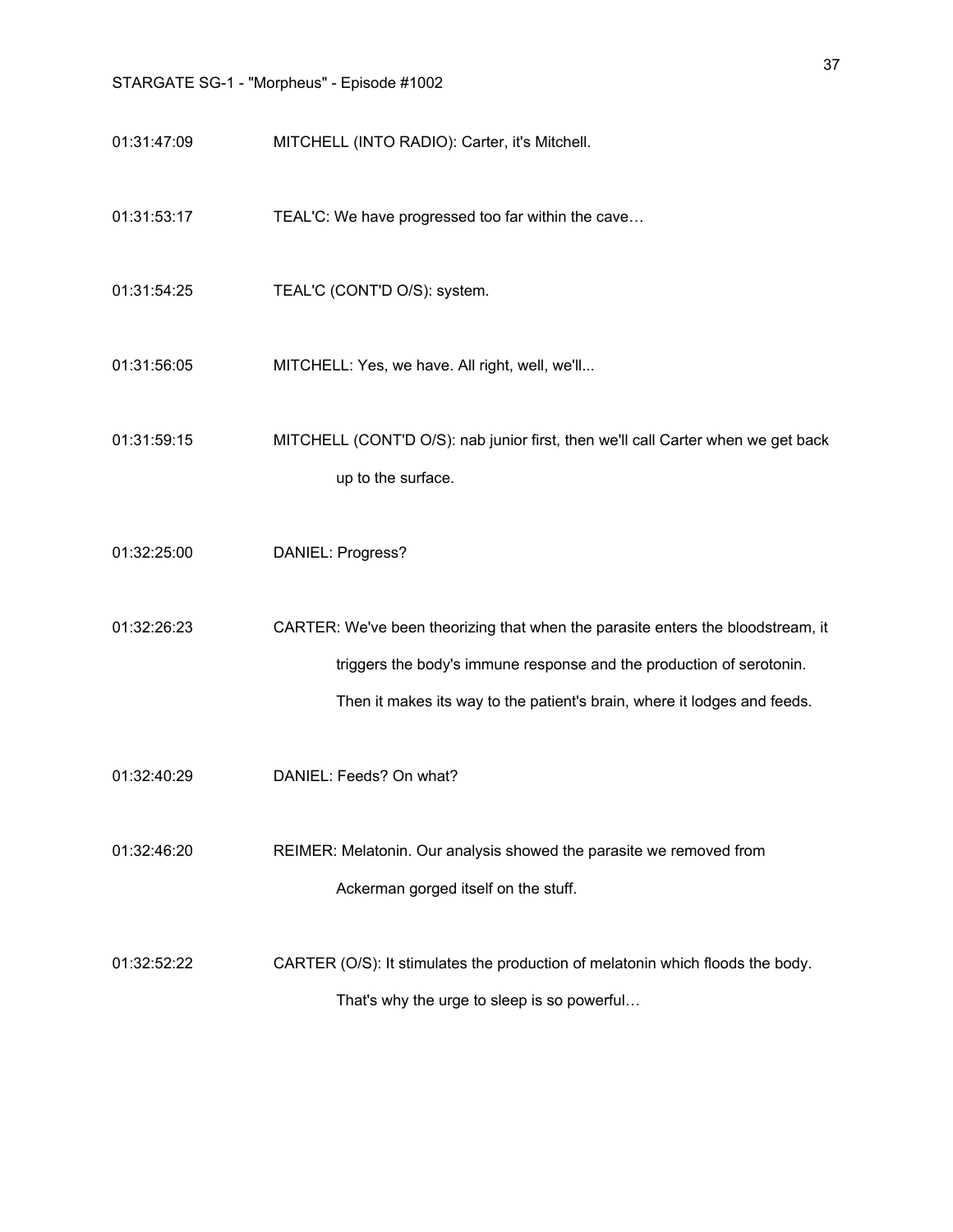01:32:58:21 CARTER (CONT'D): and once you give in, the parasite just keeps on feeding until...

01:33:07:16 CARTER (CONT'D): the engorged parasite affects the surrounding cranial tissue, eventually provoking a lethal aneurysm.

01:33:13:20 CARTER (CONT'D O/S): But...we're…

01:33:16:09 CARTER (CONT'D): thinking that it may be possible to starve out the parasite, so to that end…

01:33:20:28 CARTER (CONT'D O/S): we have isolated a specimen that we awakened from a dormant state.

- 01:33:26:21 CARTER (CONT'D): Dr. Reimer?
- 01:33:28:13 CARTER (SHOUTING CONT'D O/S): Dr. Reimer!
- 01:33:33:03 CARTER (O/S CONT'D): It's his heart!
- 01:33:45:03 (DEFIBRILLATOR WHINES AS IT CHARGES)
- 01:34:00:02 DANIEL: Sam...
- 01:34:03:11 DANIEL (CONT'D): He's dead.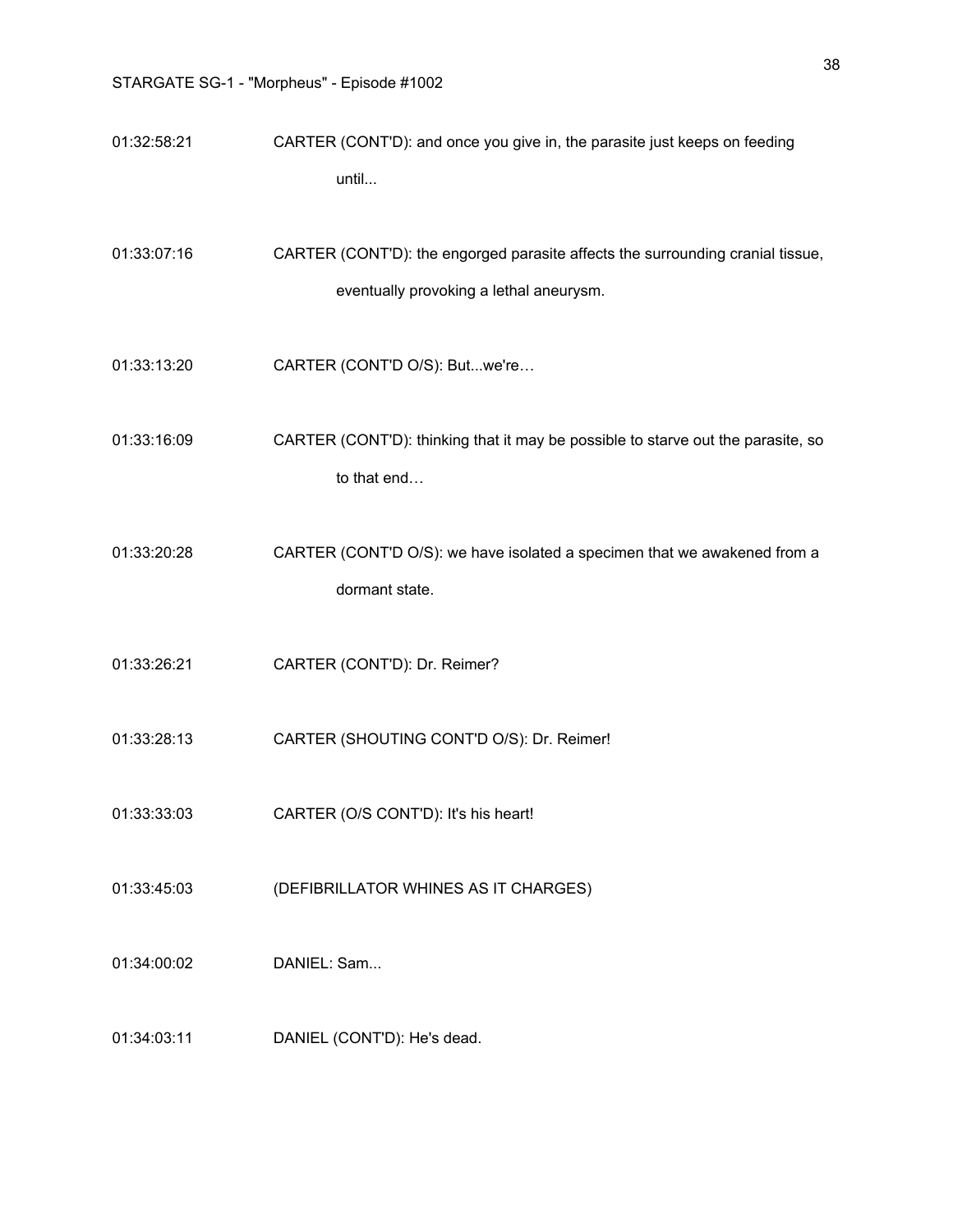- 01:34:17:09 VALA: Oh, I'm sorry.
- 01:34:18:08 HUTCHISON (O/S): Ah, Vala.
- 01:34:19:10 VALA: Oh, not you again.

01:34:20:15 HUTCHISON: Uh, you know, you have another scheduled appointment.

01:34:22:25 VALA: What would be the point of that? You people have already made up your minds about me.

- 01:34:25:24 HUTCHISON: Is that what you think?
- 01:34:27:15 VALA: Well, it's not like I haven't encountered this sort of thing before. You know, I saw it every day in the eyes of the people who couldn't separate me from the Goa'uld who enslaved them. So, you know, instead of becoming a victim of their arrogance and stupidity, I chose to take advantage of it, so I lied, I cheated, and I stole. I'm not going to apologize for it, and to be perfectly honest with you, I can't guarantee that I won't do it again. All right?
- 01:34:51:18 VALA (CONT'D O/S): Of course…
- 01:34:52:17 VALA (CONT'D): I have recently found myself risking my life...
- 01:34:55:15 VALA (CONT'D O/S): for something other than my own personal benefit.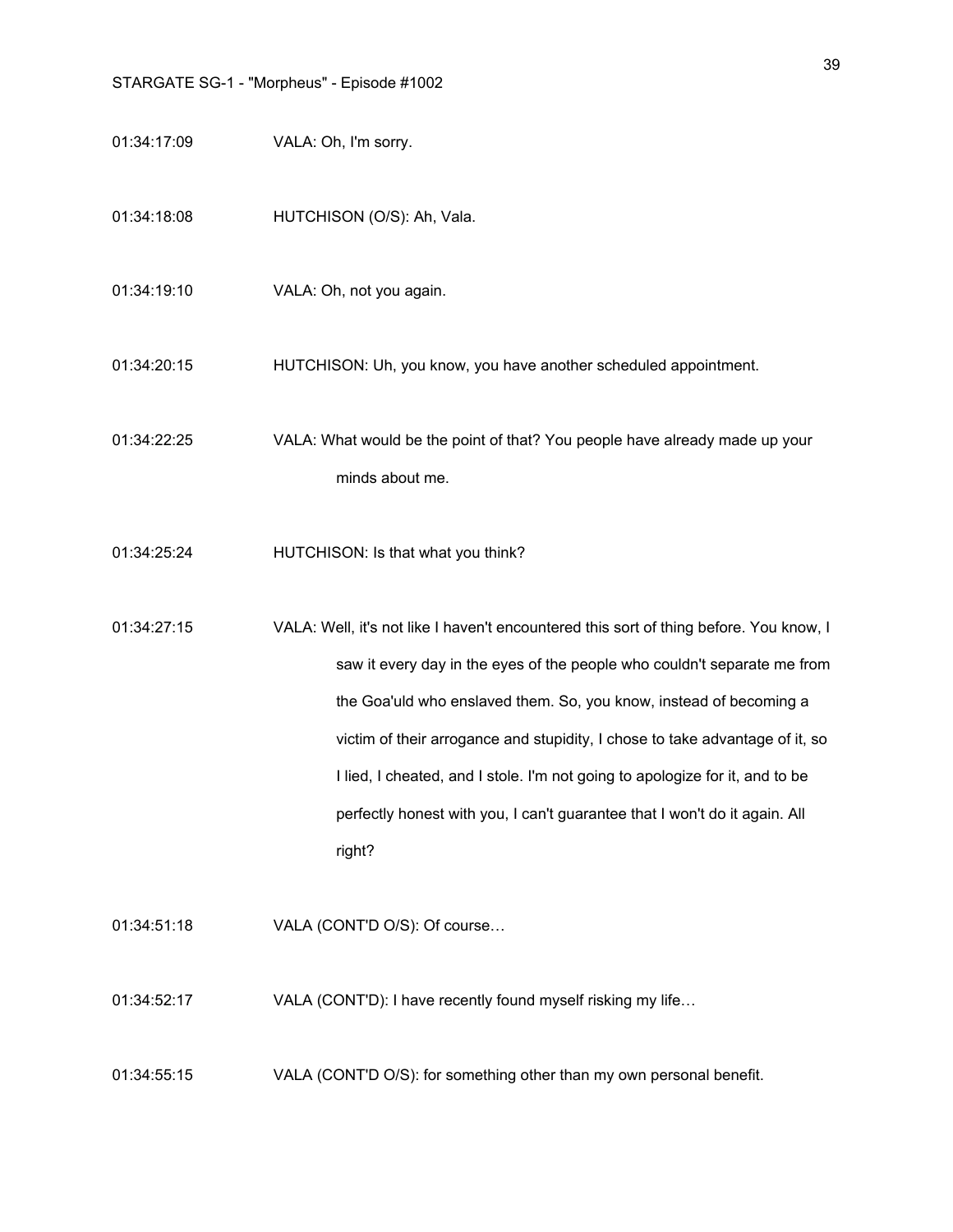| 01:34:58:06 | VALA (CONT'D): Maybe it's just a phase--Hold it, please--or maybe it's because, |
|-------------|---------------------------------------------------------------------------------|
|             | for the first time, I've actually met someone who, in some small way,           |
|             | actually believes in me, but I'm sure you're right. I'm sure it will pass.      |
|             | What?                                                                           |

- 01:35:13:20 HUTCHISON: Hmm.
- 01:35:15:26 CARTER (O/S): Daniel! You can't fall asleep. Do you hear me?
- 01:35:19:22 DANIEL: Yeah.
- 01:35:24:07 CARTER (O/S): Uh...We can't take any more of these either. With our serotonin and melatonin levels spiking, it's too dangerous.
- 01:35:31:11 CARTER (CONT'D): We're going to have to rely on each other, all right?
- 01:35:35:00 DANIEL: Okay.
- 01:36:01:17 MITCHELL: Easy there...Easy...Don't worry. I'm not going to hurt you.
- 01:36:11:26 (MITCHELL LUNGES FOR THE LIZARD)
- 01:36:17:27 TEAL'C: I've got it, Colonel Mitchell!
- 01:36:27:26 TEAL'C (CONT'D): On your feet, Colonel Mitchell. There is much ground to cover if we are to reach the surface.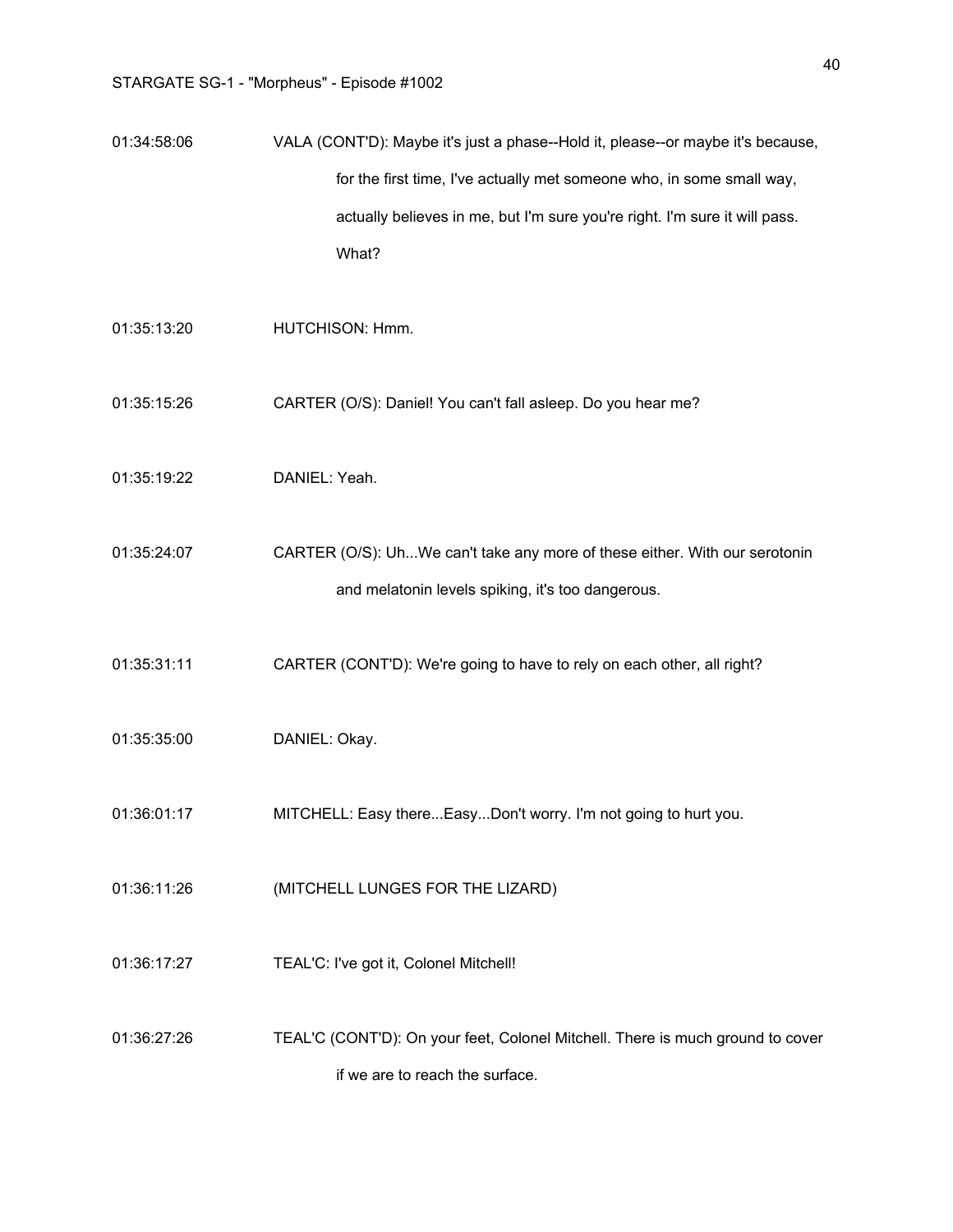01:36:32:05 MITCHELL: No, you...You go ahead without me. I'm just going to...I'm just going to stay here.

- 01:36:38:18 TEAL'C: Then I will carry you if I must.
- 01:36:41:00 MITCHELL: Forget it. No...
- 01:36:45:16 MITCHELL (CONT'D O/S): Tretonin or not, it's going to catch up...

01:36:48:09 MITCHELL (CONT'D): with you at some point. The important thing for you is to take Curly back to Carter and...what's his name, and get them started on the cure.

- 01:37:00:05 TEAL'C: Indeed. I will return for you, Colonel Mitchell.
- 01:37:08:01 MITCHELL: And I'll be...right here...waiting for you.
- 01:37:20:02 DANIEL (O/S): Sam! Sam...
- 01:37:22:13 CARTER: I can't do it anymore.
- 01:37:24:11 DANIEL: We have to. You got to hang in there just a little while longer.
- 01:37:35:14 MED TECH: In here! Dr. Jackson, Colonel Carter, where's the rest of your team?
- 01:37:40:11 DANIEL (O/S): Reimer and...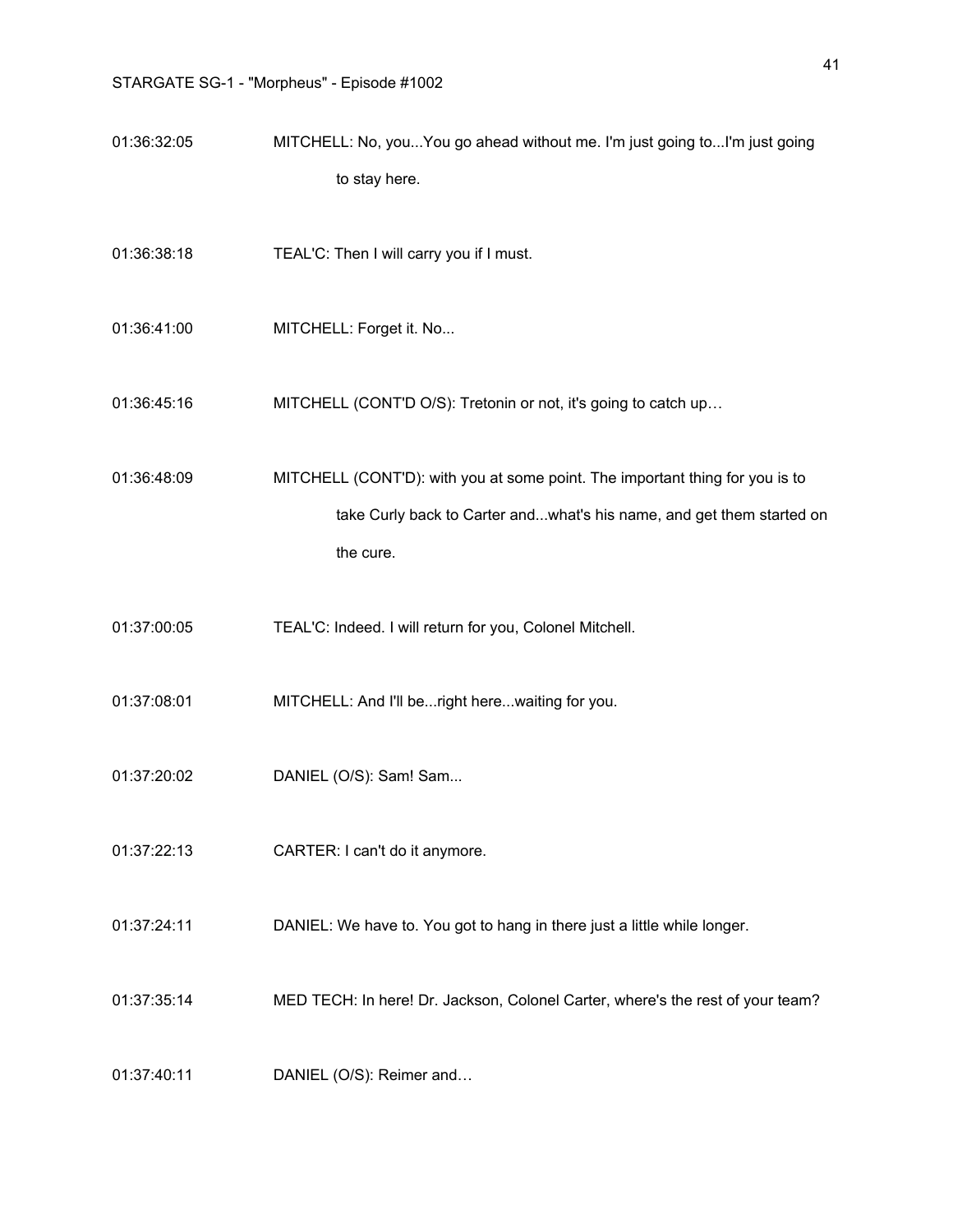- 01:37:40:29 DANIEL (CONT'D): Ackerman are dead. Teal'c and Mitchell went to the caves.
- 01:37:44:10 MED TECH: What caves?
- 01:37:48:22 MED TECH (CONT'D O/S): Get them in the isolation pods.
- 01:37:54:20 CARTER: No, wait. Wait.
- 01:38:00:29 CARTER (CONT'D O/S): No, wait.
- 01:38:03:14 CARTER (CONT'D): We can't go to sleep.
- 01:38:05:25 MED TECH: It's okay. We'll take care of you.
- 01:38:08:05 CARTER (O/S): No, you don't understand.
- 01:38:10:10 CARTER (CONT'D): The parasite. It feeds on...

**END OF ACT FOUR**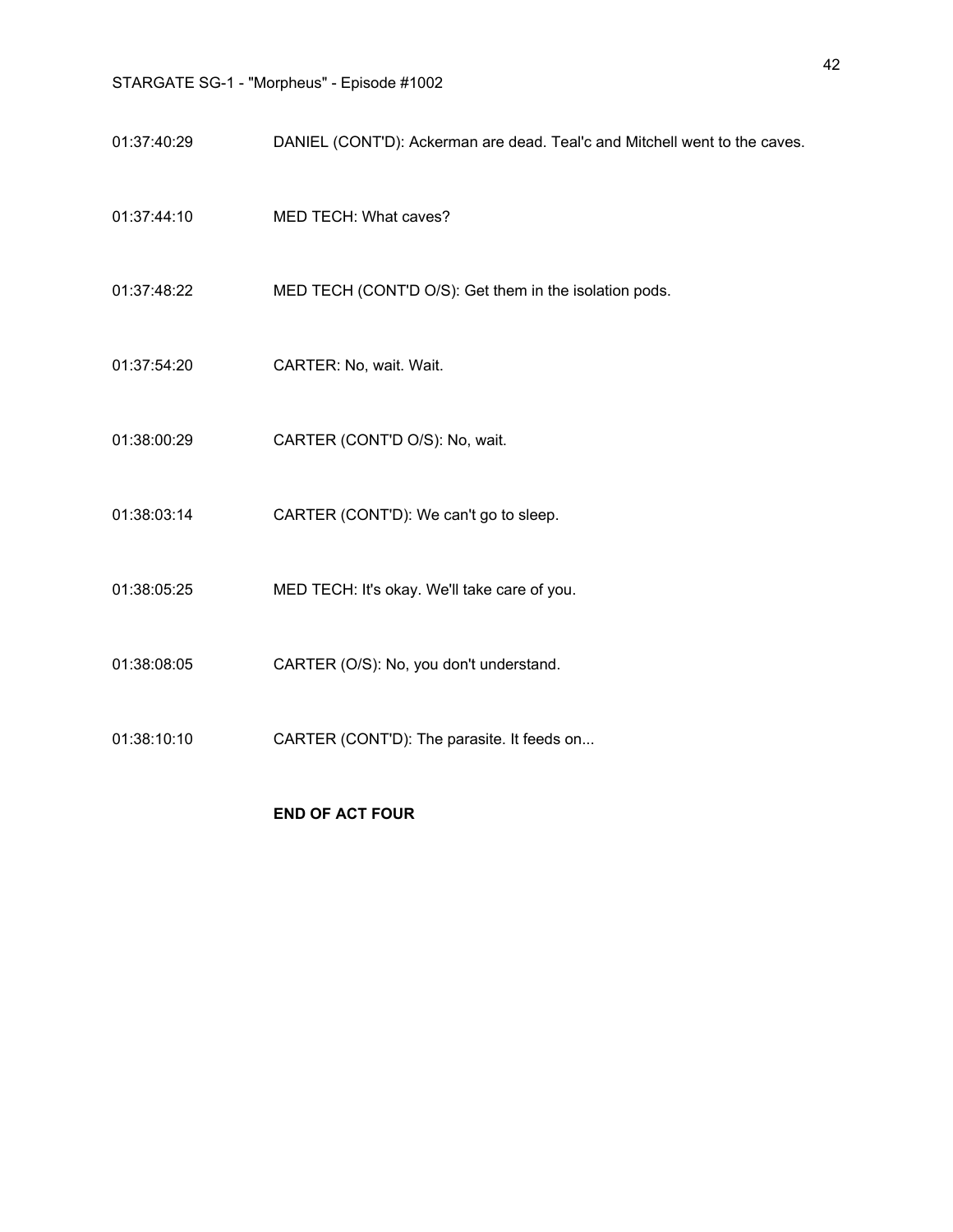## **ACT FIVE**

| 01:38:51:21 | (BREATHING IN SHALLOW GASPS)                                                                                                                                                                             |
|-------------|----------------------------------------------------------------------------------------------------------------------------------------------------------------------------------------------------------|
| 01:40:13:11 | MED TECH: Take it easy, Teal'c. We've got you. Take it easy.                                                                                                                                             |
| 01:40:19:09 | MED TECH (CONT'D): We've got some sort of animal here.                                                                                                                                                   |
| 01:40:21:16 | MED TECH 2 (O/S): We need to take it to the lab.                                                                                                                                                         |
| 01:40:32:12 | MITCHELL: Yeah, I was getting worked up, cussing at Teal'c, telling him to, "Go<br>on. Leave me." Must have been 20 minutes before I realized he had<br>gone, and I was sitting there talking to myself. |
| 01:40:44:19 | DANIEL (O/S): What about you? Any hallucinations?                                                                                                                                                        |
| 01:40:46:19 | CARTER: Yeah, when they put me into the pod, I imagined I was being put in a<br>coffin. I thought I was being buried alive.                                                                              |
| 01:40:51:21 | LANDRY (O/S): Well, rise                                                                                                                                                                                 |
| 01:40:52:17 | LANDRY (CONT'D): and shine. How are you feeling?                                                                                                                                                         |
| 01:40:55:02 | MITCHELL (O/S): Rested and raring to go                                                                                                                                                                  |
| 01:40:55:27 | MITCHELL (CONT'D): sir.                                                                                                                                                                                  |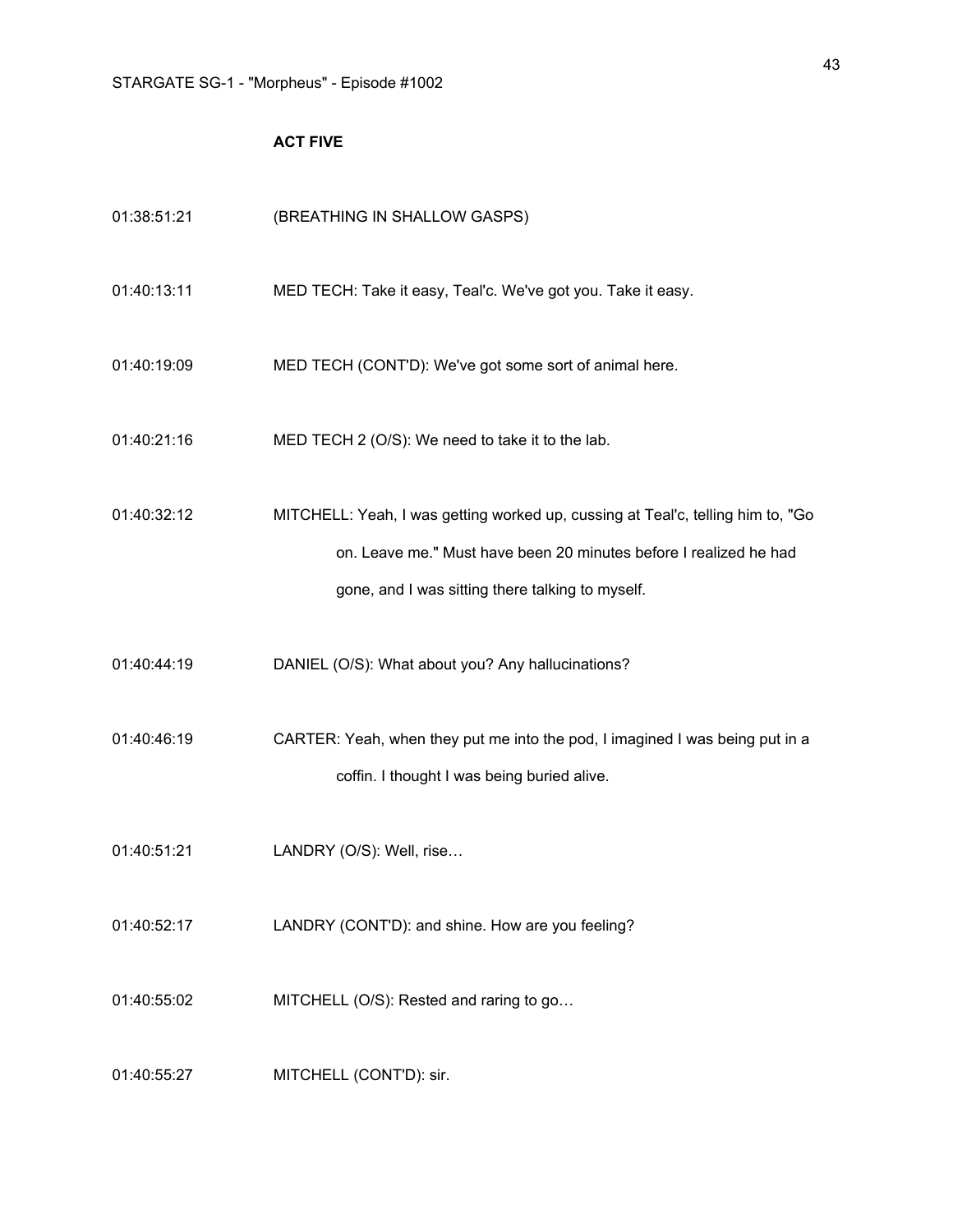- 01:40:56:23 LANDRY (O/S): I assume Dr. Lam…
- 01:40:57:28 LANDRY (CONT'D): got you up to speed.
- 01:40:58:20 CARTER (O/S): Yes, sir…
- 01:40:59:28 CARTER (CONT'D): between the sample they collected from…
- 01:41:01:10 CARTER (CONT'D O/S): Teal'c and the research Dr. Reimer and I conducted…
- 01:41:03:24 CARTER (CONT'D): they were able to produce a serum that effectively isolated the parasite and starved it…
- 01:41:07:17 CARTER (CONT'D O/S): out.
- 01:41:08:02 MITCHELL (O/S): I just hate that--that cave...
- 01:41:09:15 MITCHELL (CONT'D): was a dead end. We went through all that for nothing.
- 01:41:11:11 DANIEL (O/S): I wouldn't say that exactly. I did find one reference in that library...
- 01:41:14:13 DANIEL (CONT'D): that might prove to be useful--Atlantis.
- 01:41:17:24 CARTER: You think the location of Merlin's weapon is hidden in their database?
- 01:41:20:27 DANIEL: I think it's worth checking out.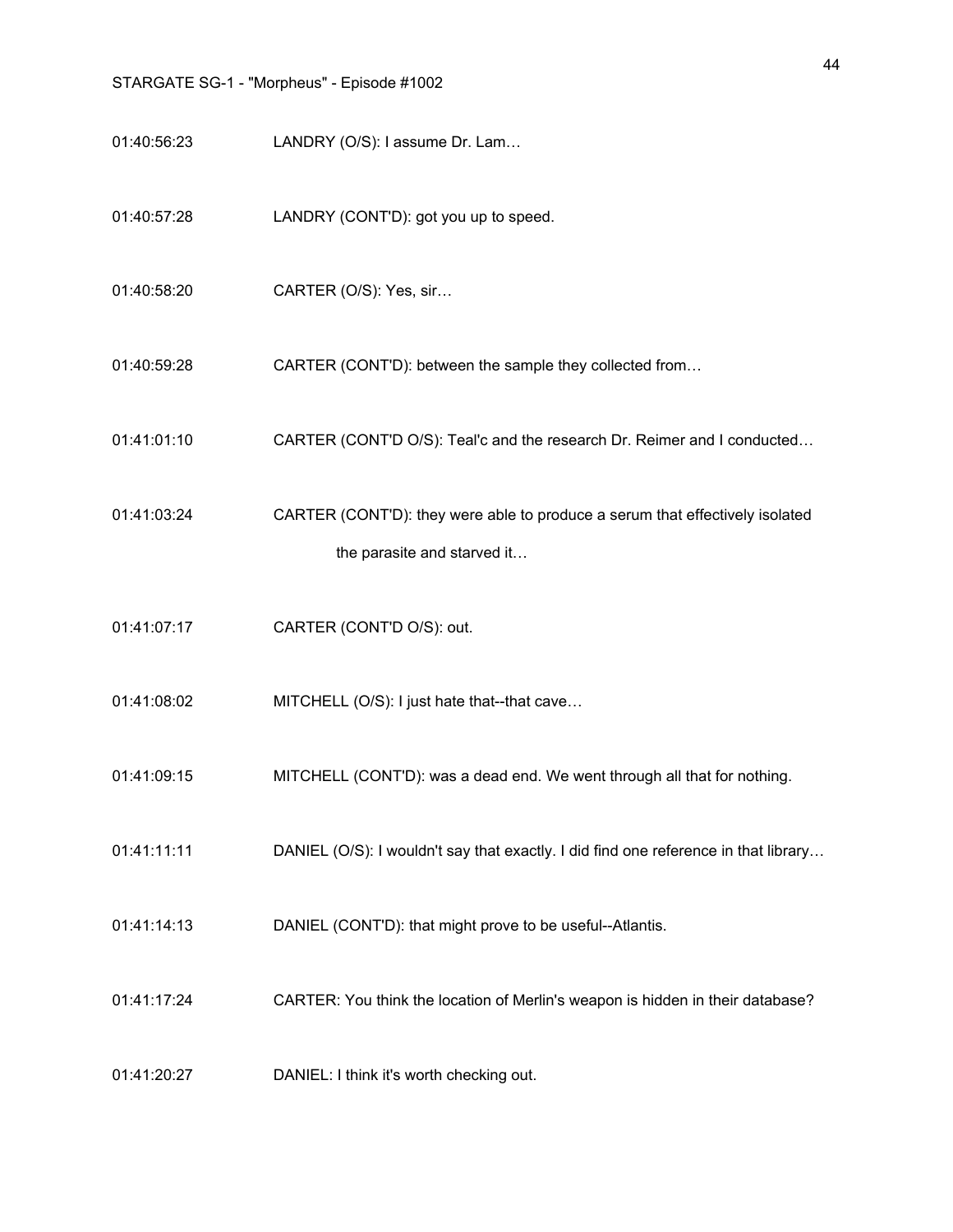- 01:41:22:12 (PHONE RINGS)
- 01:41:26:20 CARTER (INTO PHONE): Carter.
- 01:41:29:08 CARTER (CONT'D O/S): I see.
- 01:41:30:14 CARTER (CONT'D INTO PHONE): We'll be right there.
- 01:41:32:29 CARTER (CONT'D): There seems to be a problem in the gate room, sir.
- 01:41:40:05 VALA (SCREAMING): I never liked you and I know you can hear me. Dial the …
- 01:41:43:23 VALA (SCREAMING CONT'D O/S): gate now! Dial the gate! Don't make…
- 01:41:47:18 VALA (SCREAMING CONT'D): me come in there! You stop it.
- 01:41:49:10 LANDRY: What's going on?
- 01:41:52:05 VALA (O/S): I'm leaving.
- 01:41:53:13 VALA (CONT'D): I'm not staying somewhere where I'm not welcome, and don't even think about making me stay against my will.
- 01:41:58:00 LANDRY (O/S): Wouldn't dream of it but I figured you'd want to...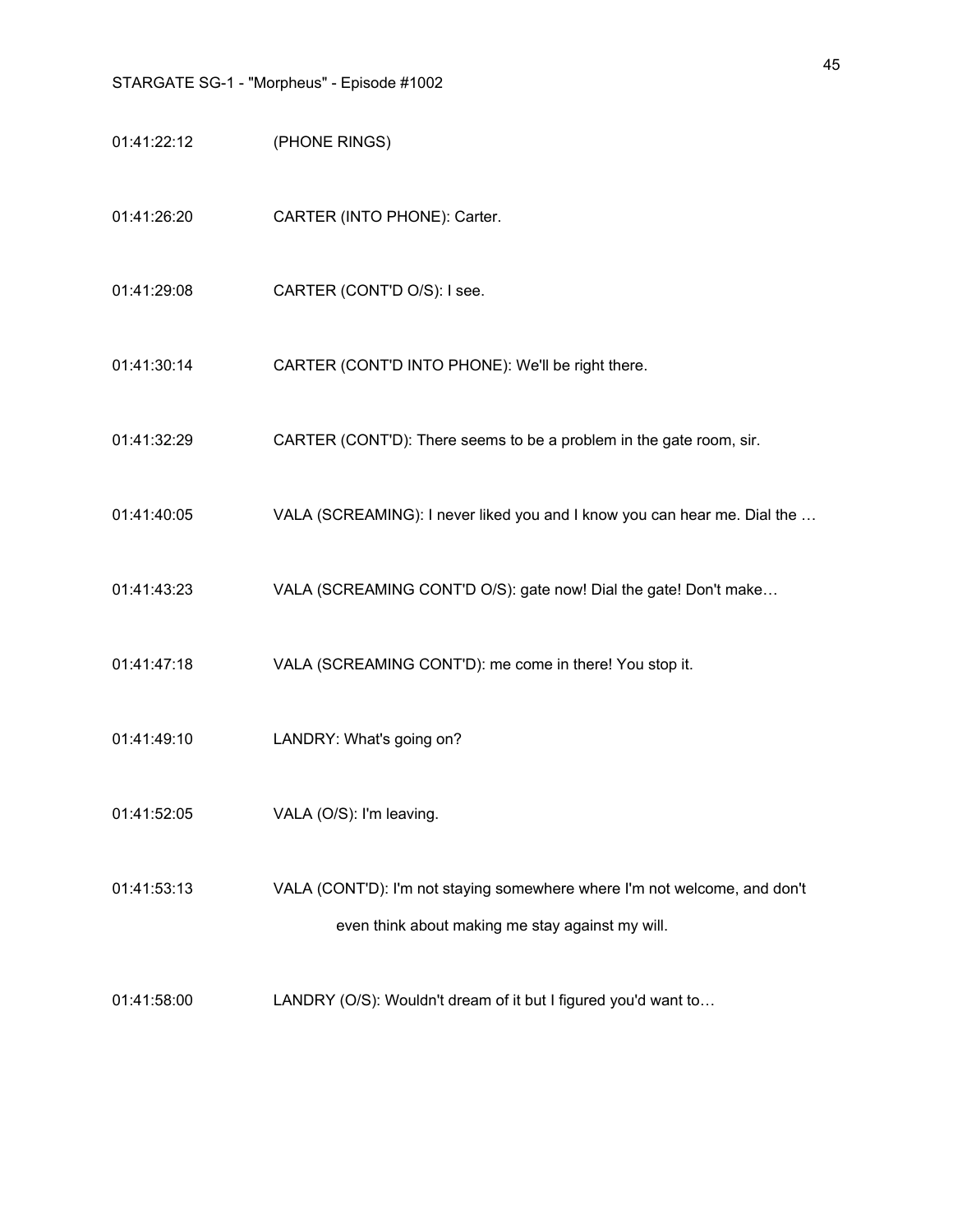01:42:00:19 LANDRY (CONT'D): stay after going though all the trouble of passing the psychiatric evaluation.

- 01:42:06:12 VALA: I passed?
- 01:42:07:17 LANDRY: Dr. Hutchison seems to think that you have a lot of potential.
- 01:42:12:11 VALA: He does?
- 01:42:13:10 LANDRY (O/S): He feels you can make a significant contribution here at Stargate…
- 01:42:16:19 LANDRY (CONT'D): Command, and I agree.
- 01:42:20:07 DANIEL: Congratulations.
- 01:42:29:22 VALA: I...I'm a little...overwhelmed.
- 01:42:36:13 VALA (CONT'D O/S): But as my…
- 01:42:37:21 VALA (CONT'D): first official act, I'd like to report a rather disagreeable little man.
- 01:42:42:18 WOOLSEY: That would be me.
- 01:42:43:23 LANDRY (O/S): Mr. Woolsey's offer was part of the test.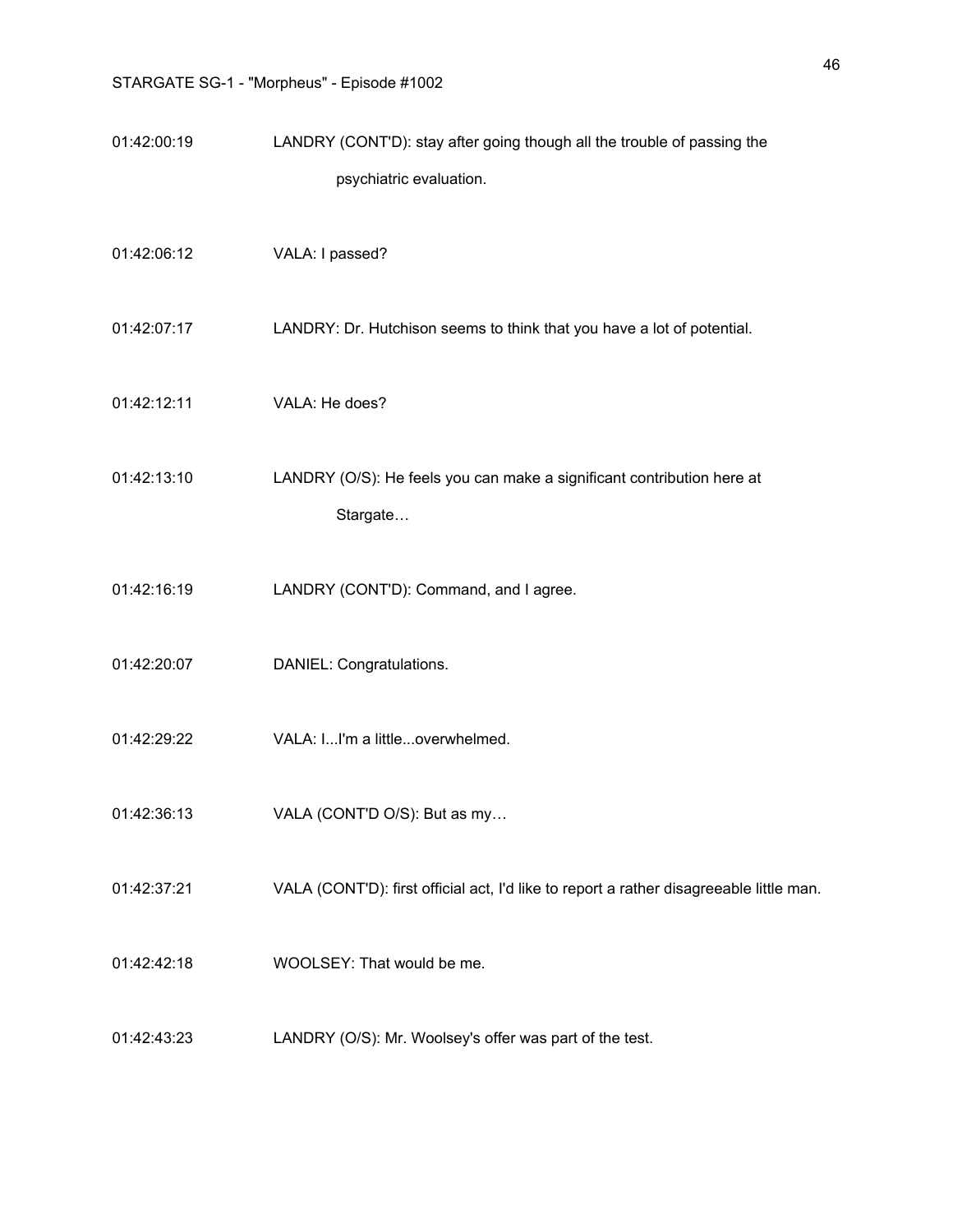- 01:42:46:01 LANDRY (CONT'D): We wanted to make sure we could trust you.
- 01:42:50:16 VALA: I knew that, but were his sexual advances part of the test?
- 01:42:54:07 WOOLSEY: What? That's...
- 01:42:55:18 WOOLSEY (CONT'D O/S): General, I can assure you--
- 01:42:56:22 VALA (O/S): Well, I would have considered playing along, but some of his requests…
- 01:42:59:26 VALA (CONT'D): were...well, a little unusual, even for me.
- 01:43:04:23 WOOLSEY: General…
- 01:43:05:11 WOOLSEY (CONT'D O/S): I would never...General...General, wait....
- 01:43:11:12 VALA: So when do I get one of these SG-1 badges?
- 01:43:15:09 MITCHELL You don't.
- 01:43:16:24 MITCHELL (CONT'D O/S): You're not a member of SG-1.
- 01:43:19:21 MITCHELL (CONT'D): You're a probationary member of Stargate Command who will be subject to some very intensive scrutiny for the next few months.